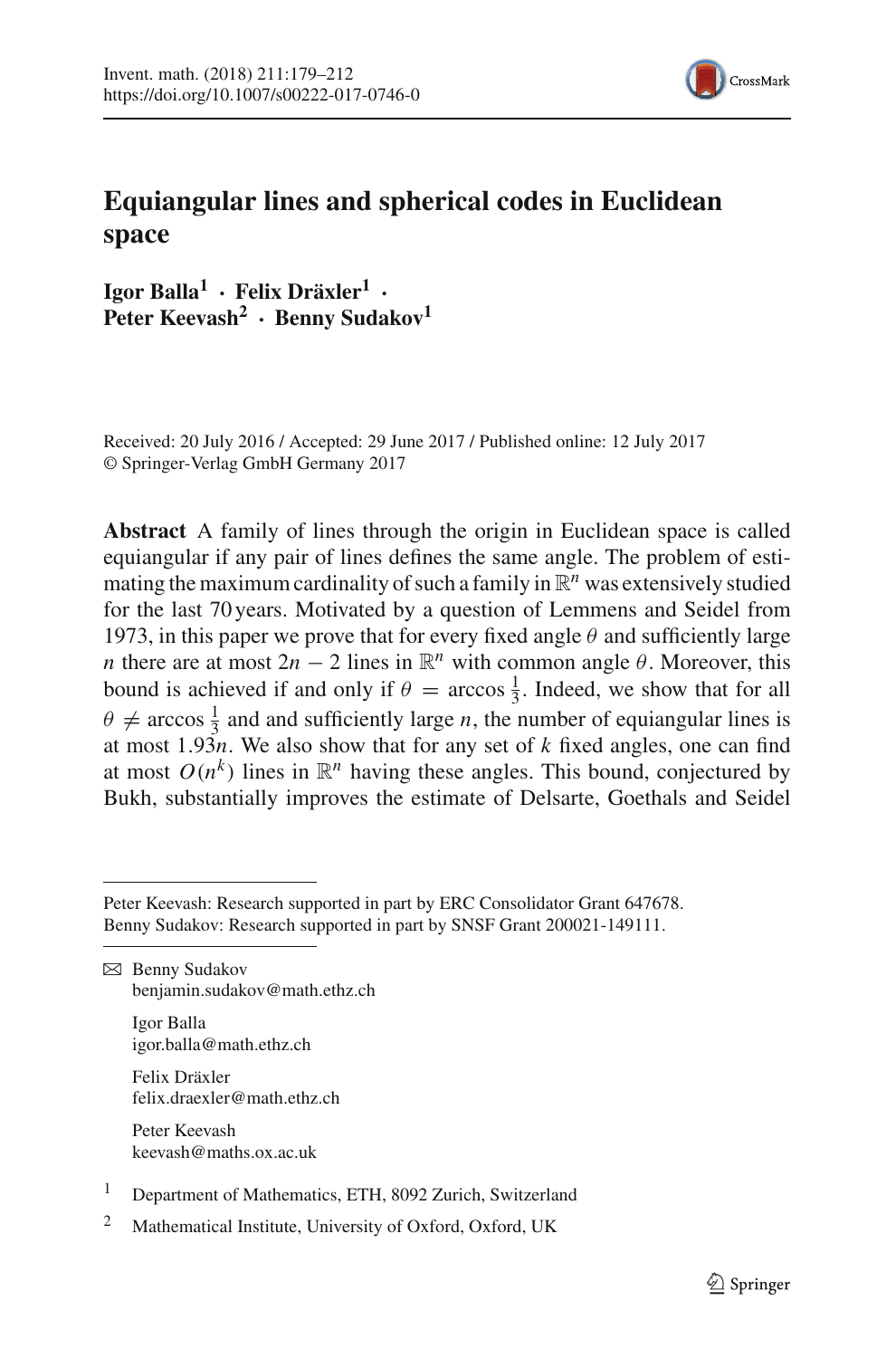from 1975. Various extensions of these results to the more general setting of spherical codes will be discussed as well.

### **1 Introduction**

A set of lines through the origin in *n*-dimensional Euclidean space is called *equiangular* if any pair of lines defines the same angle. Equiangular sets of lines appear naturally in various areas of mathematics. In elliptic geometry, they correspond to equilateral sets of points, or, in other words, to regular simplexes. These simplexes were first studied 70 years ago [\[14](#page-33-0)], since the existence of large regular simplexes leads to high congruence orders of elliptic spaces, see [\[4](#page-32-0)[,15,](#page-33-1)[20](#page-33-2)]. In frame theory, so-called Grassmannian frames "are characterised by the property that the frame elements have minimal crosscorrelation among a given class of frames" [\[16](#page-33-3)]. It turns out that optimal Grassmannian frames are equiangular; hence searching for equiangular sets of lines is closely related to searching for optimal Grassmannian frames, see [\[16](#page-33-3)]. In the theory of polytopes, the convex hull of the points of intersection of an equiangular set of lines with the unit sphere is a spherical polytope of some kind of regularity, see [\[7\]](#page-33-4).

It is therefore a natural question to determine the maximum cardinality  $N(n)$ of an equiangular set of lines in  $\mathbb{R}^n$ . This is also considered to be one of the founding problems of algebraic graph theory, see e.g. [\[13,](#page-33-5) p. 249]. While it is easy to see that  $N(2) \leq 3$  and that the three diagonals of a regular hexagon achieve this bound, matters already become more difficult in 3 dimensions. This problem was first studied by Haantjes [\[14](#page-33-0)] in 1948, who showed that  $N(3) = N(4) = 6$  and that an optimal configuration in 3 (and 4) dimensions is given by the 6 diagonals of a convex regular icosahedron. In 1966, van Lint and Seidel [\[20\]](#page-33-2) formally posed the problem of determining *N*(*n*) for all positive integers *n* and furthermore showed that  $N(5) = 10$ ,  $N(6) = 16$  and  $N(7) \geq 28$ .

A general upper bound of  $\binom{n+1}{2}$  on  $N(n)$  was established by Gerzon (see [\[19](#page-33-6)]). Let us outline his proof. Given an equiangular set of *m* lines in  $\mathbb{R}^n$ , one can choose a unit vector  $x_i$  along the *i*th line to obtain vectors  $x_1, \ldots, x_m$  satisfying  $\langle x_i, x_j \rangle \in \{-\alpha, \alpha\}$  for  $i \neq j$ . Consider the family of outer products  $x_i x_i^{\mathsf{T}}$ ; they live in the  $\binom{n+1}{2}$ -dimensional space of symmetric  $n \times n$  matrices, equipped with the inner product  $\langle A, B \rangle = \text{tr}(A^{\dagger}B)$ . It is a routine calculation to verify that  $\left\langle x_i x_i^{\mathsf{T}}, x_j x_j^{\mathsf{T}} \right\rangle = \left\langle x_i, x_j \right\rangle^2$ , which equals  $\alpha^2$  if  $i \neq j$  and 1 otherwise. This family of matrices is therefore linearly independent, which implies  $m \leq {n+1 \choose 2}$ .

In dimensions 2 and 3 this gives upper bounds of 3 and 6, respectively, matching the actual maxima. In  $\mathbb{R}^7$ , the above bound shows  $N(7) \leq 28$ . This can be achieved by considering the set of all 28 permutations of the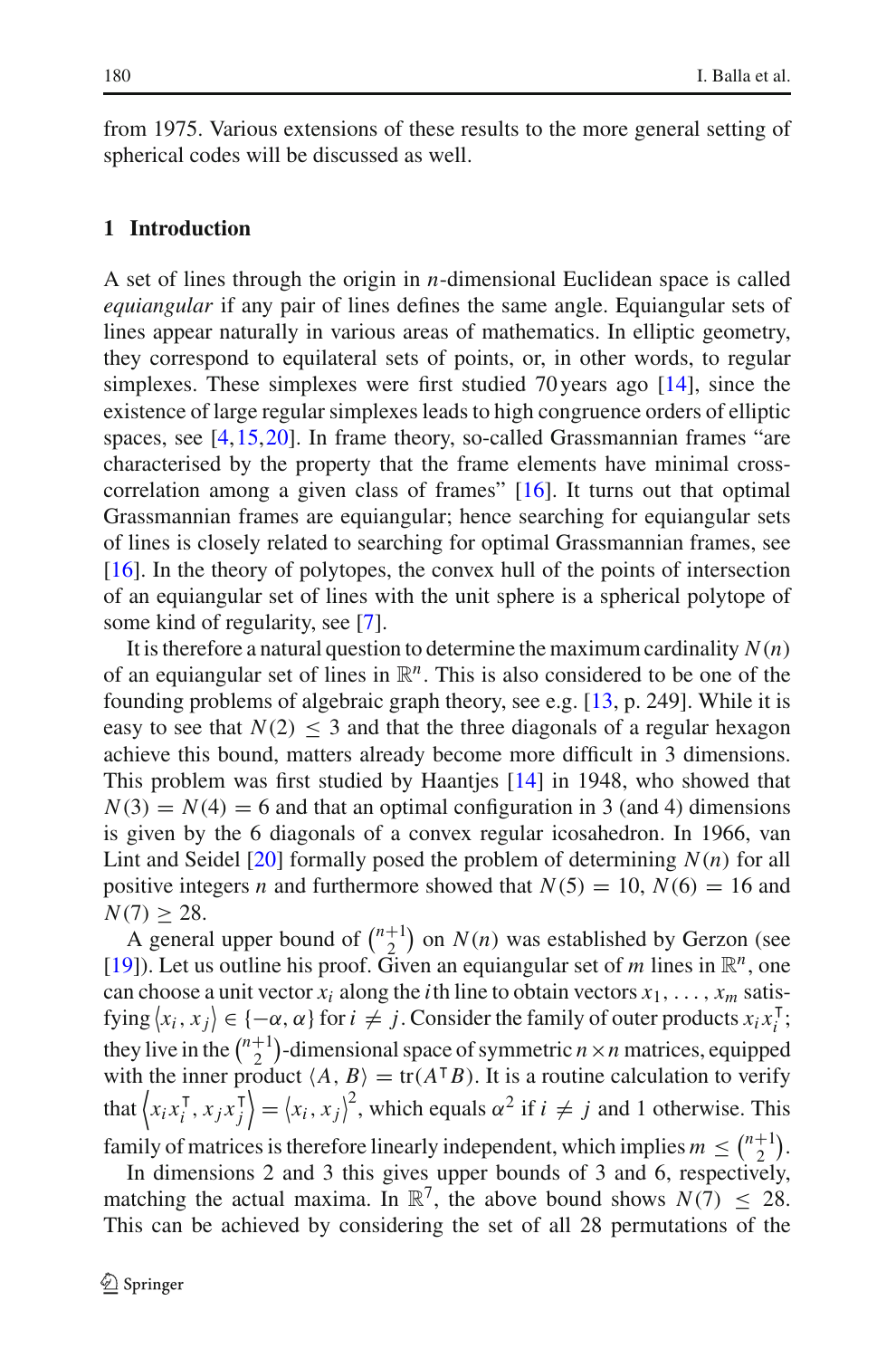vector  $(1, 1, 1, 1, 1, 1, -3, -3)$ , see [\[20,](#page-33-2)[27\]](#page-33-7). Indeed, one can verify that the dot product of any two distinct such vectors equals either −8 or 8, so that after normalising the vectors to unit length this constitutes an equiangular set of lines. Since the sum of the coordinates of each such vector is 0, they all live in the same 7-dimensional subspace. It is also known that there is an equiangular set of 276 lines in  $\mathbb{R}^{23}$ , see e.g. [\[19](#page-33-6)], which again matches Gerzon's bound. Strikingly, these four examples are the only known ones to match his bound [\[2](#page-32-1)]. In fact, for a long time it was even an open problem to determine whether  $n^2$  is the correct order of magnitude. In 2000, de Caen [\[6](#page-33-8)] constructed a set of  $2(n + 1)^2/9$  equiangular lines in  $\mathbb{R}^n$  for all *n* of the form  $3 \cdot 2^{2t-1} - 1$ . Subsequently, several other constructions of the same order were found [\[2,](#page-32-1)[12](#page-33-9),[17\]](#page-33-10). For further progress on finding upper and lower bounds on  $N(n)$  see e.g. [\[2](#page-32-1)] and its references.

Interestingly, all the above examples of size  $\Theta(n^2)$  have a common angle on the order of  $arccos(1/\sqrt{n})$ . On the other hand, all known construction of equiangular lines with a fixed common angle have much smaller size. It is therefore natural to consider the maximum number  $N_\alpha(n)$  of equiangular lines in  $\mathbb{R}^n$  with common angle arccos  $\alpha$ , where  $\alpha$  does not depend on dimension. This question was first raised by Lemmens and Seidel [\[19](#page-33-6)] in 1973, who showed that for sufficiently large *n*,  $N_{1/3}(n) = 2n - 2$  and also conjectured that  $N_{1/5}(n)$  equals  $\lfloor 3(n-1)/2 \rfloor$ . This conjecture was later confirmed by Neumaier [\[23\]](#page-33-11), see also [\[12](#page-33-9)] for more details. Interest in the case where  $1/\alpha$ is an odd integer was due to a general result of Neumann [\[19](#page-33-6), p. 498], who proved that if  $N_\alpha(n) \geq 2n$ , then  $1/\alpha$  is an odd integer.

Despite active research on this problem, for many years these were the best results known. Recently, Bukh [\[5\]](#page-33-12) made important progress by showing that  $N_{\alpha}(n) \leq c_{\alpha}n$ , where  $c_{\alpha} = 2^{O(1/\alpha^2)}$  is a large constant only depending on  $\alpha$ . Our first main result completely resolves the question of maximising  $N_\alpha(n)$ over constant  $\alpha$ . We show that for sufficiently large *n*,  $N_{\alpha}(n)$  is maximised at  $\alpha = \frac{1}{3}.$ 

<span id="page-2-0"></span>**Theorem 1.1** *Fix*  $\alpha \in (0, 1)$ *. For n sufficiently large relative to*  $\alpha$ *, the maximum number of equiangular lines in*  $\mathbb{R}^n$  *with angle* arccos  $\alpha$  *is exactly*  $2n - 2$ *if*  $\alpha = \frac{1}{3}$  *and at most* 1.93*n otherwise.* 

A more general setting than that of equiangular lines is the framework of *spherical L*-*codes*, introduced in a seminal paper by Delsarte et al. [\[9](#page-33-13)] in 1977 and extensively studied since.

**Definition 1.2** Let *L* be a subset of the interval  $[-1, 1)$ . A finite non-empty set *C* of unit vectors in Euclidean space  $\mathbb{R}^n$  is called a spherical *L*-code, or for short an *L*-code, if  $\langle x, y \rangle \in L$  for any pair of distinct vectors *x*, *y* in *C*.

Note that if  $L = \{-\alpha, \alpha\}$ , then an *L*-code corresponds to a set of equiangular lines with common angle arccos  $\alpha$ , where  $\alpha \in [0, 1)$ . For  $L = [-1, \beta]$ ,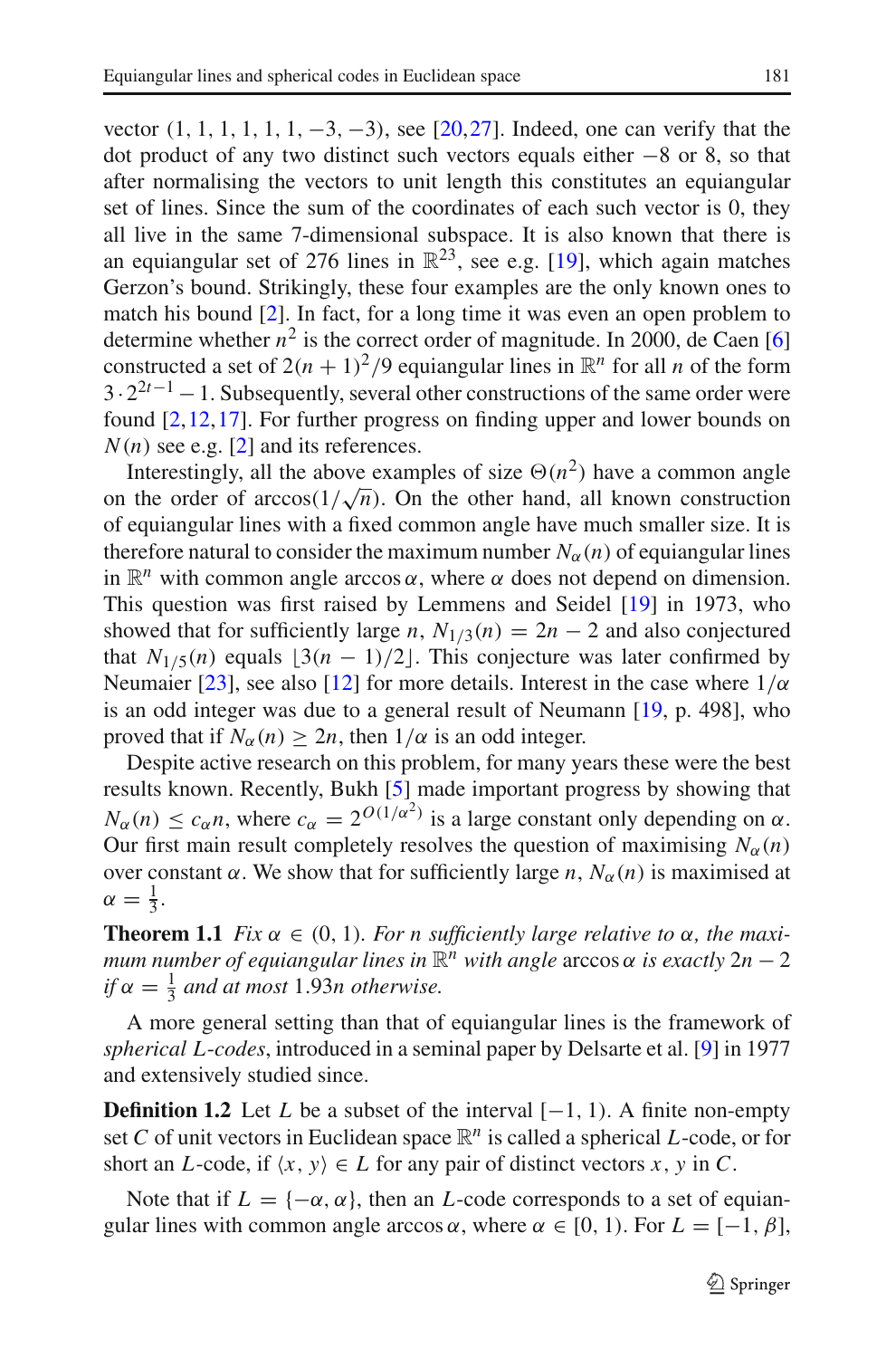finding the maximum cardinality of an *L*-code is equivalent to the classical problem of finding non-overlapping spherical caps of angular radius  $\frac{1}{2}$  arccos β; for  $\beta \le 0$  exact formulae were obtained by Rankin [\[25\]](#page-33-14). Generalising Gerzon's result, Delsarte et al. [\[8\]](#page-33-15) obtained bounds on the cardinality of sets of lines having a prescribed number of angles. They proved that, for  $L = \{-\alpha_1, \ldots, -\alpha_k, \alpha_1, \ldots, \alpha_k\}$  and  $\alpha_1, \ldots, \alpha_k \in [0, 1)$ , spherical *L*-codes have size at most  $O(n^{2k})$ . They subsequently extended this result to an upper bound of  $O(n^s)$  on the size of an *L*-code when *L* has cardinality *s*, see [\[9](#page-33-13)]. A short proof of this estimate based on the polynomial method is due to Koornwinder  $[18]$ .

Bukh [\[5](#page-33-12)] observed that, in some sense, the negative values of *L* pose less of a constraint on the size of *L*-codes than the positive ones, as long as they are separated away from 0. Specifically, he proved that for  $L = [-1, -\beta] \cup \{\alpha\},\$ where  $\beta \in (0, 1)$  is fixed, the size of any *L*-code is at most linear in the dimension. Motivated by the above-mentioned work of Delsarte et al. [\[8\]](#page-33-15) he made the following conjecture.

<span id="page-3-2"></span>**Conjecture 1.3** *Let*  $\beta \in (0, 1)$  *be fixed and let*  $\alpha_1, \ldots, \alpha_k$  *be any k reals. Then any spherical*  $[-1, -\beta] \cup {\alpha_1, \ldots, \alpha_k}$ *-code in*  $\mathbb{R}^n$  *has size at most*  $c_{\beta,k} n^k$  *for some constant*  $c_{\beta,k}$  *depending only on*  $\beta$  *and*  $k$ .

We verify this conjecture in the following strong form.

**Theorem 1.4** *Let*  $L = [-1, -\beta] \cup \{\alpha_1, \ldots, \alpha_k\}$  *for some fixed*  $\beta \in (0, 1]$ *. Then there exists a constant*  $c_{\beta,k}$  *such that any spherical L-code in*  $\mathbb{R}^n$  *has size at most c*<sub>*B*,*k*</sub> $n^k$ *. Moreover, if*  $0 \leq \alpha_1 < \cdots < \alpha_k < 1$  *are also fixed then such a code has size at most*

<span id="page-3-1"></span><span id="page-3-0"></span>
$$
2^k(k-1)!\left(1+\frac{\alpha_1}{\beta}\right)n^k+o(n^k).
$$

In particular, if  $\alpha_1, \ldots, \alpha_k$  are fixed this substantially improves the afore-mentioned bound of Delsarte et al. [\[8](#page-33-15)[,9\]](#page-33-13) from  $O(n^{2k})$  to  $O(n^k)$ . We furthermore show that the second statement of Theorem [1.4](#page-3-0) is tight up to a constant factor.

**Theorem 1.5** *Let*  $n, k, r$  *be positive integers and*  $\alpha_1 \in (0, 1)$  *with*  $k$  *and*  $\alpha_1$  *being fixed and r*  $\leq \sqrt{n}$ . Then there exist  $\alpha_2, \ldots, \alpha_k, \beta = \alpha_1/r - \beta$  $O(\sqrt{\log(n)/n})$  *and a spherical L-code of size*  $(1 + r)$ <sup> $(n \n)$ </sup>  $\binom{n}{k}$  in  $\mathbb{R}^{n+r}$  with  $L = [-1, -\beta] \cup \{\alpha_1, \ldots, \alpha_k\}.$ 

This also resolves another question of Bukh, who asked whether the maximum size of a spherical  $[-1, 0) \cup {\alpha}$ -code in  $\mathbb{R}^n$  is linear in *n*. By taking  $\beta$ to be say  $\log(n)/\sqrt{n}$ , our construction demonstrates that this is not the case.

The rest of this paper is organised as follows. In Sect. [2](#page-4-0) we give a construction of an equiangular set of  $2n - 2$  lines in  $\mathbb{R}^n$  and prove Theorem [1.1.](#page-2-0) In Sect. [3](#page-15-0)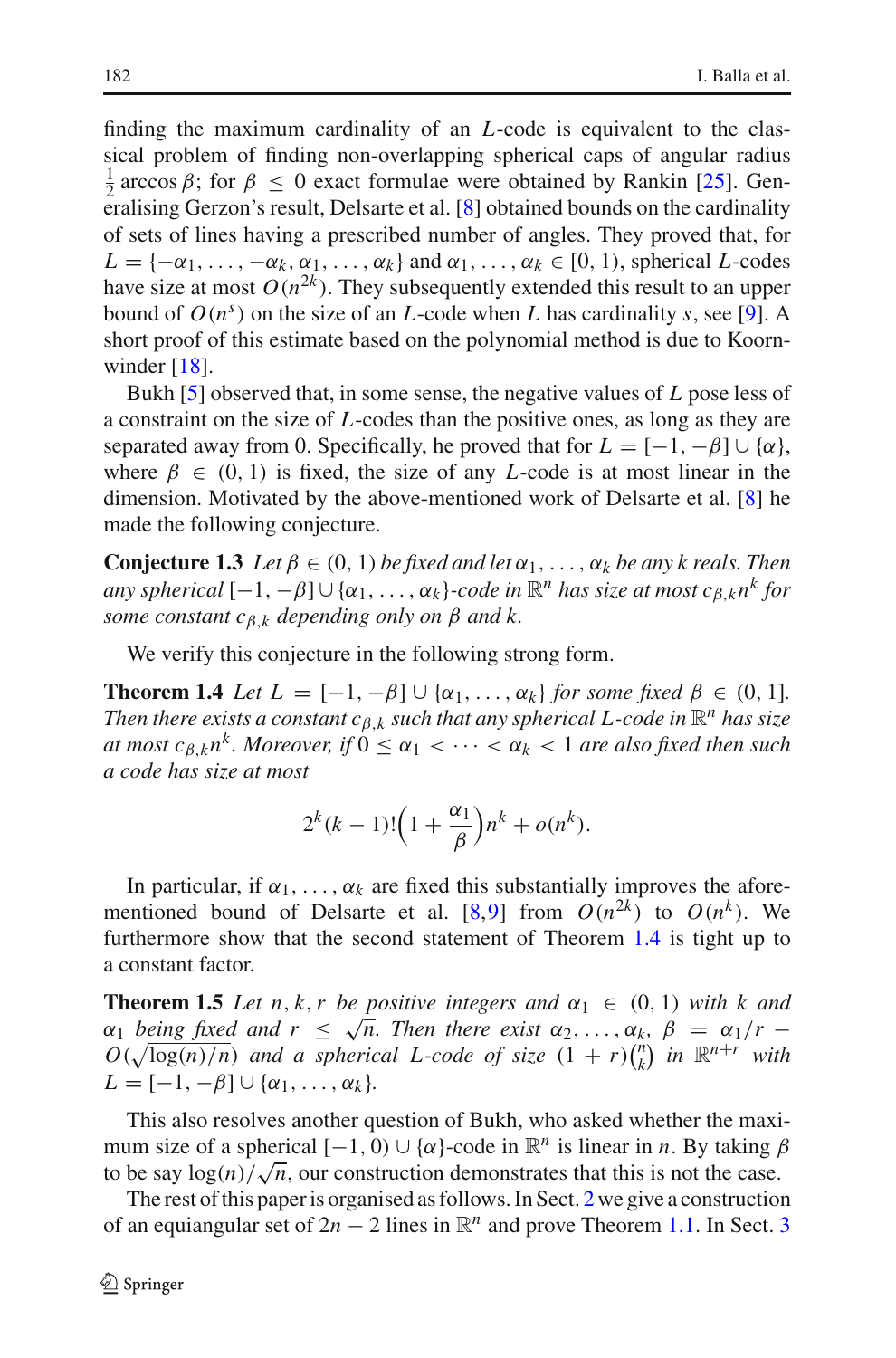# **Notation**

We will always assume that the dimension  $n \to \infty$  and write  $f = o(1)$ , respectively  $f = O(1)$  to mean  $f(n) \to 0$  as  $n \to \infty$ , respectively  $f(n) \leq C$ for some constant *C* and *n* sufficiently large. We will say  $\gamma$  is fixed to mean that it does not depend on *n*.

Let  $C = \{v_1, \ldots, v_m\}$  be a spherical *L*-code in  $\mathbb{R}^n$ . We define  $M_C$  to be the associated Gram matrix given by  $(M_C)_{i,j} = \langle v_i, v_j \rangle$ . We also define an associated complete edge-labelled graph  $G_C$  as follows: let *C* be its vertex set and for any distinct  $u, v \in C$ , we give the edge  $uv$  the value  $\gamma$  iff  $\langle u, v \rangle = \gamma$ . We also say that *uv* is a *γ*-edge and for brevity, we sometimes refer to  $\gamma$  as the "angle" between *u* and *v*, instead of the "cosine of the angle". For  $\beta > 0$ , we slightly abuse our notation and say that *uv* is a  $\beta$ -edge if  $\langle u, v \rangle \leq -\beta$ . We call a subset  $S \subset G_C$  a  $\gamma$ -clique if *uv* is a  $\gamma$ -edge for all distinct *u*,  $v \in S$ . For any  $x \in G_C$  we define the *y*-neighbourhood of *x* to be  $N_\gamma(x) = \{y \in G_C :$ *xy* is a *γ*-edge}. Furthermore, we define the *γ*-degree  $d<sub>\gamma</sub>(x) = |N<sub>\gamma</sub>(x)|$  and the maximum  $\gamma$ -degree  $\Delta_{\gamma} = \max_{x \in G} d_{\gamma}(x)$ .

We denote the identity matrix by *I* and denote the all 1's matrix by *J* , where the size of the matrices is always clear from context. Let *Y* be a set of vectors in  $\mathbb{R}^n$ . We define span(*Y*) to be the subspace spanned by the vectors of *Y* and for a subspace *U*, define  $U^{\perp} = \{x \in \mathbb{R}^n : \langle x, y \rangle = 0 \text{ for all } y \in U\}$  to be the orthogonal complement. For all  $x \in \mathbb{R}^n$  define  $p_Y(x)$  to be the normalised (i.e. unit length) projection of *x* onto the orthogonal complement of span(*Y* ), provided that the projection is nonzero. That is, if we write  $x = u + v$  for  $u \in \text{span}(Y)^{\perp}$ ,  $v \in \text{span}(Y)$  and  $u \neq 0$ , then  $p_Y(x) = u / ||u||$ . More generally, for a set of vectors *S* we write  $p_Y(S) = \{p_Y(x) : x \in S\}.$ 

# <span id="page-4-0"></span>**2 Equiangular lines**

Suppose that we are given a set of equiangular lines in *n*-dimensional Euclidean space  $\mathbb{R}^n$  with common angle arccos  $\alpha$ . By identifying each line with a unit vector along this line, we obtain a set of unit vectors with the property that the inner product of any two vectors equals either  $\alpha$  or  $-\alpha$ . As we have already mentioned in the introduction, we will refer to such a set as a  $\{-\alpha, \alpha\}$ -code. Given a  $\{-\alpha, \alpha\}$ -code *C*, we call an  $\alpha$ -edge of  $G_C$  *positive* and a  $-\alpha$ -edge *negative*.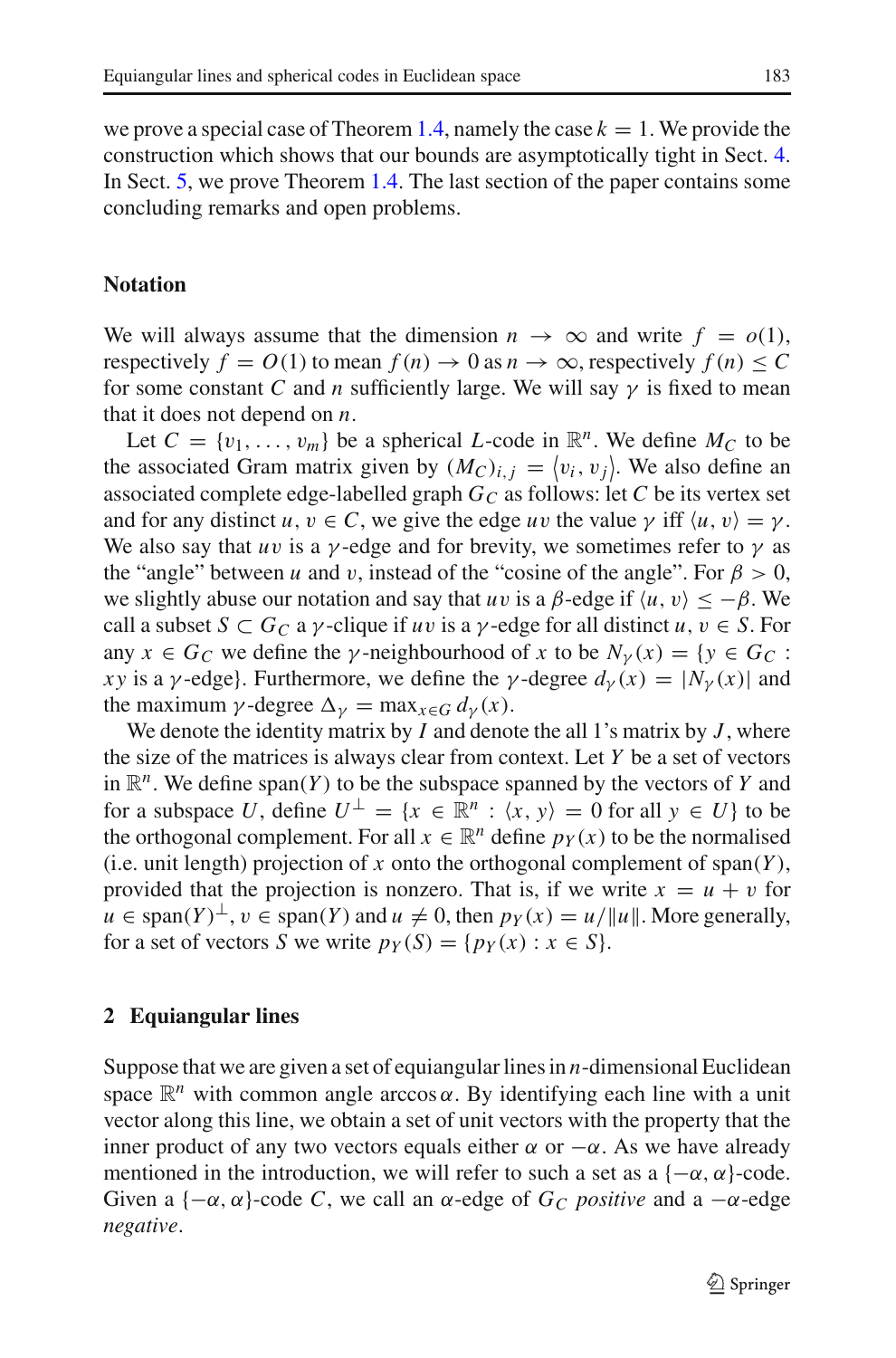Van Lint and Seidel [\[20](#page-33-2)] observed that a particular set of equiangular lines corresponds to various  $\{-\alpha, \alpha\}$ -codes, depending on which of the two possible vectors we choose along each line. Conversely, this means that we can negate any number of vectors in a  $\{-\alpha, \alpha\}$ -code without changing the underlying set of equiangular lines. In the corresponding graph, this means that we can switch all the edges adjacent to some vertex from positive to negative and vice versa.

The proof of Theorem [1.1](#page-2-0) builds on several key observations. The first is that we can use Ramsey's theorem to find a large positive clique in  $G<sub>C</sub>$ . We then negate some vertices outside of this clique, in order to obtain a particularly advantageous graph, for which we can show that almost all vertices attach to this positive clique entirely via positive edges. We then project this large set onto the orthogonal complement of the positive clique. Next we observe that the resulting graph contains few negative edges, which implies that the diagonal entries of the Gram matrix of the projected vectors are significantly larger in absolute value than all other entries. Combining this with an inequality which bounds the rank of such matrices already gives us a bound of  $(2 + o(1))n$ . To prove the exact result, we use more carefully the semidefiniteness of the Gram matrix together with some estimates on the largest eigenvalue of a graph.

We finish this discussion by giving an example of an equiangular set of  $2n - 2$  lines with common angle arccos  $\frac{1}{3}$  in  $\mathbb{R}^n$ , first given by Lemmens and Seidel [\[19](#page-33-6)]. This is equivalent to constructing a spherical  $\{-\frac{1}{3}, \frac{1}{3}\}$ -code *C* of size  $2n - 2$ . For any such code *C*, observe that the Gram matrix  $M_C$ is a symmetric, positive-semidefinite  $(2n - 2) \times (2n - 2)$  matrix with 1s on the diagonal and rank at most *n*. Conversely, if *M* is any matrix satisfying all properties listed, then *M* is the Gram matrix of a set of  $2n-2$  unit vectors in  $\mathbb{R}^n$ , see e.g. [\[13](#page-33-5), Lemma 8.6.1]. Thus it suffices to construct such a matrix. To that end, consider the matrix *M* with *n*−1 blocks on the diagonal, each of the form

$$
\begin{pmatrix} 1 & -\frac{1}{3} \\ -\frac{1}{3} & 1 \end{pmatrix},
$$

and all other entries  $\frac{1}{3}$ . Clearly *M* is a  $(2n - 2) \times (2n - 2)$  symmetric matrix, so we just have to verify that it is positive-semidefinite and of rank *n*. To do so, we need to show that *M* has smallest eigenvalue 0 with multiplicity  $n - 2$ . This is a routine calculation.

## **2.1 Orthogonal projections**

<span id="page-5-0"></span>Before we can delve into the proof of Theorem [1.1,](#page-2-0) we will set the ground by providing some necessary lemmas. We start with a well-known upper bound on the size of a negative clique, which will guarantee us a large positive clique using Ramsey's theorem. For later purposes, the lemma is stated in some more generality.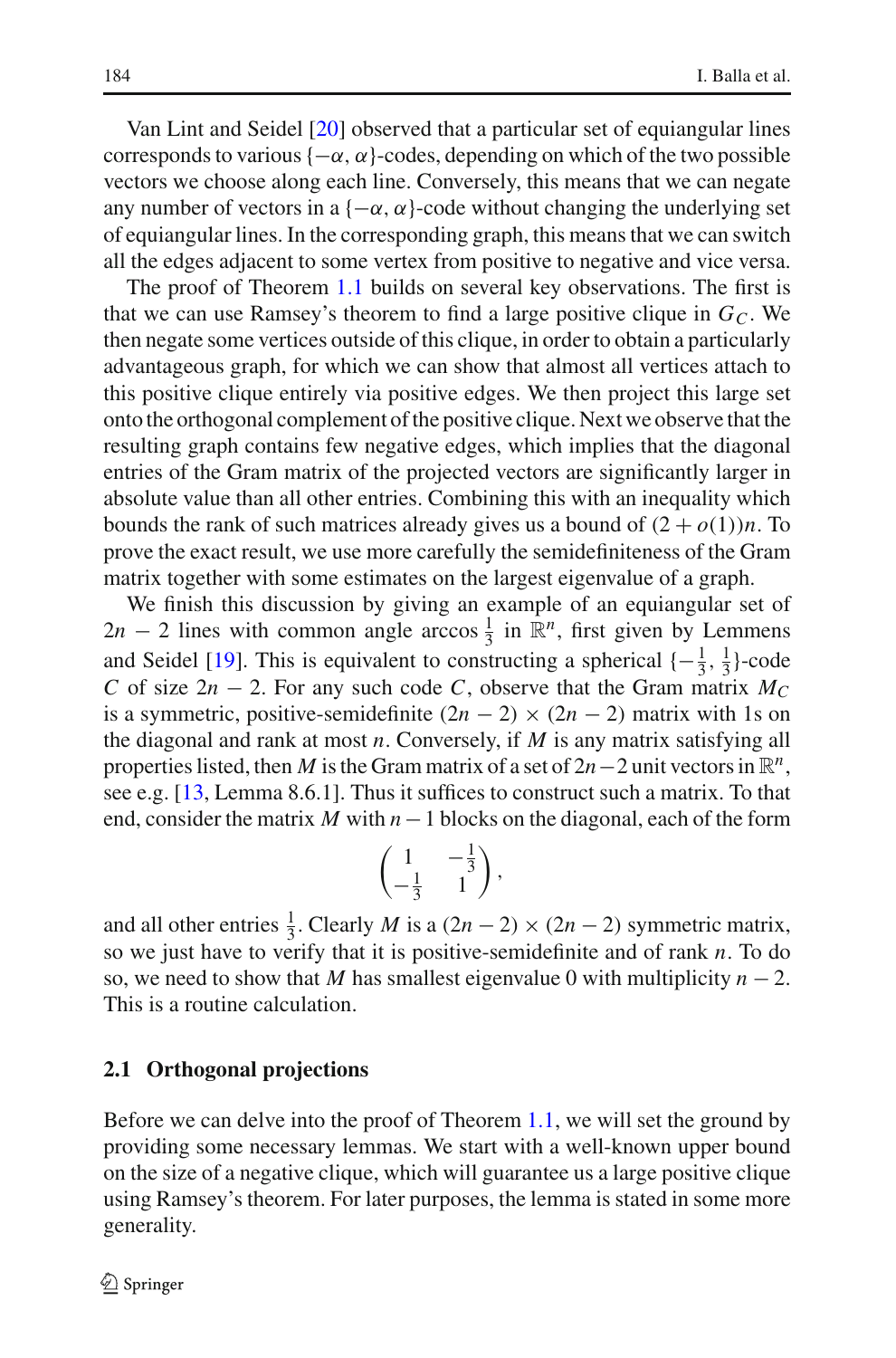**Lemma 2.1** *Let*  $0 < \alpha < 1$  *and let* C *be a spherical*  $[-1, -\alpha]$ *-code in*  $\mathbb{R}^n$ *. Then*  $|C| < \alpha^{-1} + 1$ *.* 

*Proof* Let  $v = \sum_{x \in C} x$ . Then, since every  $x \in C$  is a unit vector and  $\langle x, x' \rangle \le$  $-\alpha$  for  $x \neq x'$ ,

$$
0 \le ||v||^2 = \sum_{x \in C} ||x||^2 + \sum_{\substack{x, x' \in C \\ x \neq x'}} \langle x, x' \rangle \le |C| - \alpha |C| (|C| - 1),
$$

<span id="page-6-1"></span>which we can rewrite into the desired upper bound on  $|C|$ .

*Remark 2.2* We note that equality in the above lemma occurs only if the vectors of *C* form a regular simplex.

As indicated above, this lemma enables us to find a large positive clique in our graph. The next step is to understand how the remaining vertices attach to this clique. A key tool towards this goal is orthogonal projection. We will first need a lemma that lets us compute the inner product between two vectors in the span of a clique in terms of the inner products between the vectors and the clique. Because we will need it again in a later section, we state it in some generality.

<span id="page-6-0"></span>**Lemma 2.3** *Let*  $-1 \leq \gamma < 1$  *and*  $t \neq -1/\gamma + 1$ *. Suppose Y is a spherical* {γ }*-code of size t and V is the matrix with Y as column vectors. Then for all*  $v_1, v_2 \in span(Y)$  *we have* 

$$
\langle v_1, v_2 \rangle = \frac{s_1^{\mathrm{T}} s_2 - \left(\frac{\gamma}{1 + \gamma(t-1)}\right) s_1^{\mathrm{T}} J s_2}{1 - \gamma},
$$

*where*  $s_i = V^{\dagger}v_i$  *for*  $i = 1, 2$  *are the vectors of inner products between*  $v_i$ *and Y .*

*Proof* Let us first prove that *Y* is linearly independent. Suppose that  $\sum_{y \in Y} c_y y = 0$  for some reals  $c_y$ . Taking the inner product with some  $y' \in Y$ gives

$$
0 = \sum_{y \in Y} c_y \langle y, y' \rangle = (1 - \gamma) c_{y'} + \gamma \sum_{y \in Y} c_y.
$$

Since this equation is true for all  $y' \in Y$  and  $\gamma \neq 1$ , all  $c_y$  are identical. Unless they equal 0, this implies that  $1 + (t - 1)\gamma = 0$ , a contradiction.

By passing to a subspace, we may assume that  $Y \subset \mathbb{R}^t$ , so that  $V^{\dagger}$  is invertible and we have  $v_i = (V^{\dagger})^{-1} s_i$ . Thus

$$
\langle v_1, v_2 \rangle = ((V^{\mathsf{T}})^{-1} s_1)^{\mathsf{T}} (V^{\mathsf{T}})^{-1} s_2 = s_1^{\mathsf{T}} V^{-1} (V^{\mathsf{T}})^{-1} s_2 = s_1^{\mathsf{T}} (V^{\mathsf{T}} V)^{-1} s_2.
$$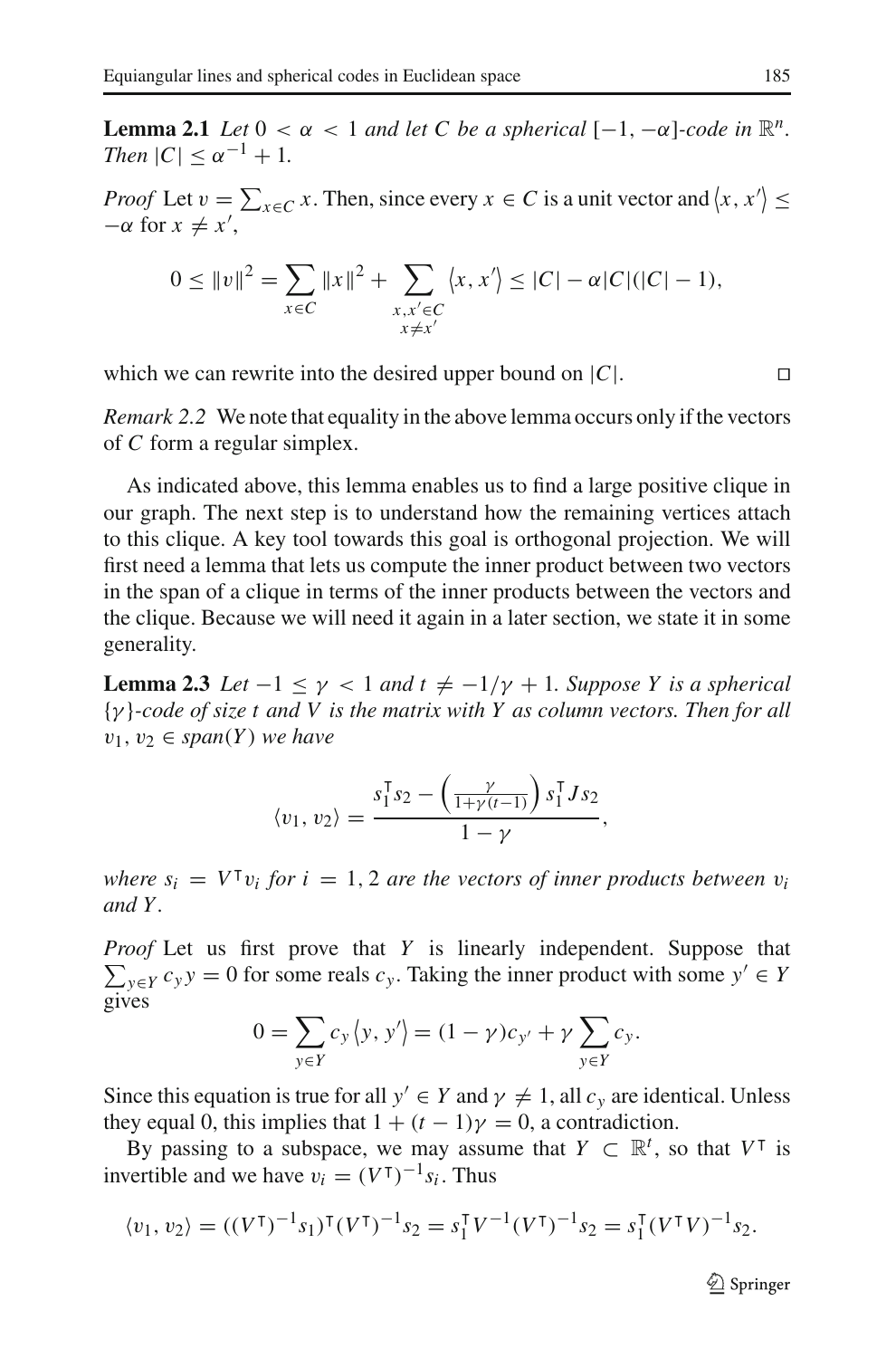To obtain the result, we observe that  $V^{\dagger}V$  is the Gram matrix of *Y*, so that  $V^{\dagger}V = (1 - \gamma)I + \gamma J$  and moreover

<span id="page-7-1"></span>
$$
(V^{\top}V)^{-1} = \frac{I - \frac{\gamma}{1 + \gamma(t-1)}J}{1 - \gamma}.
$$

The following lemma shows how the angle between two vectors changes under an appropriate projection. Recall that  $p_Y(x)$  denotes the normalised projection of *x* onto the orthogonal complement of span(*Y* ).

**Lemma 2.4** *Let*  $-1 < \gamma < 1$  *and let*  $Y \cup \{x_1, x_2\}$  *be a set of unit vectors in*  $\mathbb{R}^n$ *so that all pairwise inner products, except possibly x*1, *x*2*, equal* γ *. Suppose additionally that Y has size* 1 *if*  $\gamma$  *is negative. Then*  $p_Y(x_1)$  *and*  $p_Y(x_2)$  *are well-defined and we have*

<span id="page-7-0"></span>
$$
\langle p_Y(x_1), p_Y(x_2) \rangle = \frac{\langle x_1, x_2 \rangle - \gamma}{1 - \gamma} + \frac{\gamma (1 - \langle x_1, x_2 \rangle)}{(1 + \gamma |Y|)(1 - \gamma)}.
$$
 (1)

*Proof* For  $i = 1, 2$ , write  $x_i = u_i + v_i$  where  $v_i \in \text{span}(Y)$  and  $u_i \in \text{span}(Y)^{\perp}$ . Let *V* be the matrix with *Y* as columns and observe that  $s_i = V^{\mathsf{T}} v_i = V^{\mathsf{T}} (x_i$  $u_i$ ) =  $(\gamma, ..., \gamma)$ <sup>T</sup>. Let  $t = |Y|$  and observe that  $t \neq -1/\gamma + 1$  and  $t \neq -1/\gamma$ , so we can apply Lemma [2.3](#page-6-0) to obtain

$$
\langle v_1, v_2 \rangle = \langle v_1, v_1 \rangle = \langle v_2, v_2 \rangle = \frac{t\gamma^2 - \frac{\gamma}{1+\gamma(t-1)}(t\gamma)^2}{1-\gamma} = \frac{t\gamma^2}{1+\gamma(t-1)} < 1.
$$

Thus using the fact that  $x_i$  is a unit vector and  $u_i$ ,  $v_i$  are orthogonal, we have  $||u_i||^2 = 1 - ||v_i||^2 > 0$  for  $i = 1, 2$ . Since  $p_Y(x_i) = u_i/||u_i||$ , we can finish the proof by computing

$$
\frac{\langle u_1, u_2 \rangle}{\|u_1\| \|u_2\|} = \frac{\langle x_1, x_2 \rangle - \langle v_1, v_2 \rangle}{\sqrt{1 - ||v_1||^2} \sqrt{1 - ||v_2||^2}} = \frac{\langle x_1, x_2 \rangle - \frac{t\gamma^2}{1 + \gamma(t - 1)}}{1 - \frac{t\gamma^2}{1 + \gamma(t - 1)}}
$$

$$
= \frac{\langle x_1, x_2 \rangle - \gamma}{1 - \gamma} + \frac{\gamma(1 - \langle x_1, x_2 \rangle)}{(1 + \gamma t)(1 - \gamma)}.
$$

<span id="page-7-2"></span>*Remark 2.5* Note that when the conditions of the lemma are met we have  $\langle p_Y(x_1), p_Y(x_2) \rangle \leq \langle x_1, x_2 \rangle$ , which in particular implies that  $p_Y(x_1) \neq$  $p_Y(x_2)$  when  $x_1 \neq x_2$ . Note furthermore that if  $|Y| = 1$ , then the right-hand side of [\(1\)](#page-7-0) simplifies to  $(\langle x_1, x_2 \rangle - \gamma^2)/(1 - \gamma^2)$  (this is most easily seen by looking at the second-to-last term in the final equation of the above proof) and that, for fixed  $\langle x_1, x_2 \rangle$ , the latter is a decreasing function in  $\gamma^2$ .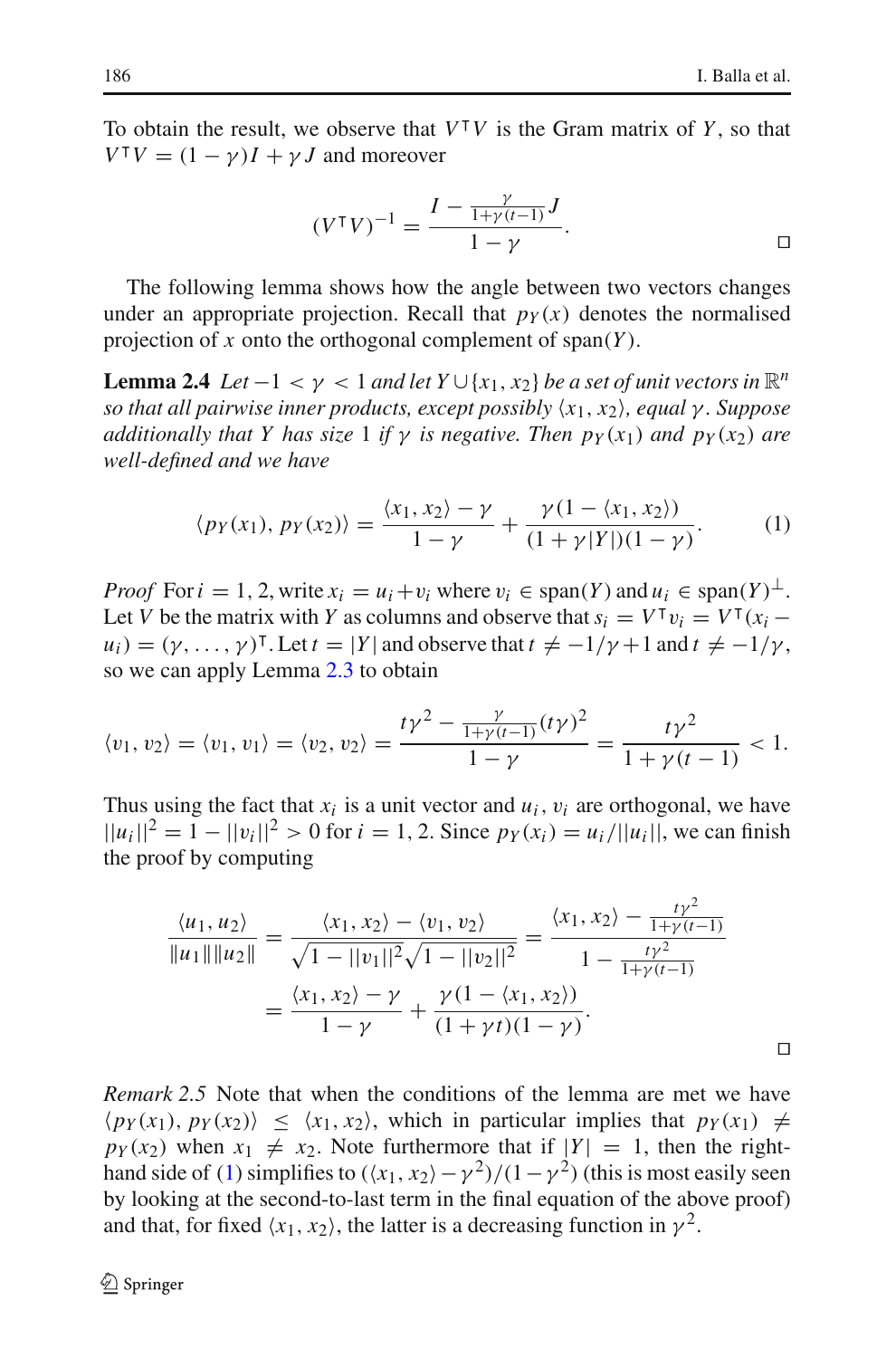In particular, after projecting onto a positive clique (i.e.  $\gamma = \alpha$ ) of size *t*, an angle of  $\alpha$  becomes  $1/(t + \alpha^{-1})$  (that is, if  $\langle x, x' \rangle = \alpha$ , then  $\langle p_Y(x), p_Y(x') \rangle =$  $1/(t + \alpha^{-1})$ ) and an angle of  $-\alpha$  becomes

$$
-\frac{2\alpha}{1-\alpha}+\frac{1+\alpha}{(t+\alpha^{-1})(1-\alpha)}.
$$

Since these two angles will frequently pop up, we will make the following definition.

**Definition 2.6** For  $\alpha \in (0, 1)$  and  $t \in \mathbb{N}$ , let  $L(\alpha, t) = \{-\sigma(1 - \epsilon) + \epsilon, \epsilon\},\$ where  $\epsilon = \epsilon(\alpha, t) = 1/(t + \alpha^{-1})$  and  $\sigma = \sigma(\alpha) = 2\alpha/(1 - \alpha)$ .

Note that  $L(\alpha, t)$  comprises the two possible angles after projecting onto a positive clique of size *t*. A set attached to a positive clique in a  $\{-\alpha, \alpha\}$ -code entirely via positive edges therefore turns into an  $L(\alpha, t)$ -code after projecting. When we project, we will continue to call edges positive or negative according to whether their original values are  $\alpha$  or  $-\alpha$ . Note in particular that a positive edge may obtain a negative value after projection.

Equipped with this machinery to handle projections, the next lemma gives an upper bound on the number of vertices which are not attached to the positive clique entirely via positive edges. The result is analogous to Lemma 5 of Bukh [\[5\]](#page-33-12).

<span id="page-8-1"></span>**Lemma 2.7** *Let X* ∪ *Y* ∪ {*z*} *be a* {−α, α}*-code in*  $\mathbb{R}^n$  *in which all edges incident to any*  $y \in Y$  *are positive and all edges between X and z are negative.*  $I_f |Y| > 2/\alpha^2$ , then  $|X| < 2/\alpha^2$ .

*Proof* Let us first project  $X \cup \{z\}$  onto the orthogonal complement of span(*Y*), and let us denote  $p_Y(X)$  by  $X'$  and  $p_Y(z)$  by  $z'$ . By Lemma [2.4](#page-7-1) and the subsequent paragraph, we verify that  $X' \cup \{z'\}$  is an  $L(\alpha, |Y|)$ -code in which all edges incident to *z'* are negative and have value  $-\sigma(1 - \epsilon) + \epsilon$ , which, by Remark [2.5,](#page-7-2) is at most  $-\alpha$ . The positive angles equal  $\epsilon < 1/|Y|$  and since  $|Y| \ge 2/\alpha^2$  we get the bound  $\epsilon \le \alpha^2/2$ . Let us now project X' onto the orthogonal complement of span(*z* ). By Lemma [2.4](#page-7-1) and Remark [2.5](#page-7-2) we find that the positive angle becomes

<span id="page-8-0"></span>
$$
\frac{\epsilon - (\sigma(1 - \epsilon) - \epsilon)^2}{1 - (\sigma(1 - \epsilon) - \epsilon)^2}.
$$
\n(2)

and the negative angles become at most  $\frac{-\alpha - (\sigma(1-\epsilon) - \epsilon)^2}{1 - (\sigma(1-\epsilon) - \epsilon)^2}$ , which is at most [\(2\)](#page-8-0). Furthermore, using  $({\sigma (1 - \epsilon) - \epsilon})^2 \geq {\alpha}^2$  and Remark [2.5,](#page-7-2) (2) is at most  $(\epsilon - \alpha^2)/(1-\alpha^2)$ . Since  $\epsilon \le \alpha^2/2$ , this yields an upper bound of  $-\alpha^2/(2-2\alpha^2)$ on all angles after projection. Therefore, after projecting  $X'$  onto the orthogonal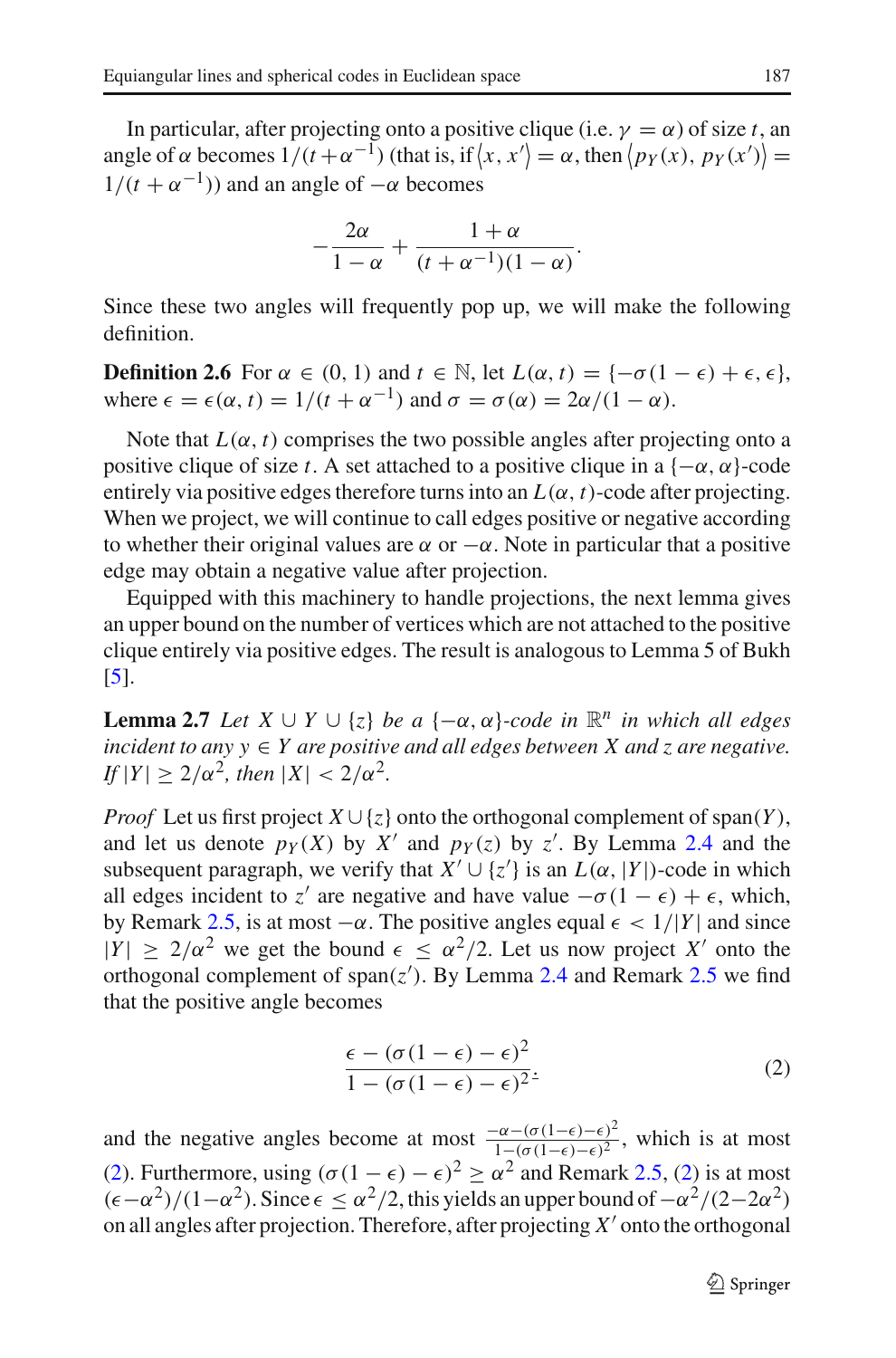complement of span(*z'*), we obtain a spherical  $[-1, -\alpha^2/(2-2\alpha^2)]$ -code. By Lemma [2.1,](#page-5-0) it has size at most  $(2-2\alpha^2)/\alpha^2+1 < 2/\alpha^2$ , concluding the proof of the lemma. of the lemma.

Using this lemma, we will see that, after appropriately negating some vertices, all but a fixed number of vertices are attached to the positive clique via positive edges. Hence Theorem [1.1](#page-2-0) can be reduced to studying  $L(\alpha, t)$ -codes, as follows.

<span id="page-9-0"></span>**Lemma 2.8** *Let*  $\alpha \in (0, 1)$  *be fixed and let*  $t = \log \log n$ *. For all sufficiently large n and for any spherical* {−α, α}*-code C in* <sup>R</sup>*n, there exists a spherical*  $L(\alpha, t)$ -code C' in  $\mathbb{R}^n$  such that  $|C| \leq |C'| + o(n)$ .

*Proof* Recall that  $G_C$  denotes the complete edge-labelled graph corresponding to *C*. From Lemma [2.1](#page-5-0) we know that  $G_C$  doesn't contain a negative clique of size  $\alpha^{-1}$  + 2. By Ramsey's theorem there exists some integer *R* such that every graph on at least *R* vertices contains either a negative clique of size at least  $\alpha^{-1}$  + 2 or a positive clique of size *t*. A well-known bound of Erdős and Szekeres [\[11](#page-33-17)] shows  $R \leq 4^t = o(n)$ . Thus if  $|C| < R$ , then we are done by taking  $C' = \emptyset$ . Otherwise we have by Ramsey's theorem that  $G_C$  contains a positive clique *Y* of size *t*.

For any  $T \subset Y$ , let  $S_T$  comprise all vertices v in  $G_C \backslash Y$  for which the edge vy  $(y \in Y)$  is positive precisely when  $y \in T$ . Let us negate all vertices v which lie in  $S_T$  for some  $|T| < t/2$  and note that C remains a  $\{-\alpha, \alpha\}$ -code. However, all sets  $S_T$  for  $|T| < t/2$  are now empty. Given some  $T \subset Y$  with  $t/2 \leq |T| < t$ , pick a vertex  $z \in Y \setminus T$  and consider the  $\{-\alpha, \alpha\}$ -code  $S_T \cup T \cup \{z\}$ . Since any edge incident to *T* is positive, all edges between  $S_T$  and *z* are negative and  $|T| \ge t/2 > 2/\alpha^2$  for *n* large enough, we can apply Lemma [2.7](#page-8-1) to deduce that  $|S_T| < 2/\alpha^2$ . Moreover, by Lemma [2.4](#page-7-1) and Remark [2.5](#page-7-2) we have that  $C' = p_Y(S_Y)$  is an  $L(\alpha, t)$ -code with  $|C'| = |S_Y|$ . Thus we conclude

$$
|C| = |S_Y| + \sum_{t/2 < |T| < t} |S_T| + |Y| < |C'| + 2^{t+1}/\alpha^2 + t = |C'| + o(n).
$$

<span id="page-9-1"></span>
$$
\Box
$$

#### **2.2 Spectral techniques**

In view of Lemma [2.8,](#page-9-0) we just need to bound the size of  $L(\alpha, t)$ -codes. Our main tool will be an inequality bounding the rank of a matrix in terms of its trace and the trace of its square. This inequality goes back to  $[3, p. 138]$  $[3, p. 138]$  and its proof is based on a trick employed by Schnirelman in his work on Goldbach's conjecture [\[26](#page-33-18)]. For various combinatorial applications of this inequality, see, for instance, the survey by Alon [\[1\]](#page-32-3) and other recent results [\[10\]](#page-33-19).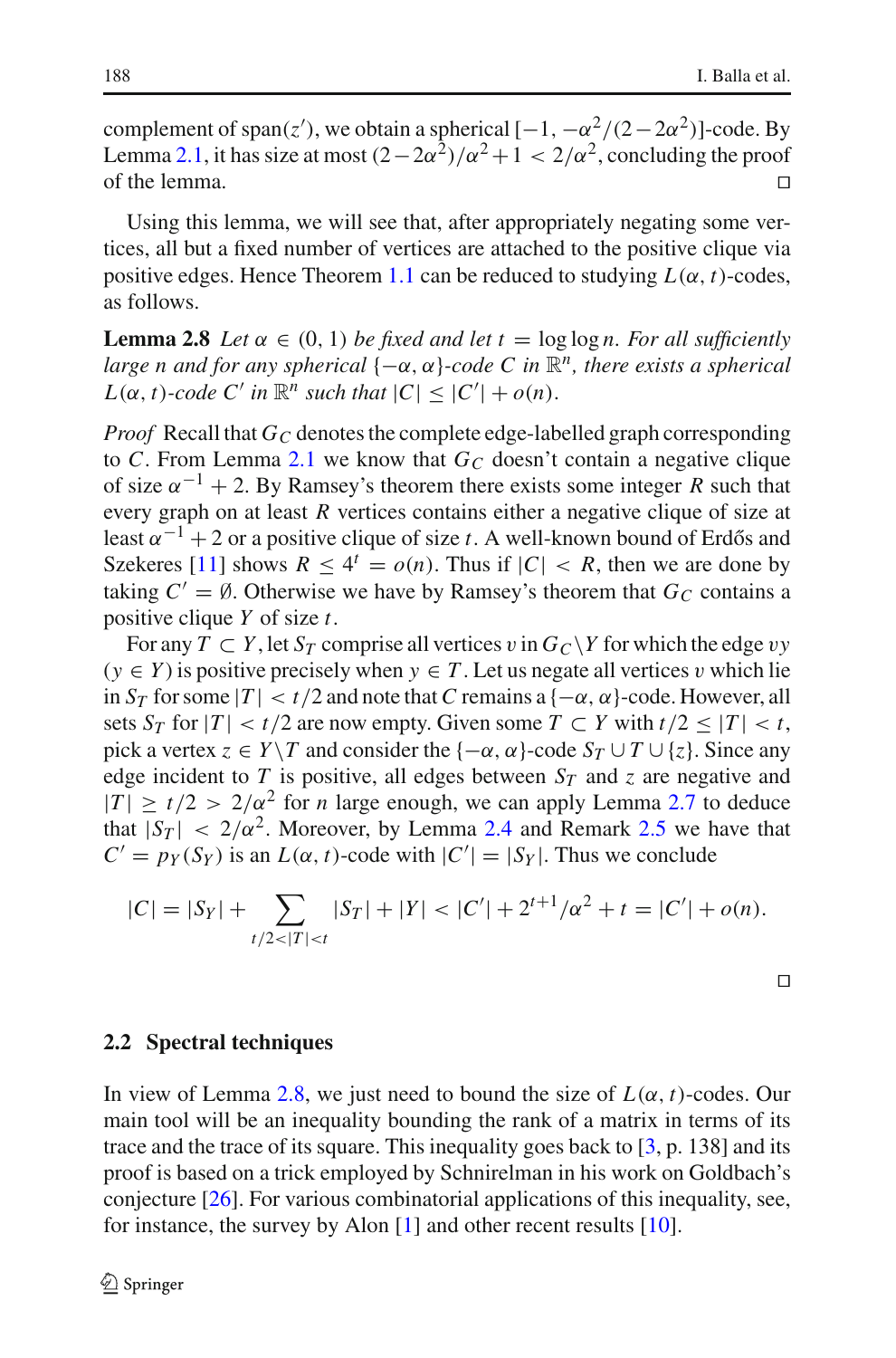**Lemma 2.9** *Let M be a symmetric real matrix. Then*  $\text{rk}(M) > \text{tr}(M)^2/\text{tr}(M^2)$ *.* 

*Proof* Let *r* denote the rank of *M*. Since *M* is a symmetric real matrix, *M* has precisely *r* non-zero real eigenvalues  $\lambda_1, \ldots, \lambda_r$ . Note that  $tr(M) = \sum_{i=1}^r \lambda_i$ and  $tr(M^2) = \sum_{i=1}^r \lambda_i^2$ . Applying Cauchy–Schwarz yields  $r \sum_{i=1}^r \lambda_i^2 \ge$  $(\sum_{i=1}^r \lambda_i)^2$ , which is equivalent to the desired inequality.

<span id="page-10-0"></span>We use Lemma [2.9](#page-9-1) to deduce the next claim.

**Lemma 2.10** *Let C be an*  $L(\alpha, t)$ *-code in*  $\mathbb{R}^n$  *and let d denote the average degree of the graph spanned by the negative edges in G<sub>C</sub>. Then*  $|C| \leq (1 +$  $\sigma^2$ *d*)(*n* + 1).

*Proof* Recall that  $L(\alpha, t) = \{-\sigma(1 - \epsilon) + \epsilon, \epsilon\}$ . Every diagonal entry of  $N = M_C - \epsilon J$  equals  $1 - \epsilon$  and *N* contains exactly  $d|C|$  non-zero offdiagonal entries, each of which equals  $-\sigma(1 - \epsilon)$ . Observe that rk(*N*)  $\leq$  $rk(M_C) + rk(J) \leq n + 1$  by the subadditivity of the rank. Furthermore, tr(*N*) =  $|C|(1 - \epsilon)$  and tr( $N^2$ ) =  $\sum_{i,j} N_{ij}^2$ . By applying Lemma [2.9](#page-9-1) to *N* we can therefore deduce

$$
|C|^2(1-\epsilon)^2 \le (|C|(1-\epsilon)^2 + |C|d\sigma^2(1-\epsilon)^2)(n+1),
$$

which is equivalent to the desired inequality after dividing by  $|C|(1 - \epsilon)^2$ . □

It thus proves necessary to obtain upper bounds on the average degree *d* of the negative edges in  $G<sub>C</sub>$ .

*Remark 2.11* The proof of Lemma [2.7](#page-8-1) provides us with a bound on *d*, and if we are a bit more careful, we already have enough to prove that for a fixed  $\alpha$  and  $t \to \infty$ , any  $L(\alpha, t)$ -code has size at most  $2n + o(n)$ . Indeed, suppose that *C* is an  $L(\alpha, t)$ -code with  $t \to \infty$ . Let  $z' \in C$  and let  $X'$  be the vertices connected to  $z'$  via negative edges. We project  $X'$  onto the orthogonal complement of  $z'$ and observe that since  $t \to \infty$ ,  $\epsilon \to 0$  and hence the positive angle [\(2\)](#page-8-0) in Lemma [2.7](#page-8-1) becomes  $-\sigma^2/(1-\sigma^2)+o(1)$ . Thus we obtain a  $[-1, -\sigma^2/(1-\sigma^2)]$  $\sigma^2$ )+*o*(1)]-code which has size at most  $(1 - \sigma^2)/\sigma^2 + 1 + o(1) = 1/\sigma^2 + o(1)$ by Lemma [2.1.](#page-5-0) Since this holds for all *z*, we have that  $d \leq 1/\sigma^2 + o(1)$  and hence applying Lemma [2.10](#page-10-0) we conclude  $|C| \leq 2n + o(n)$ .

<span id="page-10-1"></span>The following lemma shows that it will be sufficient to find an upper bound on *d* in terms of the largest eigenvalue of some fixed-size subgraph of *C*, by which we mean a subgraph of size  $O(1)$ . Let us fix some standard notation. For a matrix A, we denote its largest eigenvalue by  $\lambda_1(A)$ . If H is a graph, then we can identify *H* with its adjacency matrix  $A(H)$ , so that we will write  $\lambda_1(H)$ to mean  $\lambda_1(A(H))$ . It is well-known that  $\lambda_1$  is monotone in the following sense: if *H* is a subgraph of *G*, then  $\lambda_1(H) \leq \lambda_1(G)$  (see e.g. [\[21](#page-33-20), chapter 11, exercise 13]).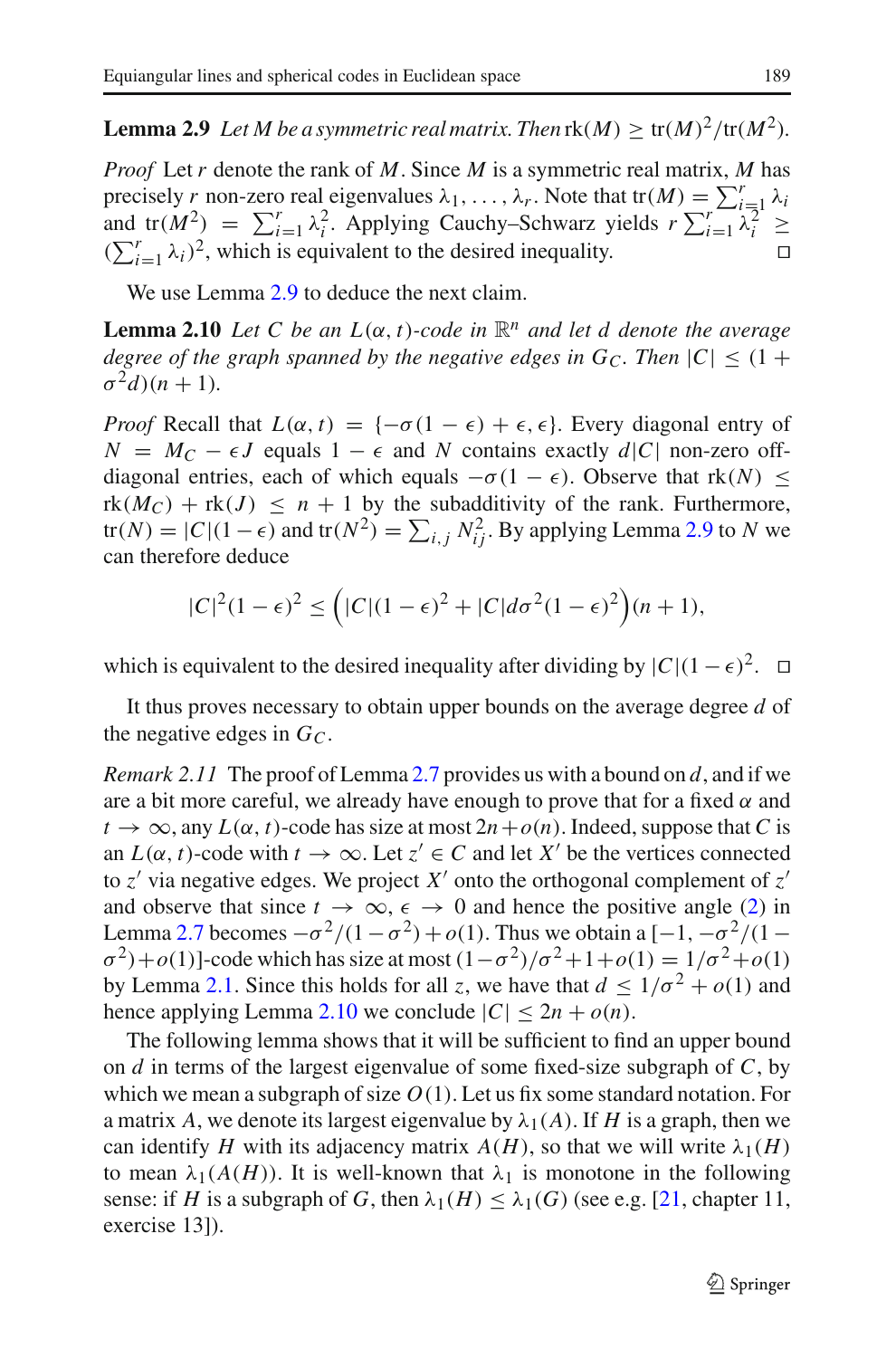**Lemma 2.12** *Let C be a fixed-size L*( $\alpha$ , *t*)*-code in*  $\mathbb{R}^n$  *and assume that t*  $\rightarrow \infty$ *as n*  $\rightarrow \infty$ *. Let H be the subgraph of G<sub>C</sub> containing precisely all negative edges. Then*  $\sigma \lambda_1(H) \leq 1 + o(1)$ .

*Proof* The Gram matrix  $M_C$  and  $A = A(H)$  are related by the equation

$$
M_C = I + \epsilon (J - I) - \sigma (1 - \epsilon) A,
$$

where *J* denotes the all-ones matrix. Let *x* be a normalised eigenvector of *A* with eigenvalue  $\lambda_1(H)$ . Since  $M_C$  is positive-semidefinite, we deduce

<span id="page-11-1"></span><span id="page-11-0"></span>
$$
0 \le \langle M_C x, x \rangle = 1 - \epsilon + \epsilon \langle Jx, x \rangle - \sigma (1 - \epsilon) \lambda_1(H)
$$
  
\n
$$
\le 1 - \sigma \lambda_1(H) + \epsilon (|C| + \sigma \lambda_1(H)), \tag{3}
$$

where  $\langle Jx, x \rangle \leq |C|$  follows from the fact that  $|C|$  is the largest eigenvalue of *J*. Since  $\sigma$ ,  $|C|$  and  $\lambda_1(H)$  are all  $O(1)$  and  $\epsilon = o(1)$ , [\(3\)](#page-11-0) yields the required  $\sigma \lambda_1(H) \leq 1 + o(1)$ .  $\sigma \lambda_1(H) \leq 1 + o(1).$ 

The following two lemmas are concerned with establishing a connection between the average degree of a graph and its largest eigenvalue. The first lemma and its proof are inspired by Nilli's proof [\[24\]](#page-33-21) of the Alon-Boppana bound on the second eigenvalue of a graph.

**Lemma 2.13** *Let* G *be a graph with minimum degree*  $\delta > 1$ *. Let*  $v_0$  *be some vertex of G and let H be the subgraph consisting of all vertices within distance*  $k \text{ of } v_0$ . Then  $\lambda_1(H) > 2(1 - 1/(k+1))\sqrt{\delta - 1}$ .

*Proof* For  $0 \le i \le k$ , let  $V_i$  denote the set of vertices at distance *i* from  $v_0$  in *H*, let  $e_i$  denote the number of edges in  $H[V_i]$  and let  $h_i$  denote the number of edges in  $H[V_i, V_{i+1}]$ , where we set  $h_k = 0$  and, since we will need it later in the proof,  $h_{-1} = 0$ . Let us define a function  $f$  on the vertices of  $H$  by  $f(v) = (\delta - 1)^{-i/2}$  if  $v \in V_i$ . Letting *A* denote the adjacency matrix of *H*, we have  $\lambda_1(H) \ge \langle Af, f \rangle / \langle f, f \rangle$ . In order to prove the desired bound on  $\lambda_1(H)$ , we therefore need to bound the quantity  $\langle f, f \rangle$  from above in terms of  $\langle Af, f \rangle$ . We have

$$
\langle f, f \rangle = \sum_{i=0}^{k} \frac{|V_i|}{(\delta - 1)^i}
$$
 and  $\langle Af, f \rangle = \sum_{i=0}^{k} \left( \frac{2e_i}{(\delta - 1)^i} + \frac{2h_i}{(\delta - 1)^{i+1/2}} \right).$ 

Note that for  $0 \le i \le k-1$ ,  $h_{i-1} + 2e_i + h_i$  counts the sum of the degrees of all vertices in  $V_i$  and is therefore of size at least  $\delta |V_i|$ . Moreover, since every vertex in  $V_{i+1}$  is adjacent to some vertex in  $V_i$  we have  $|V_{i+1}| \leq h_i$ . Fix any *j* in the range  $0 \le j \le k$ . Using the above two observations we find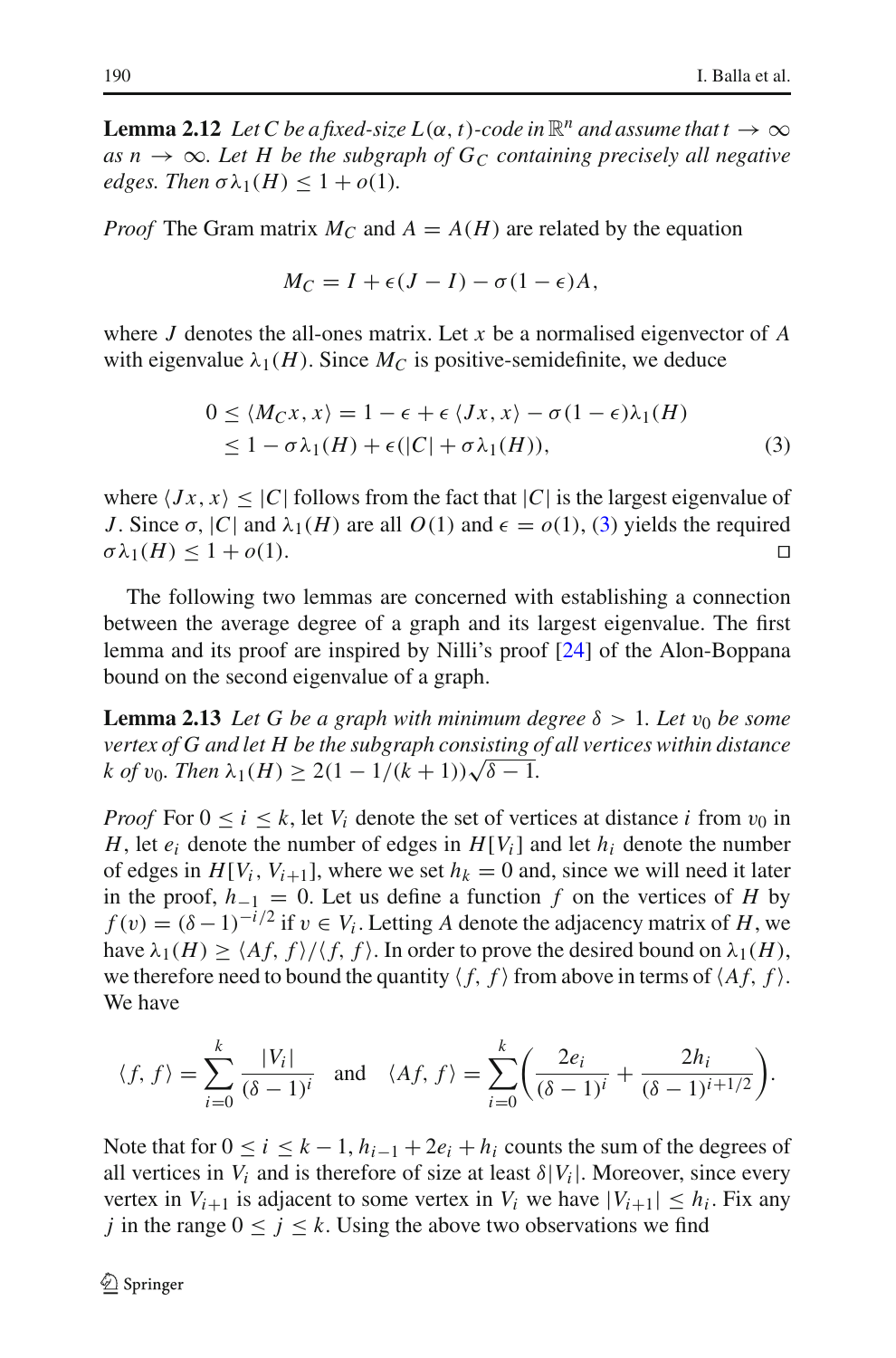<span id="page-12-0"></span>
$$
\langle f, f \rangle \le \sum_{i=0}^{j-1} \frac{h_{i-1} + 2e_i + h_i}{\delta(\delta - 1)^i} + \frac{|V_j|}{(\delta - 1)^j} + \sum_{i=j}^{k-1} \frac{h_i}{(\delta - 1)^{i+1}}.
$$
 (4)

Observe that  $\delta \ge 2\sqrt{\delta - 1}$  and that we have the identity

$$
\frac{1}{\delta(\delta-1)^i} + \frac{1}{\delta(\delta-1)^{i+1}} = \frac{1}{(\delta-1)^{i+1}}.
$$

Collecting terms belonging to the same  $h_i$  in the first sum of  $(4)$  and using the estimate and identity of the previous sentence, we find

$$
\langle f, f \rangle \leq \sum_{i=0}^k \left( \frac{h_i}{(\delta-1)^{i+1}} + \frac{2e_i}{\delta(\delta-1)^i} \right) + \frac{|V_j|}{(\delta-1)^j} \leq \frac{\langle Af, f \rangle}{2\sqrt{\delta-1}} + \frac{|V_j|}{(\delta-1)^j}.
$$

Averaging over all  $0 \le j \le k$  yields

$$
\langle f, f \rangle \le \frac{\langle Af, f \rangle}{2\sqrt{\delta - 1}} + \frac{\langle f, f \rangle}{k + 1},
$$

<span id="page-12-1"></span>which is equivalent to the desired inequality.  $\Box$ 

**Lemma 2.14** *Let H be a connected graph on*

- (i) 11 *vertices and* 10 *edges. Then*  $\lambda_1(H) > 20/11$ .
- (ii) *k* vertices and *k* edges. Then  $\lambda_1(H) > 2$ .
- (iii) 6 *vertices and* 5 *edges, so that some vertex has degree* 5*. Then*  $\lambda_1(H)$  > 2.2*.*
- (iv) 5 *vertices and* 5 *edges so that some vertex has degree* 4. Then  $\lambda_1(H)$  > 2.25*.*
- (v) 8 *edges so that some vertex has degree* 4*. Then*  $\lambda_1(H) \geq 2.2$ *.*

*Proof* Let *A* denote the adjacency matrix of *H* and 1 the all-ones vector of appropriate length. Note that  $\lambda_1(H) \ge \langle A1, 1 \rangle / \langle 1, 1 \rangle = d$ , where *d* denotes the average degree of *H*. This is sufficient to establish (i) and (ii), since the average degree of the graphs is 20/11 and 2, respectively.

Suppose that  $H$  is a star with 5 leaves, as in (iii). Let  $x$  be the vector giving weight  $\sqrt{5}$  to its internal vertex and weight 1 to each leaf. Then  $\langle x, x \rangle = 10$ and  $\langle Ax, x \rangle = 10\sqrt{5}$  yielding the required  $\lambda_1(H) \ge \sqrt{5} > 2.2$ .

Suppose that  $H$  is as in (iv). Let  $x$  be the vector giving weight 1 to the vertex of degree 4 and 1/2 to the others. Then  $\langle x, x \rangle = 2$  and  $\langle Ax, x \rangle = 4.5$  yielding the required  $\lambda_1(H) \geq 2.25$ .

Finally, suppose that *H* is as in (v) and let v be the vertex of degree 4. If two of the neighbours of v are adjacent, we are done by (iv). Otherwise, let *x*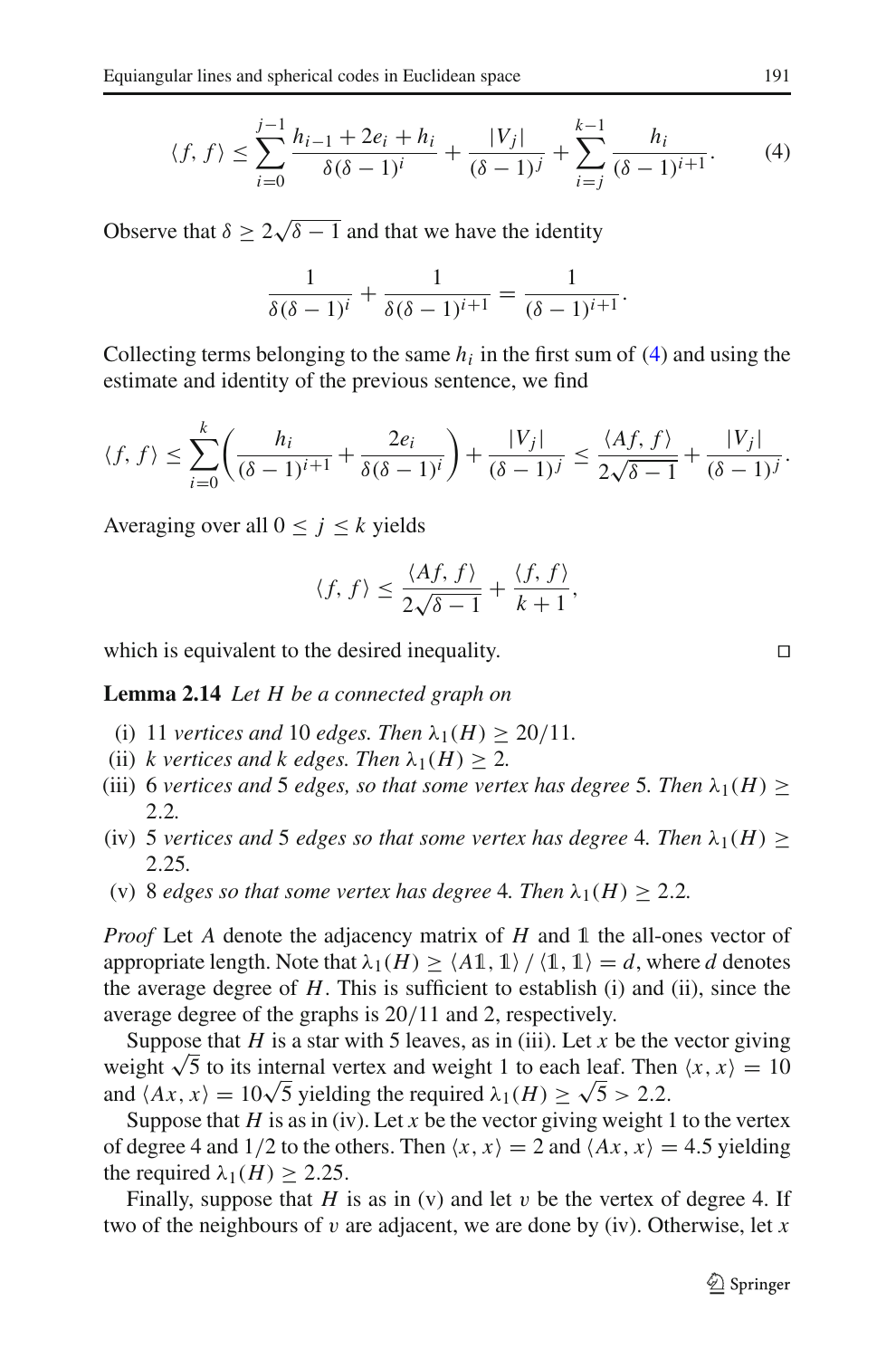be the vector giving weight 4 to v, weight  $\sqrt{5}$  to its 4 neighbours and weight 1 to all other vertices. Then  $\langle Ax, x \rangle = 40\sqrt{5}$  and  $\langle x, x \rangle \le 40$  since there are at most 4 vertices of weight 1. Hence  $\lambda_1(H) \ge \langle Ax, x \rangle / \langle x, x \rangle \ge \sqrt{5} > 2.2$ .  $\square$ 

The next lemma deals with  $\{-\alpha, \alpha\}$ -codes in which the negative edges are very sparse. This will be the case when  $\alpha$  is rather large.

**Lemma 2.15** *Let*  $\alpha \in (0, 1) \setminus \{\frac{1}{3}\}\$  *and let C be an*  $L(\alpha, t)$ *-code in*  $\mathbb{R}^n$ *. If the negative edges form a matching, then*  $|C| \leq n + 1$ *.* 

*Proof* Recall that  $L(\alpha, t) = \{-\sigma(1 - \epsilon) + \epsilon, \epsilon\}$ . Let *J* denote the all-ones matrix. Since the rank of matrices is subadditive, we have

<span id="page-13-1"></span><span id="page-13-0"></span>
$$
rk(M_C - \epsilon J) \le rk(M_C) + rk(-\epsilon J) = rk(M_C) + 1 \le n + 1. \tag{5}
$$

Since the negative edges of *G<sub>C</sub>* form a matching, the matrix  $(M_C - \epsilon J)/(1 - \epsilon)$ consists of *m* identical 2 × 2 blocks with 1's on the diagonal and  $-\sigma$  off the diagonal, and  $|C| - 2m$  identical  $1 \times 1$  identity matrices, where *m* denotes the number of negative edges. The former have determinant  $1 - \sigma^2$ , the latter 1. Since  $\alpha \neq \frac{1}{3}$ , these quantities are non-zero, so that  $M_C - \epsilon J$  has full rank, that is,  $rk(M_C - \alpha J) = |C|$ . Together with [\(5\)](#page-13-0) this gives the desired inequality.  $\Box$ 

*Remark 2.16* Note that one can also prove  $|C| \le n$  with some more work.

# **2.3 Proof of the main result**

In this section, we present the proof of Theorem [1.1.](#page-2-0) First, combining Lemma [2.10](#page-10-0) with the newly gained information about the relation between σ, the largest eigenvalue of fixed-size graphs and *d*, we prove the following theorem about  $L(\alpha, t)$ -codes. This theorem will allow us to analyse equiangular lines for all angles except arccos  $\frac{1}{3}$ .

<span id="page-13-2"></span>**Theorem 2.17** *Let*  $\alpha \in (0, 1) \setminus \{\frac{1}{3}\}$  *and*  $t \in \mathbb{N}$  *so that*  $t \to \infty$  *as*  $n \to \infty$ *. Let C* be an  $L(\alpha, t)$ -code in  $\mathbb{R}^n$  for which every vertex is incident to at most  $O(1)$ *negative edges. Then* |*C*| < 1.92*n for sufficiently large n.*

*Proof* Recall that  $L(\alpha, t) = \{-\sigma(1 - \epsilon) + \epsilon, \epsilon\}$ , where  $\epsilon = 1/(t + \alpha^{-1})$  and  $\sigma = 2\alpha/(1 - \alpha)$ ; note that  $\epsilon = o(1)$ . Throughout the proof, let G denote the graph consisting only of the negative edges of the graph corresponding to *C* (that is, we delete from  $G_C$  all positive edges to obtain  $G$ ). We split the proof of this lemma into different regimes, depending on the value of  $\sigma$ .

**Case 1,**  $\sigma \in [0.71, \infty)$ : We will show that no two edges in G are adjacent. Together with Lemma [2.15](#page-13-1) this will show that  $|C| \le n + 1$ . Let  $\beta = -\sigma(1 \epsilon$ ) +  $\epsilon$ . If  $\beta$  < -1, *G* cannot contain any edges and we are done. Otherwise,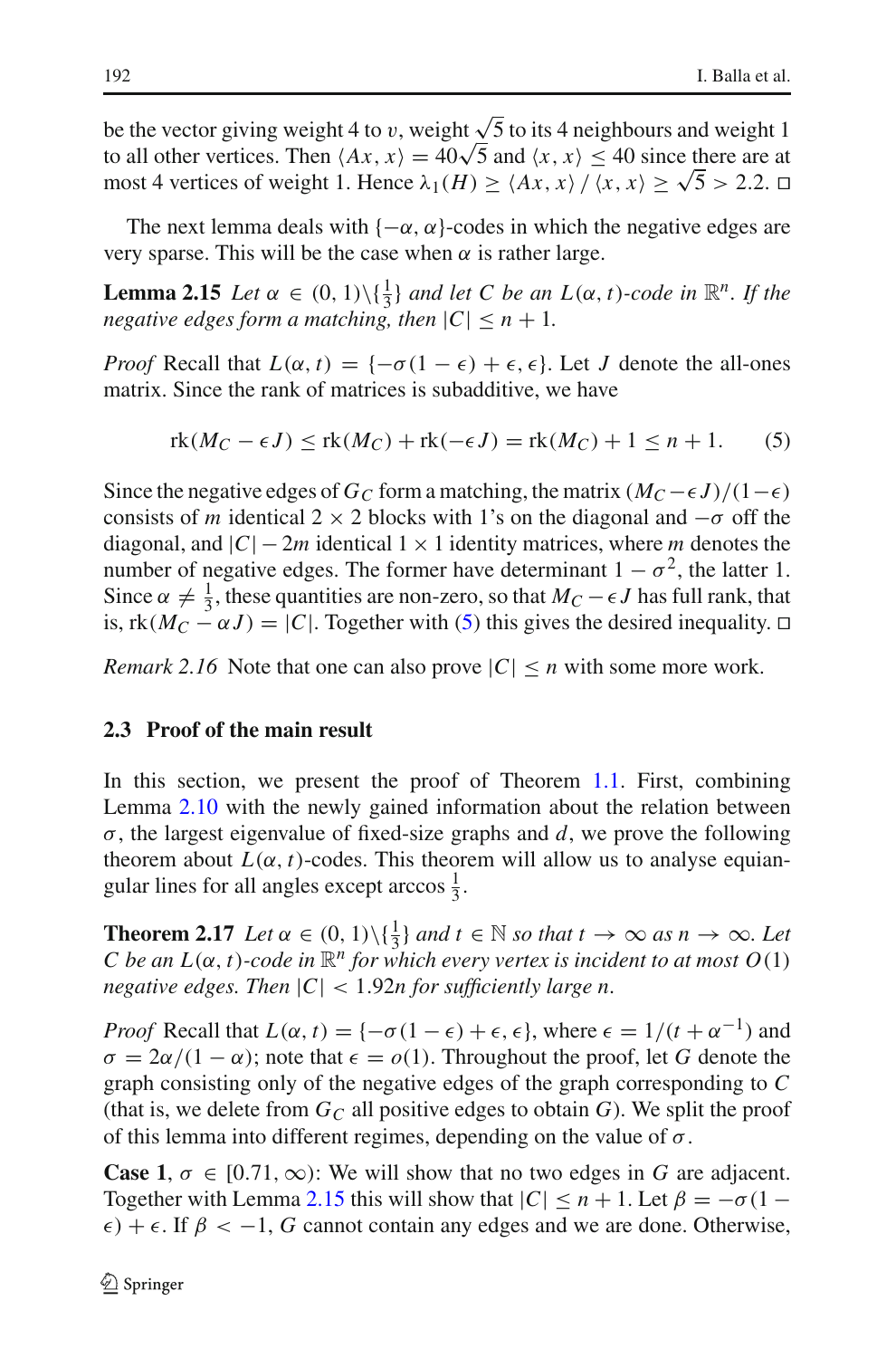suppose to the contrary that *x*, *y* and *z* are unit vectors in *C* so that *xy* and *xz* are negative edges. Let us decompose *y* and *z* as  $y = \beta x + u$  and  $z = \beta x + v$ , where *u* and *v* are orthogonal to *x*. Since *x*, *y* and *z* are unit vectors, taking norms on both sides of each equation and rearranging yields  $1 - \beta^2 = ||u||^2 = ||v||^2$ . Since  $\sigma \ge 0.71 > 1/\sqrt{2}$  and  $\epsilon = o(1)$ , we have  $\beta^2 > 1/2 + \epsilon$  for sufficiently large *n* and hence *t*. Therefore,  $||u||$ ,  $||v|| < 1/\sqrt{2}$ . Furthermore, taking the inner product of *y* and *z* gives

$$
\langle y, z \rangle = \beta^2 + \langle u, v \rangle > \epsilon + 1/2 - ||u|| ||v|| > \epsilon,
$$

a contradiction to  $\langle y, z \rangle \in L(\alpha, t)$ , finishing the proof of the first case.

**Case 2,**  $\sigma \in [0.551, 0.71]$ : We will prove that *G* decomposes into trees on at most 10 vertices. Lemma [2.12](#page-10-1) shows that *G* cannot contain a fixed-size subgraph *H* with  $\lambda_1(H) > 1/0.55 = 20/11$ . In particular, by Lemma [2.14,](#page-12-1) *G* doesn't contain a subgraph on 11 vertices and 10 edges or a subgraph on *k* vertices and *k* edges for any  $k \le 10$ . Since any connected graph on at least 11 vertices contains a tree on 11 vertices, all components have at most 10 vertices, and since the only acyclic components are trees, all components are trees on at most 10 vertices. The average degree of any component is therefore at most 18/10 and hence so is the average degree of *G*. Applying Lemma [2.10](#page-10-0) establishes the required bound

$$
|C| \le (1 + 1.8\sigma^2)(n+1) < 1.92n.
$$

**Case 3**,  $\sigma \in [0.47, 0.551]$ : Lemma [2.12](#page-10-1) implies that *G* cannot contain a fixedsize subgraph *H* with  $\lambda_1(H) > 2.13 > 1/0.47$ . We can therefore deduce from Lemma [2.14](#page-12-1) that *G* doesn't contain a vertex of degree higher than 4, that the neighbourhood of a vertex of degree 4 contains no edges and that the neighbourhood of a vertex of degree 4 is incident to at most 3 more edges. The latter two properties imply that each vertex of degree 4 is adjacent to a leaf. On the other hand, each leaf is adjacent to exactly one vertex (not necessarily of degree 4), so *G* contains no more vertices of degree 4 than leaves. Since *G* also doesn't contain any vertices of higher degree than 4, the average degree of *G* is at most 3. Applying Lemma [2.10](#page-10-0) establishes the required bound

$$
|C| \le (1 + 3\sigma^2)(n+1) < 1.92n.
$$

**Case 4,**  $\sigma \in (0, 0.47]$ : Let *d* be the average degree of the negative edges in  $G_C$  and suppose for the sake of contradiction that  $|C| > 1.92n$ . Combining this lower bound on  $|C|$  with the upper bound given by Lemma [2.10](#page-10-0) yields  $d > 0.92/\sigma^2 - o(1) > 4$ . Let *l* be the integer satisfying  $2l < d \le 2l + 2$ ; note that  $d > 4$  implies  $l \geq 2$ . It is well known that a graph with average degree d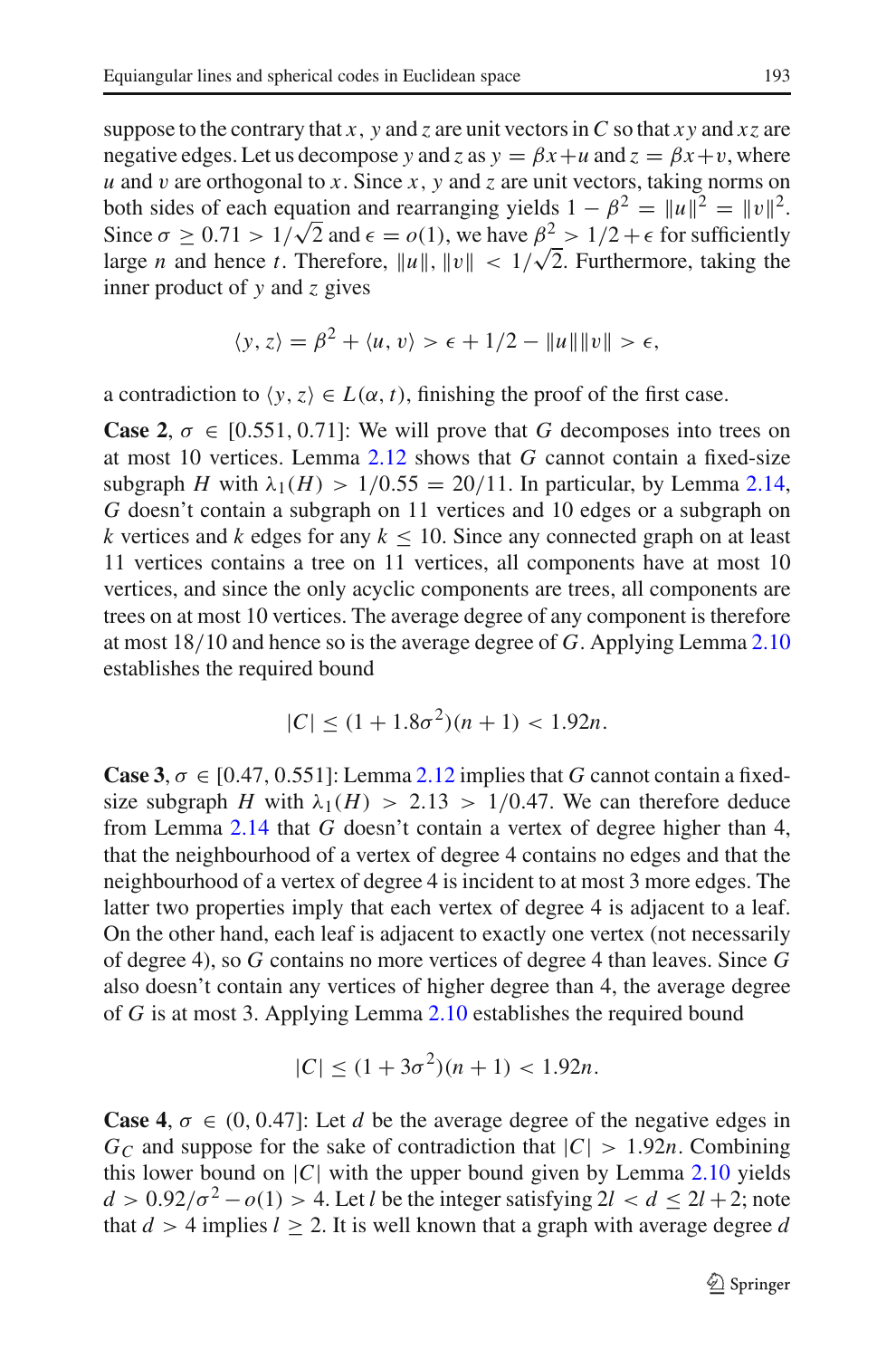contains a subgraph with minimum degree at least *d*/2. Hence *G* contains a subgraph *G'* with minimum degree at least  $l + 1$ . Applying Lemma [2.13](#page-11-1) to *G'* for  $k = 11$ , we find that G' contains a subgraph H with maximal eigenvalue  $\lambda_1(H) > 1.83\sqrt{l}$  and, since the maximum degree of *G* is bounded by a constant independent of *n*, so is the size of *H* by construction. Lemma [2.12](#page-10-1) then gives

$$
\sigma^2 \le \frac{1 + o(1)}{1.83^2 l} < \frac{1}{3.34l}
$$

which together with Lemma [2.10](#page-10-0) and  $l \geq 2$  yields the required

$$
|C| < \left(1 + \frac{2(l+1)}{3.34l}\right)(n+1) < 1.92n. \quad \Box
$$

Now that we have finished all the necessary preparation, we are ready to complete the proof of our first theorem.

*Proof of Theorem [1.1](#page-2-0)* Let *C* be a  $\{-\alpha, \alpha\}$ -code in  $\mathbb{R}^n$  and let  $t = \log \log n$ . Suppose first that  $\alpha \neq \frac{1}{3}$ . Then by Lemma [2.8,](#page-9-0) there exists an  $L(\alpha, t)$ -code  $C'$ in  $\mathbb{R}^n$  such that  $|C| \leq |C'| + o(n)$ . By Theorem [2.17,](#page-13-2) we have  $|C'| < 1.92n$ and hence  $|C| \leq 1.93n$  for *n* large enough.

Otherwise  $\alpha = \frac{1}{3}$ . For a detailed proof of the upper bound of 2*n*−2, we refer the reader to [\[19](#page-33-6)]. Let us nonetheless sketch it for the sake of completeness. Note that what follows is only an outline; filling in all the details requires substantially more work. Instead of finding a large positive clique, we consider the largest negative clique *M* in any graph obtained from  $G_C$  by switching any number of vertices. By Lemma [2.1,](#page-5-0) we have that  $|M| < 4$ . We can then show that the cases  $|M| < 3$  are either straightforward or can be reduced to the case  $|M| = 4$ . In the latter case, we can show that unless all vertices attach to *M* in the same way (that is, no two vertices outside the clique attach to some vertex within the clique differently), |*C*| is bounded from above by some constant independent of *n*. If they do all attach in the same way, then if we consider the projection  $C' = p_M(C \setminus M)$  of  $C \setminus M$  onto the orthogonal complement of span $(M)$ , we obtain a  $\{-1, 0\}$ -code. This means that any two distinct vectors of  $C'$  are either orthogonal or lie in the same 1-dimensional subspace, so that  $|C'| \leq 2dim(C')$ . Moreover, by Remark [2.2](#page-6-1) *M* is a regular simplex so it lives in a 3-dimensional subspace, and hence  $\dim(C') = n - 3$ . Thus  $|C| = |M| + |C'|$  ≤ 4 + 2(*n* − 3) = 2*n* − 2, finishing the proof.  $\square$ 

## <span id="page-15-0"></span>**3 Spherical codes**

Let us now turn our attention from equiangular sets of lines to the more general setting of spherical codes. Recall that a spherical *L*-code is a finite non-empty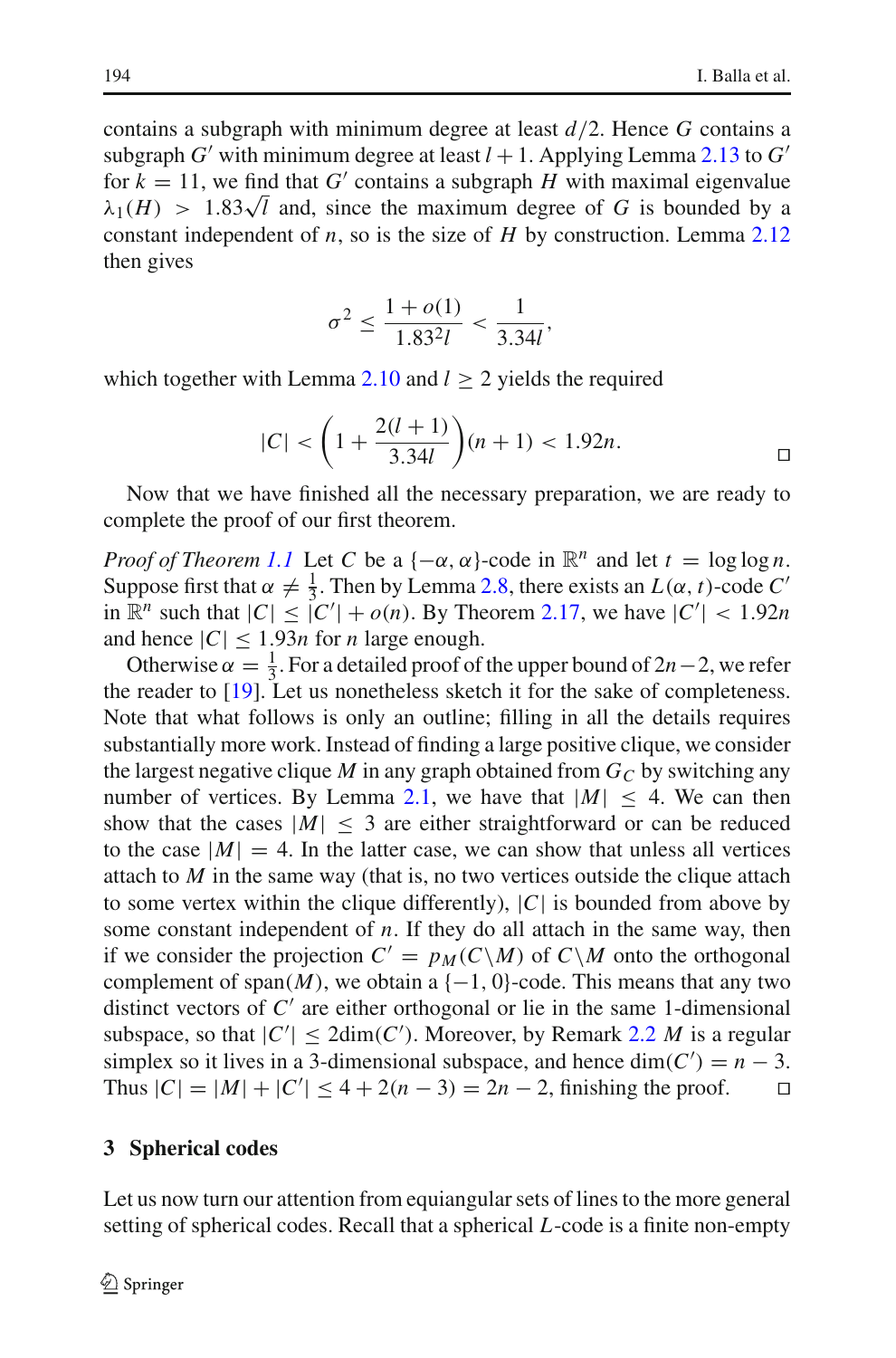set *C* of unit vectors in Euclidean space  $\mathbb{R}^n$  so that  $\langle x, y \rangle \in L$  for any pair of distinct vectors  $x$ ,  $y$  in  $C$ . In this section, we prove Theorem [1.4](#page-3-0) in the case  $k = 1$ , obtaining the asymptotically tight bound even when  $\alpha$  is allowed to depend on *n*. The proof features all ideas central to the argument in the multiangular case (which we will treat in detail in Sect. [5\)](#page-22-0), without concealing them unnecessarily.

<span id="page-16-0"></span>**Theorem 3.1** *Let*  $\beta \in (0, 1]$  *be fixed and*  $\alpha \in [-1, 1)$ *. Then any*  $[-1, -\beta]$  ∪ {α}*-code in* <sup>R</sup>*<sup>n</sup> has size at most*

$$
2\Big(1+\max\Big(\frac{\alpha}{\beta},0\Big)\Big)n+o(n).
$$

Since an equiangular set of lines corresponds to a  $\{-\alpha, \alpha\}$ -code, this implies a weaker bound of  $4n + o(n)$  for equiangular sets. The reason for this is that we can't switch edges from negative to positive any more, since a negative edge might not obtain value  $\alpha$  after switching. Moreover, this is essentially tight because if we take our example of  $2n - 2$  lines with angle arccos  $\frac{1}{3}$  and take both unit vectors along each line, we get a  $[-1, -\frac{1}{3}] \cup \{\frac{1}{3}\}$ -code of size  $4n - 4$ .

The beginning of the proof of Theorem [3.1](#page-16-0) is along the lines of the proof of the corresponding theorem for equiangular sets of lines. We start by finding a large positive clique in  $G_{\mathcal{C}}$ . Unlike before, however, a substantial portion of the vertices might not attach to this clique entirely via positive edges. In fact, almost all vertices attach either entirely via positive edges or mostly via negative ones. Similarly to before, we can bound the size of the set of vertices attaching positively to the clique by  $2n + o(n)$ . Repeating this argument yields a set of positive cliques in such a way that almost all edges between these cliques are negative. This imposes a bound on the number of repetitions, which is enough to bound the size of the *L*-code.

We start by proving a lemma similar to Lemma [2.7,](#page-8-1) which enables us to analyse how vertices connect to a positive clique.

**Lemma 3.2** *Let*  $L = [-1, -\beta] \cup {\alpha}$  *for some*  $\alpha, \beta \in (0, 1)$  *and suppose that X* ∪*Y* ∪ {*z*} *is an L-code in which all edges incident to any y* ∈ *Y are positive edges and all edges between X and z are negative edges. Suppose furthermore that*  $|Y| > 1/\alpha^2$ *. Then*  $|X| < 1/\beta^2$ *.* 

*Proof* Let  $\alpha_X$  denote the average value of the edges in *X* and  $-\beta_z$  the average value of the edges between *X* and *z*. Note that  $\alpha_X \leq \alpha$  and  $\beta_z \geq \beta$ . Let *M* be the Gram matrix of  $X \cup Y \cup \{z\}$  and let  $v = (x, \ldots, x, y, \ldots, y, \zeta)^{\mathsf{T}}$ , where

$$
x = 1/|X|
$$
,  $y = -\frac{\alpha(1+\beta_z)/|Y|}{\alpha - \alpha^2 + (1-\alpha)/|Y|}$  and  $\zeta = \beta_z - y|Y|\alpha$ .

<span id="page-16-1"></span> $\circledcirc$  Springer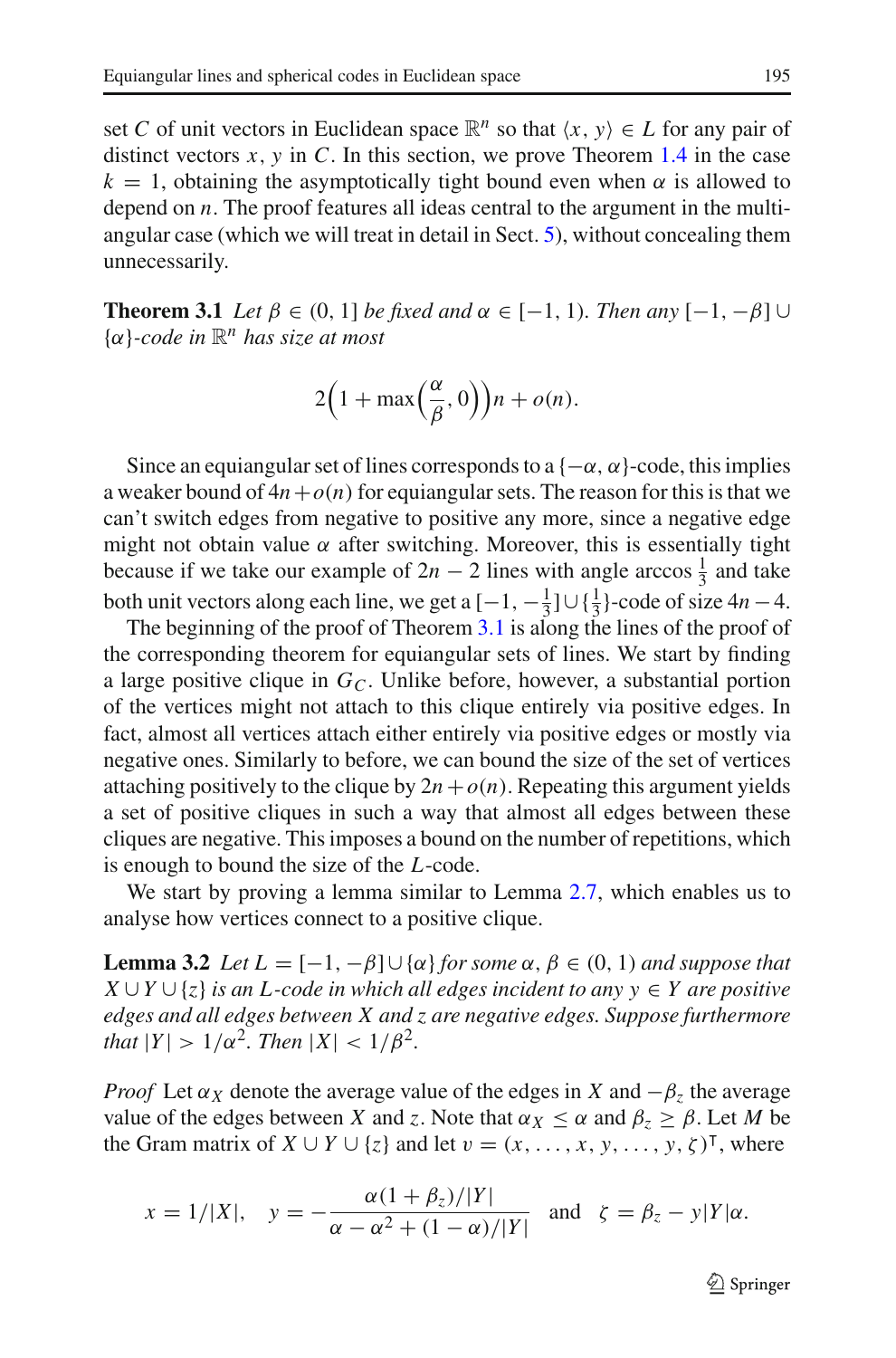Then

$$
\langle Mv, v \rangle = \frac{(|X|^2 - |X|)\alpha_X + |X|}{|X|^2} + 2y|Y|\alpha + y^2((|Y|^2 - |Y|)\alpha + |Y|) + 2\zeta(-\beta_z + y|Y|\alpha) + \zeta^2
$$
  
=  $\frac{1 - \alpha_X}{|X|} + \alpha_X - \beta_z^2 + 2y|Y|\alpha(1 + \beta_z)$   
+  $y^2|Y|^2(\alpha - \alpha^2 + (1 - \alpha)/|Y|)$   
=  $\frac{1 - \alpha_X}{|X|} + \alpha_X - \beta_z^2 - \frac{\alpha^2(1 + \beta_z)^2}{\alpha - \alpha^2 + (1 - \alpha)/|Y|}$   
 $\le \frac{1 - \alpha}{|X|} + \alpha - \beta_z^2 - \frac{\alpha^2(1 + \beta_z)^2}{\alpha - \alpha^2 + (1 - \alpha)/|Y|}.$ 

Since  $\langle Mv, v \rangle \ge 0$  and  $\beta_z^2 \ge \beta^2$ , it is therefore sufficient to prove that

$$
\alpha - \beta_z^2 - \frac{\alpha^2 (1 + \beta_z)^2}{\alpha - \alpha^2 + (1 - \alpha)/|Y|} < -\beta_z^2 (1 - \alpha).
$$

Using  $|Y| > 1/\alpha^2$  and rewriting the above inequality, it suffices to show that

$$
\alpha(1-\beta_z^2) < \frac{\alpha(1+\beta_z)^2}{1-\alpha^2},
$$

which is clearly true since  $\alpha$ ,  $\beta$ <sub>z</sub> > 0.

*Remark 3.3* The v in the above proof is chosen so as to minimise  $\langle Mv, v \rangle / ||v||^2$ . An appropriate projection also minimises this quantity and so the above argument could also be done using projections. Indeed, this minimisation is precisely why projections are so useful for us.

After projecting onto a large  $\alpha$ -clique, the new  $\alpha$  will become  $o(1)$ . In this case, the next lemma gives a bound on the values of the negative edges incident to a fixed vertex.

<span id="page-17-0"></span>**Lemma 3.4** *Let*  $L = [-1, -\beta] \cup {\alpha}$  *and let* C *be an L-code. If*  $\alpha = o(1)$  *and* −β1,..., −β*<sup>N</sup> are the values of the negative edges incident to some vertex x in*  $G_C$ , then  $\alpha N = o(1)$  and  $\sum_{i=1}^{N} \beta_i^2 \leq 1 + o(1)$ .

*Proof* We will first derive the upper bound on *N*. Let  $C = N_\beta(x) \cup \{x\}$  and  $M = M_C$ . If we let  $v = (1, \ldots, 1, \beta N)^{\mathsf{T}}$ , then we have

$$
0 \le \langle Mv, v \rangle = \sum_{1 \le i, j \le N} M_{ij} - 2\beta N \sum_{i=1}^N \beta_i + \beta^2 N^2 \le N + o(1)N^2 - \beta^2 N^2,
$$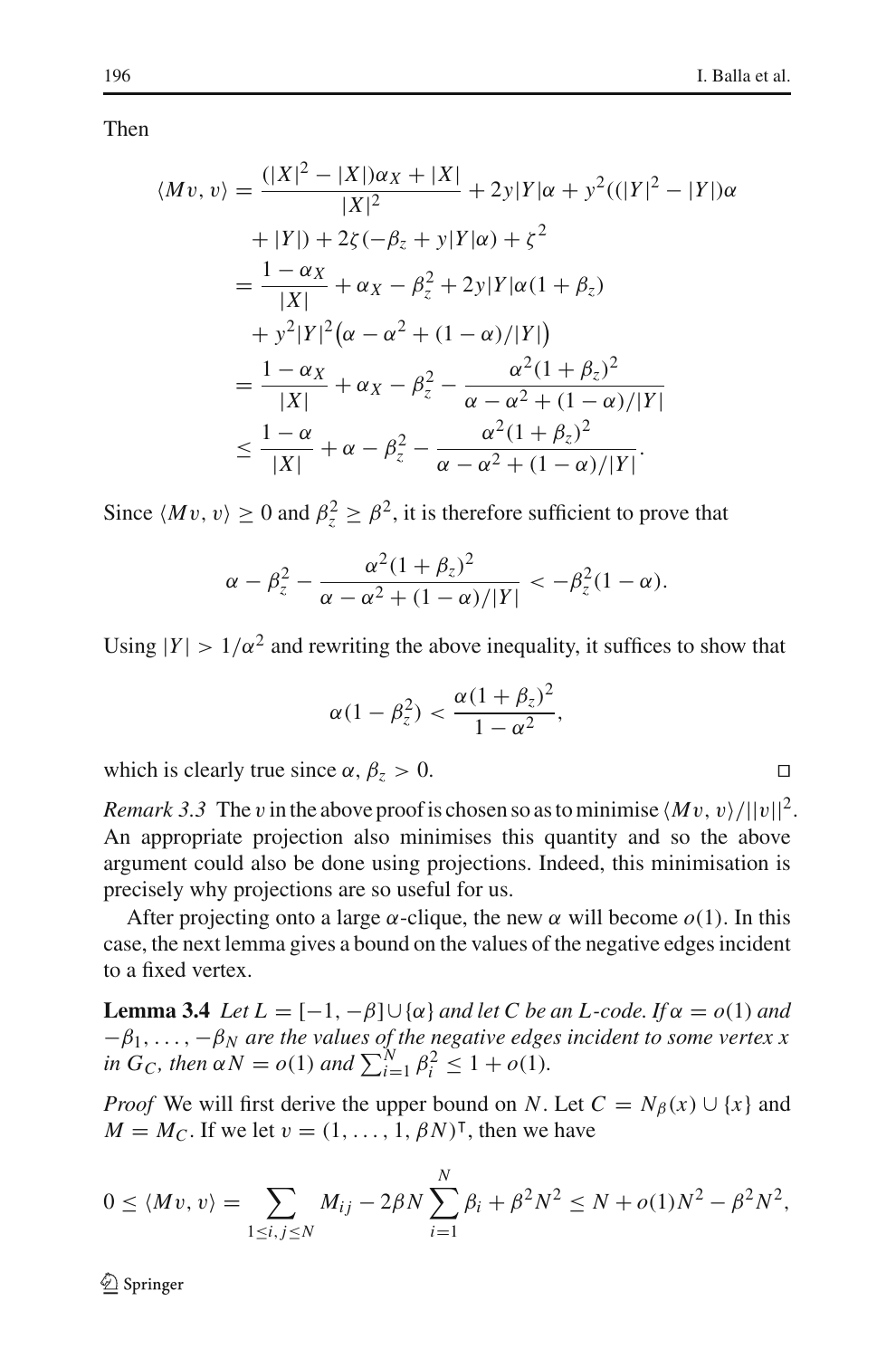which implies  $N \leq (1 + o(1))\beta^{-2}$  and therefore establishes the claimed  $\alpha N \le (1 + o(1)) \alpha \beta^{-2} = o(1)$ . Now if we let  $w = (\beta_1, ..., \beta_N, 1)^\intercal$ , then we obtain

$$
\langle Mw, w \rangle = 1 - \sum_{i=1}^{N} \beta_i^2 + \sum_{\substack{1 \le i, j \le N \\ i \ne j}} \beta_i \beta_j M_{ij} \le 1 - \sum_{i=1}^{N} \beta_i^2 + \sum_{1 \le i, j \le N} \beta_i \beta_j \alpha
$$
  

$$
\le 1 - \sum_{i=1}^{N} \beta_i^2 + \alpha N \sum_{i=1}^{N} \beta_i^2,
$$

where the last step follows from Cauchy–Schwarz. Using  $\langle Mw, w \rangle \ge 0$  and  $\alpha N = o(1)$ , we obtain the required  $\sum_{n=1}^{N} \beta_n^2 \le 1 + o(1)$ .  $\alpha N = o(1)$ , we obtain the required  $\sum_{i=1}^{N} \beta_i^2 \le 1 + o(1)$ .

As we outlined above, when proving Theorem [3.1](#page-16-0) we will obtain a multipartite graph which has mostly negative edges between its parts. The next lemma gives a bound on the number of parts of such a graph. Because we will consider more general spherical codes in a later section, we prove it in more generality.

<span id="page-18-0"></span>**Lemma 3.5** *Let*  $\beta \in (0, 1]$  *be fixed, let*  $\alpha \in [-1, 1)$  *and*  $L = [-1, -\beta]$  ∪  $[\alpha, 1)$ *. Suppose*  $t \to \infty$  *as*  $n \to \infty$  *and let C be a spherical L-code such that*  $G_C$  *is the disjoint union of*  $\ell$   $\alpha$ -cliques  $Y_1, \ldots, Y_\ell$  each of size t, such that *the number of*  $\beta$ -edges between any  $Y_i$  and  $Y_j$  is at least  $t^2(1 - o(1))$ . Then  $\ell < 1 + \alpha/\beta + o(1)$ .

*Proof* Let *A* be the number of  $\alpha$ -edges and *B* be the number of  $\beta$ -edges in  $G_C$ . Since the remaining  $\binom{|C|}{2} - A - B$  edges have value at most 1, we have as in the proof of Lemma [2.1](#page-5-0) that

$$
0 \le \left\| \sum_{x \in C} x \right\|^2 \le |C| - 2B\beta + 2A\alpha + |C|(|C| - 1) - 2B - 2A,
$$

which implies  $2B(\beta + 1) + 2A(1 - \alpha) \leq |C|\beta$ . Now observe that *C* has size  $\ell t, \ell \binom{t}{2}$  $\binom{t}{2}$   $\alpha$ -edges inside the parts, and at least  $\binom{\ell}{2}$  $\int_{2}^{\ell} t^2(1 - o(1)) \beta$ -edges between parts. Thus if we substitute these values into the above inequality and solve for  $\ell$ , we obtain the required

$$
\ell \le \frac{\beta + \alpha + \frac{1 - \alpha}{t} - o(1)(1 + \beta)}{\beta - o(1)(1 + \beta)} = 1 + \frac{\alpha}{\beta} + o(1).
$$

Now we have all of the necessary tools to prove the main theorem of this section.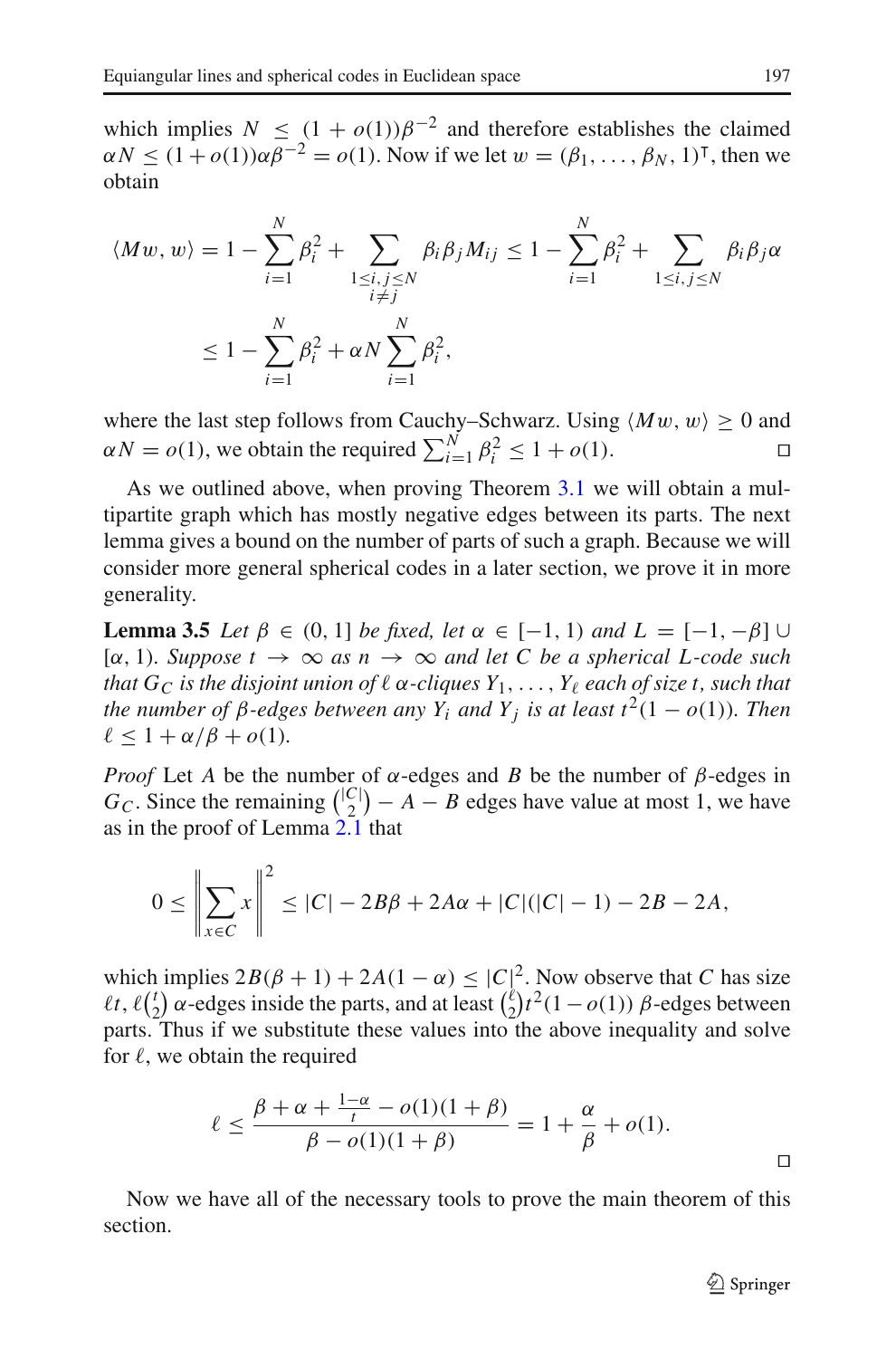*Proof of Theorem [3.1](#page-16-0)* Suppose first that  $|\alpha| < 1/\log \log n = o(1)$ . Let  $Q =$  $M_C$ −α*J*. By the subadditivity of the rank we have rk(*Q*) < rk( $M_C$ )+rk(*J*) < *n* + 1. Consider some  $x \in C$ . Let  $N = d_{\beta}(x)$  and let  $-\beta_1, \ldots, -\beta_N$  be the values of the negative edges incident to *x*. By Lemma [3.4](#page-17-0) we have  $\sum_{j=1}^{N} \beta_j^2 \le$  $1 + o(1)$  and  $\alpha N = o(1)$ . It follows that if *i* is the row corresponding to *x* in *N*, then

$$
\sum_{j \neq i} Q_{i,j}^2 = \sum_{j=1}^N (\beta_j + \alpha)^2 \leq \sum_{j=1}^N \beta_j^2 + 2|\alpha|N + \alpha^2 N \leq 1 + o(1).
$$

Noting that *Q* has  $1 - \alpha$  on the diagonal, we obtain

$$
\begin{aligned} \text{tr}(Q^2) &= \sum_{i=1}^{|C|} Q_{i,i}^2 + \sum_{i=1}^{|C|} \sum_{j \neq i} Q_{i,j}^2 \\ &\leq |C|(1-\alpha) + |C|(1+o(1))) \leq |C|(2+o(1)). \end{aligned}
$$

Thus applying Lemma [2.9](#page-9-1) to *Q* yields

$$
|C|^2(1-\alpha)^2 = \text{tr}(Q)^2 \le \text{tr}(Q^2)\text{rk}(Q) \le |C|(2+o(1))(n+1).
$$

After dividing by  $|C|(1-\alpha)^2 = |C|(1-o(1))$ , we obtain the required  $|C| \le$  $2n + o(n)$ .

We now prove the theorem for all remaining values of  $\alpha$ , that is, for all  $\alpha$ satisfying  $|\alpha| \geq 1/\log \log n$ . If  $\alpha < 0$  we are done by Lemma [2.1.](#page-5-0) Suppose therefore that  $\alpha > 0$ . Let  $\ell = 1 + \alpha/\beta$  and  $t = \frac{1}{4} \log n$ . Suppose for the sake of contradiction that there exists some  $\epsilon > 0$  so that for arbitrarily large *n*,

$$
|C| > 2\ell(1+2\epsilon)n.
$$

From Lemma [2.1](#page-5-0) we know that  $G_C$  doesn't contain a negative clique bigger than  $\beta^{-1}$  + 2. By Ramsey's theorem, there exists some integer *R* so that every graph on at least *R* vertices contains either a negative clique of size at least  $\beta^{-1}$  + 2 or a positive clique of size *t*. A well-known bound of Erdős and Szekeres [\[11](#page-33-17)] shows  $R \leq 4^t \leq \sqrt{n} < |G_C|$ . Therefore  $G_C$  contains a positive clique *Y* of size *t*.

For any  $T \subset Y$ , let  $S_T$  comprise all vertices v in  $G_C \backslash Y$  for which vy ( *y* ∈ *Y* ) is an α-edge precisely when *y* ∈ *T* . Given some *T* ⊂ *Y* with  $\sqrt{t} \le |T| < t$ , pick a vertex  $z \in Y \setminus T$  and consider the  $[-1, -\beta] \cup {\alpha}$ -code  $S_T \cup T \cup \{z\}$ . Since any edge incident to *T* is an  $\alpha$ -edge, all edges between  $S_T$ and *z* are *β*-edges and  $|T| > \sqrt{t} > 1/\alpha^2$ , we can apply Lemma [3.2](#page-16-1) to deduce that  $|S_T| < 1/\beta^2$ . For  $T = Y$ , since  $p_Y(S_Y)$  is a  $[-1, -\beta] \cup {\alpha'}$ -code for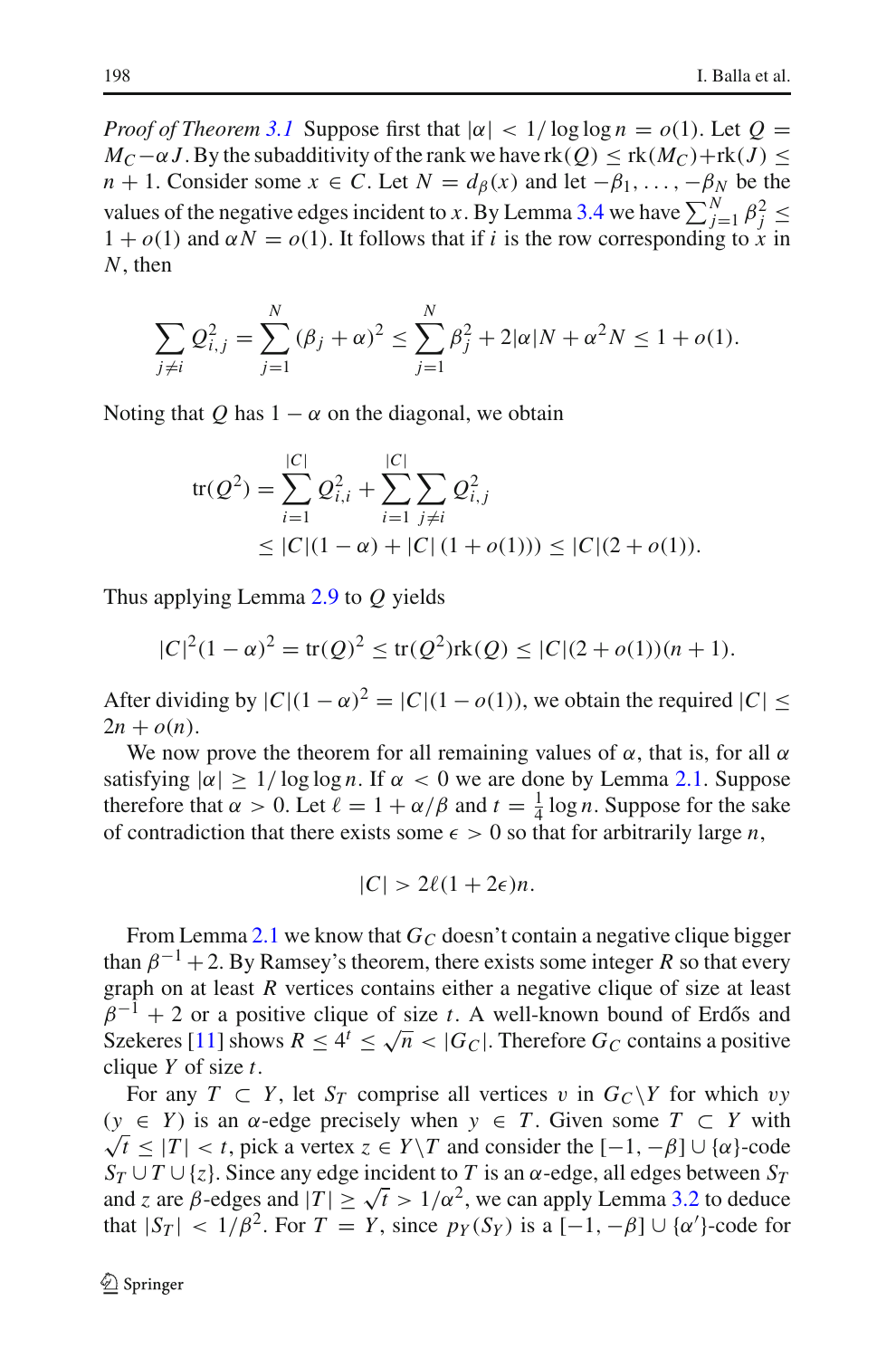$\alpha' = 1/(t + 1/\alpha) < 1/\log \log n$ , we infer  $|S_Y| < (2 + \epsilon)n$  for sufficiently large *n* from the first part of the proof. Now let

$$
G' = G_C \setminus \left(Y \cup \bigcup_{\substack{T \subset Y \\ |T| > \sqrt{t}}} S_T\right)
$$

and note that for all  $x \in G'$ ,  $|N_\alpha(x) \cap Y| = o(t)$ . Applying the bounds derived above, we obtain

$$
\left| Y \cup \bigcup_{\substack{T \subset Y \\ |T| > \sqrt{t}}} S_T \right| \leq t + 2^t/\beta^2 + |S_Y| \leq 2(1+\epsilon)n.
$$

We can therefore iterate this procedure  $\ell$  times to obtain  $\ell$  disjoint  $\alpha$ -cliques *Y*<sub>1</sub>,..., *Y*<sub>l</sub> and a disjoint graph *G'* of size at least  $2\epsilon n > \sqrt{n}$ , so that the number of α-edges between *Y<sub>i</sub>* and *Y<sub>j</sub>* is  $o(t^2)$  for distinct *i* and *j*. Since  $|G'| > \sqrt{n}$ , there exists an additional  $\alpha$ -clique  $Y_{\ell+1} \subset G'$  of size *t*, also with  $o(t^2)$  edges to any  $Y_i$ . But then the induced subgraph on  $Y_1 \cup \cdots \cup Y_{\ell+1}$ <br>contradicts Lemma 3.5 finishing the proof contradicts Lemma [3.5,](#page-18-0) finishing the proof.

#### <span id="page-20-0"></span>**4 A construction**

In this section we prove Theorem [1.5,](#page-3-1) which states that for any positive integers *n*, *k*, *r* and  $\alpha_1 \in (0, 1)$  with *k* and  $\alpha_1$  fixed and  $r \leq \sqrt{n}$ , there exist  $\alpha_2, \ldots, \alpha_k, \ \beta = \alpha_1/r - O(\sqrt{\log(n)/n})$  and a spherical *L*-code of size  $(1 + r)$  $\binom{n}{k}$  $\binom{n}{k}$  in  $\mathbb{R}^{n+r}$  with  $L = [-1, -\beta] \cup \{\alpha_1, \ldots, \alpha_k\}$ . This construction shows that the second statement of Theorem [1.4](#page-3-0) is tight up to a constant fac-tor. It also answers a question of Bukh. In [\[5](#page-33-12)] he asked whether for fixed  $\alpha$ , any spherical  $[-1, 0) \cup {\alpha}$ -code has size at most linear in the dimension. Theorem [1.5](#page-3-1) gives an example of such a code with size that is superlinear in the dimension. Indeed, for any  $\alpha$  fixed, if we choose  $r = \sqrt{n}/\log(n)$  then by Theorem [1.5,](#page-3-1) we obtain a  $[-1, -\beta] \cup {\alpha}$ -code of size at least  $rn = n^{3/2}/\log n$ in  $\mathbb{R}^{(1+o(1))n}$ , where  $\beta > 0$  for *n* large enough.

Given vectors  $u \in \mathbb{R}^n$  and  $v \in \mathbb{R}^m$ , we let  $(u, v)$  denote the concatenated vector in  $\mathbb{R}^{n+m}$ . We first give an outline of the construction. We start by finding a  $\{0, 1/k, ..., (k-1)/k\}$ -code *C* of size  $\binom{n}{k}$  $\binom{n}{k}$ , given by Lemma [4.1.](#page-21-0) We then take a regular*r*-simplex so that all inner products are negative. For each vector v of the simplex, we take a randomly rotated copy  $C_v$  of  $C$  and attach a scaled  $C<sub>v</sub>$  to *v* by concatenation, and then normalise all vectors to be unit length. That is, for all  $u \in C_v$  we take  $(\lambda u, v) / \sqrt{\lambda^2 + 1}$  where  $\lambda$  is a scaling factor chosen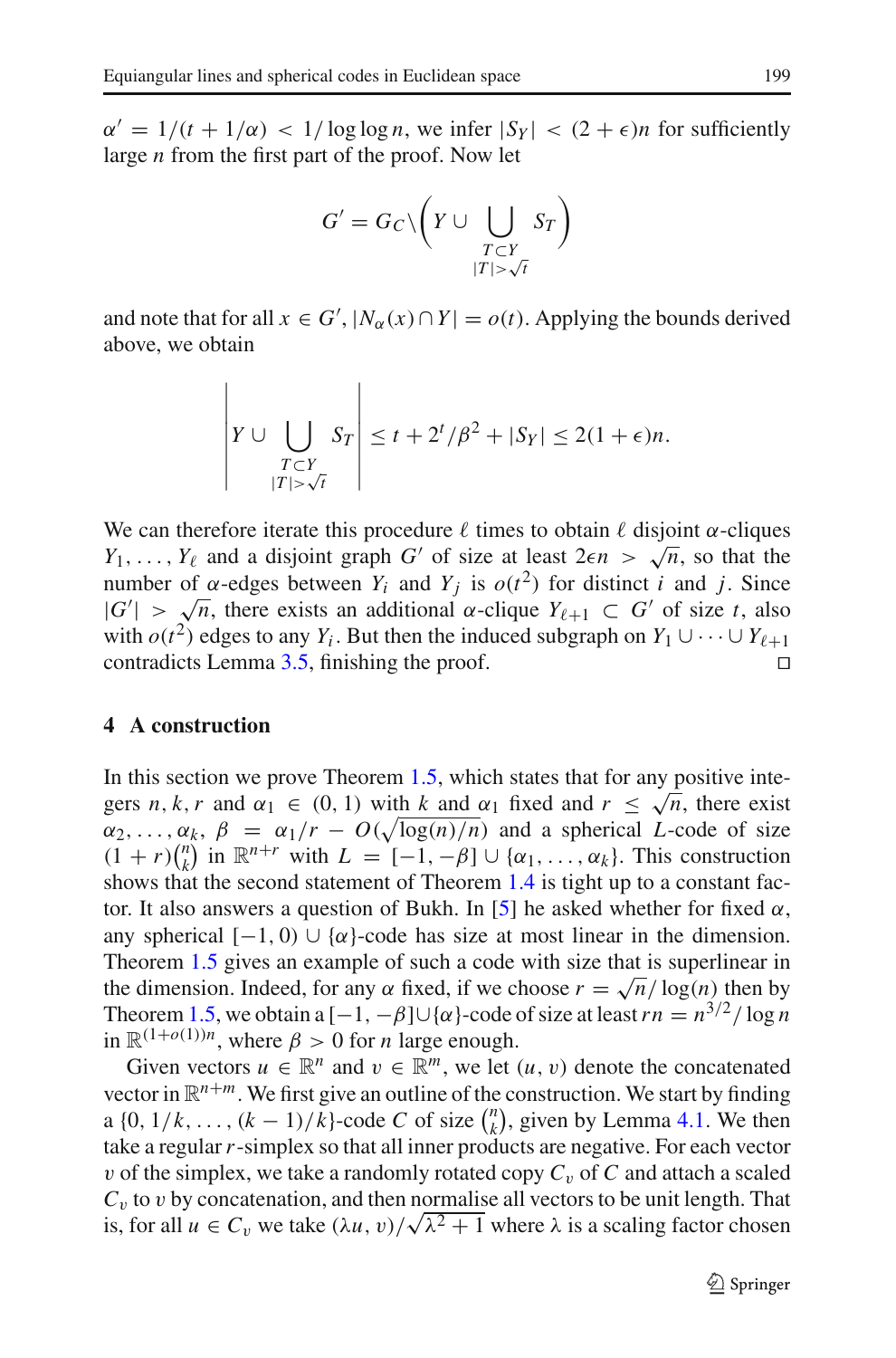so that the resulting code has the given  $\alpha_1$  as one of its inner products. By randomly rotating the copies of *C*, we ensure that the inner products between vectors coming from different copies remain negative. This follows from the well-known fact that the inner product between random unit vectors is unlikely to be much bigger than  $1/\sqrt{n}$ , given by Lemma [4.2.](#page-21-1)

<span id="page-21-0"></span>**Lemma 4.1** *For any positive integers n, k with*  $k \leq n$ *, there exists a spherical*  $\{0, 1/k, \ldots, (k-1)/k\}$ -code of size  $\binom{n}{k}$  $\binom{n}{k}$  in  $\mathbb{R}^n$ .

*Proof* Let *C* be the set of  $\{0, 1\}$ -vectors in  $\mathbb{R}^n$ <br> $\binom{n}{k}$  and for any distinct  $u, v \in C$ , we observ  $\binom{n}{k}$  and for any distinct *u*,  $v \in C$ , we observe that  $\langle u, v \rangle \in \{0, 1, \ldots, k - 1\}.$ *Proof* Let C be the set of {0, 1}-vectors in  $\mathbb{R}^n$  having exactly k 1's. Then  $|C|$  = Since  $||u||^2 = k$  for all  $u \in C$ , we thus obtain that  $C/\sqrt{k}$  is a {0, 1/k,...,(k- $1)/k}$ -code.

<span id="page-21-1"></span>The following lemma follows from the well known bound for the area of a spherical cap, which can be found in [\[22](#page-33-22), Corollary 2.2].

**Lemma 4.2** *Let*  $u, u' \in \mathbb{R}^n$  *be unit vectors chosen independently and uniformly at random. Then for all*  $t > 0$ *,* 

$$
\Pr\left[\left\langle u, u'\right\rangle \geq t\right] < e^{-t^2 n/2}.
$$

We are now ready to prove Theorem [1.5.](#page-3-1)

*Proof of Theorem [1.5](#page-3-1)* Let  $L = \{0, 1/k, \ldots, (k-1)/k\}$  and let *C* be an *L*-code of size  $\binom{n}{k}$ *k*), as given by Lemma [4.1.](#page-21-0) Let  $\lambda = \sqrt{1/\alpha_1 - 1}$  and define

$$
\alpha_i = \frac{\lambda^2(i-1)/k+1}{\lambda^2+1}
$$

for  $2 \le i \le k$ . Note that by the choice of  $\lambda$ , the above also holds for  $\alpha_1$ . Let  $L' = {\alpha_1, \ldots, \alpha_k}.$ 

Let *S* be a set of  $r + 1$  unit vectors in  $\mathbb{R}^r$  so that  $\langle v, v' \rangle = -1/r$  for all distinct  $v, v' \in S$ , i.e. *S* is a regular *r*-simplex. For each  $v \in S$ , let  $C_v$  be an independent and uniformly random rotation of  $C$  in  $\mathbb{R}^n$ . We define

$$
C' = \left\{ \frac{(\lambda u, v)}{\sqrt{\lambda^2 + 1}} : v \in S, u \in C_v \right\},\
$$

and observe that  $\|(\lambda u, v)\|^2 = \lambda^2 + 1$ , so that *C'* is indeed a set of unit vectors in  $\mathbb{R}^{n+r}$  of size  $(1+r)\binom{n}{k}$  $\binom{n}{k}$ . Moreover, for any  $v \in S$  and distinct  $u, u' \in C_v$ , we have

$$
\left\langle \frac{(\lambda u, v)}{\sqrt{\lambda^2 + 1}}, \frac{(\lambda u', v)}{\sqrt{\lambda^2 + 1}} \right\rangle = \frac{\lambda^2 \langle u, u' \rangle + 1}{\lambda^2 + 1} \in L',
$$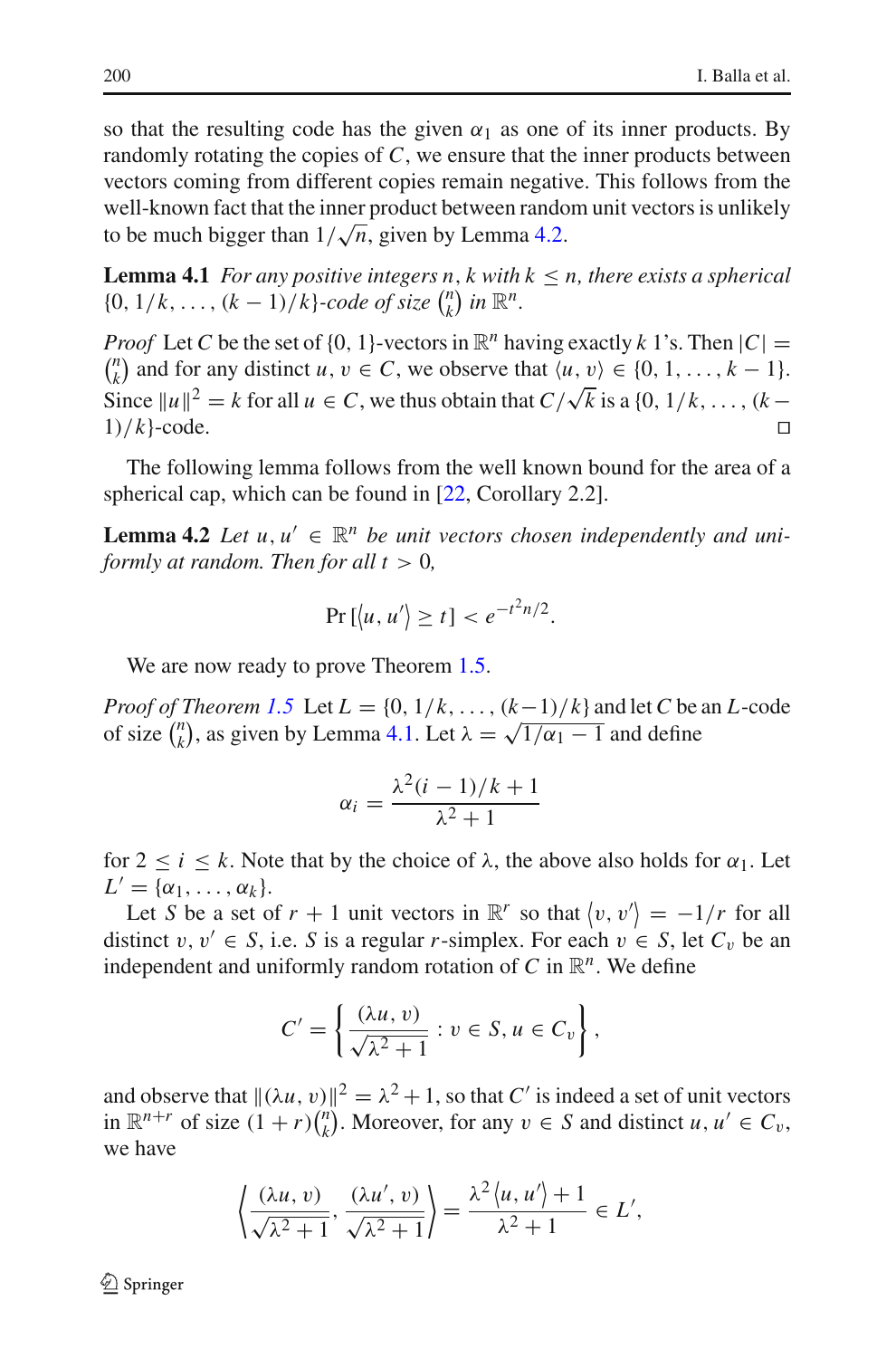since  $\langle u, u' \rangle \in L$ . Finally, suppose that  $u \in C_v$  and  $u' \in C_{v'}$  for distinct  $v, v' \in S$ . Observe that *u*, *u'* are independent and uniformly random unit vectors in  $\mathbb{R}^n$ , so we may apply Lemma [4.2](#page-21-1) with  $t = \sqrt{(4 \log \binom{n}{k})^2}$  $\binom{n}{k} + 2 \log n / n$ to obtain Pr  $[\langle u, u' \rangle \ge t] < e^{-t^2 n/2} = n^{-1} {n \choose k}$  $\binom{n}{k}^{-2}$ . Now define  $\beta = \frac{1/r - \lambda^2 t}{\lambda^2 + 1} =$  $\alpha_1/r - O(\sqrt{\log(n)/n})$  and observe that if  $\langle u, u' \rangle < r$ , then

$$
\left\langle \frac{(\lambda u, v)}{\sqrt{\lambda^2 + 1}}, \frac{(\lambda u', v')}{\sqrt{\lambda^2 + 1}} \right\rangle = \frac{\lambda^2 \langle u, u' \rangle + \langle v, v' \rangle}{\lambda^2 + 1} \le \frac{\lambda^2 t - 1/r}{\lambda^2 + 1} = -\beta.
$$

Thus it suffices to show that with positive probability,  $\langle u, u' \rangle < t$  for all possible *u*, *u'*, since then *C'* will be a  $[-1, -\beta] \cup L'$ -code. To that end, we observe that there are  $\binom{|S|}{2} |C|^2 \le n \binom{n}{k}$  $(k)$ <sup>2</sup> such pairs *u*, *u'* and so the result follows via a union bound.  $\square$ 

# <span id="page-22-0"></span>**5 Lines with many angles and related spherical codes**

# **5.1 A general bound when** *β* **is fixed**

In this section we give a proof of Conjecture [1.3,](#page-3-2) i.e. the first statement of Theorem [1.4.](#page-3-0) To this end, we need a well-known variant of Ramsey's theorem, whose short proof we include for the convenience of the reader. Let  $K_n$  denote the complete graph on *n* vertices. Given an edge-colouring of  $K_n$ , we call an ordered pair (*X*, *Y* ) of disjoint subsets of vertices monochromatic if all edges in *X* ∪ *Y* incident to a vertex in *Y* have the same colour. For the graph of a spherical code, we analogously call  $(X, Y)$  a monochromatic  $\gamma$ -pair if all edges incident to a vertex in *Y* have value  $\gamma$ .

<span id="page-22-1"></span>**Lemma 5.1** *Let*  $k, t, m, n$  *be positive integers satisfying*  $n > k^{kt}m$  *and let*  $f: E(K_n) \to [k]$  *be an edge k-colouring of*  $K_n$ . Then there is a monochromatic *pair*  $(X, Y)$  *such that*  $|X| = m$  *and*  $|Y| = t$ .

*Proof* Construct *kt* vertices  $v_1, \ldots, v_k$  and sets  $X_1, \ldots, X_k$  as follows. Fix *v*<sub>1</sub> arbitrarily and let  $c(1) \in [k]$  be a majority colour among the edges  $(v_1, u)$ . Set  $X_1 = \{u : f(v_1, u) = c(1)\}\$ . By the pigeonhole principle,  $|X_1| \geq |(n -$ 1)/ $k$ ] ≥  $k^{kt-1}$ *m*. In general, we fix any  $v_{i+1}$  in  $X_i$ , let  $c(i + 1) \in [k]$  be a majority colour among the edges  $(v_{i+1}, u)$  with  $u \in X_i$ , and let  $X_{i+1} = \{u \in X_i\}$  $X_i$  :  $f(v_{i+1}, u) = c(i+1)$ . Then  $|X_{i+1}| \ge \lfloor (|X_i| - 1)/k \rfloor \ge k^{kt-i-1}m$ , and for every  $1 \leq j \leq i$  the edges from  $v_j$  to all vertices in  $X_{i+1}$  have colour *c*(*j*). Since we have only *k* colours, there is a colour *c* ∈ [*k*] and *S* ⊂ [*kt*] with  $|S| = t$  so that  $c(j) = c$  for all  $j \in S$ . Then  $Y = \{v_j : j \in S\}$  and  $X = X_{kt}$ form a monochromatic pair of colour *c*, satisfying the assertion of the lemma.  $\Box$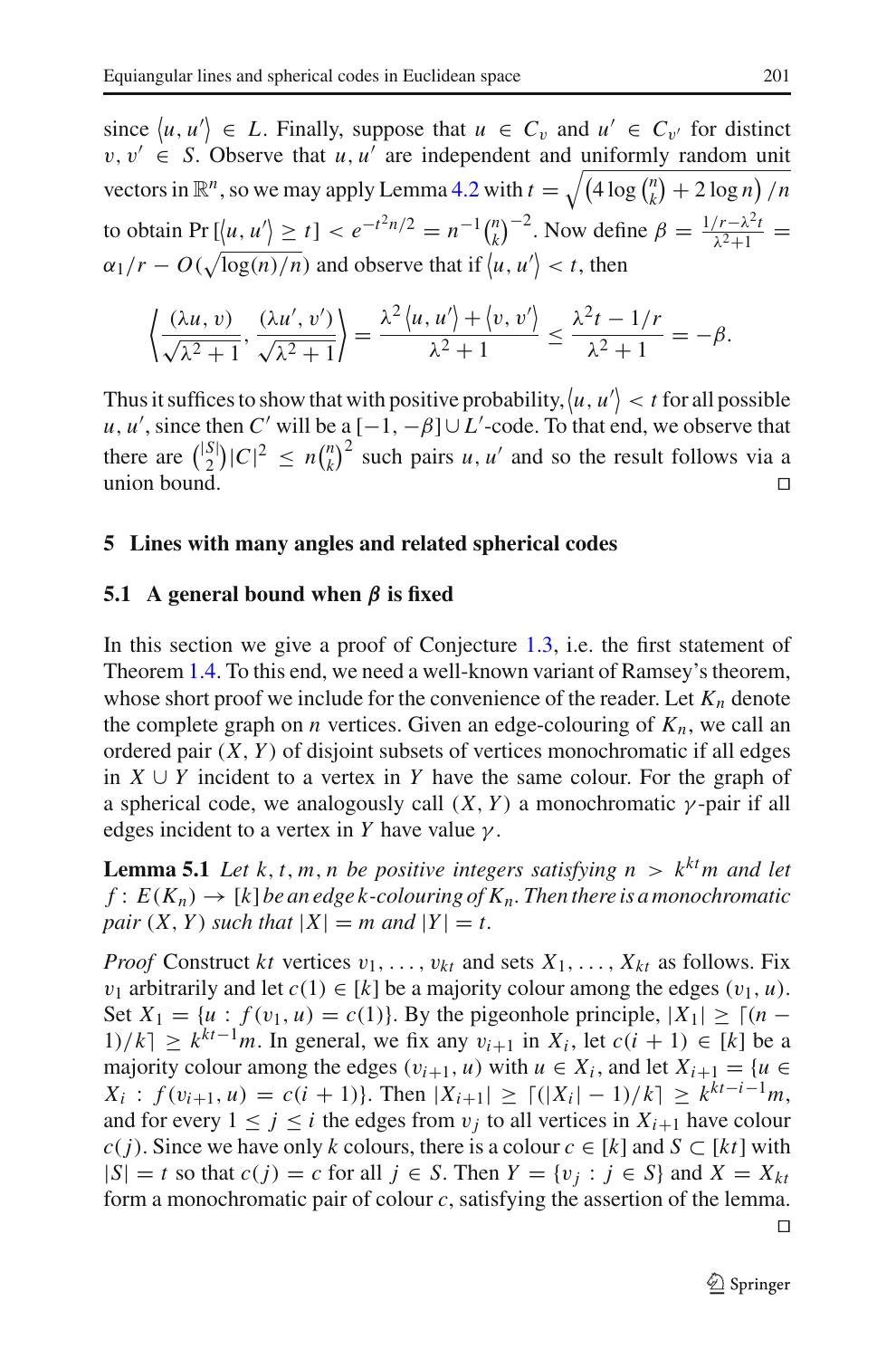<span id="page-23-0"></span>We will also need the following simple corollary of Turán's theorem, which can be obtained by greedily deleting vertices together with their neighbourhoods.

**Lemma 5.2** *Every graph on n vertices with maximum degree*  $\Delta$  *contains an independent set of size at least*  $\frac{n}{\Delta+1}$ *.* 

<span id="page-23-1"></span>Finally, we will need the bound on the size of an *L*-code previously mentioned in the introduction, see [\[9](#page-33-13),[18\]](#page-33-16).

**Lemma 5.3** *If*  $L \subseteq \mathbb{R}$  *with*  $|L| = k$  *and C is an L*-*spherical code in*  $\mathbb{R}^n$  *then*  $|C| \leq {n+k \choose k}.$ 

Now we have the tools necessary to verify Conjecture [1.3.](#page-3-2)

*Proof of first part of Theorem [1.4](#page-3-0)* We argue by induction on *k*. The base case is  $k = 0$ , when  $L = [-1, -\beta]$ , and we can take  $c_{\beta,0} = \beta^{-1} + 1$  by Lemma [2.1.](#page-5-0) Henceforth we suppose  $k > 0$ . We can assume  $n \ge n_0 = (2k)^{2k\beta^{-1}}$ . Indeed, if we can prove the theorem under this assumption, then for  $n < n_0$  we can use the upper bound for  $\mathbb{R}^{n_0}$  (since it contains  $\mathbb{R}^n$ ). Then we can deduce the bound for the general case by multiplying  $c_{\beta,k}$  (obtained for the case  $n \ge n_0$ ) by a factor  $n_0^k = (2k)^{2k^2\beta^{-1}}$ . Now suppose *C* is an *L*-code in  $\mathbb{R}^n$ , where  $L = [-1, -\beta] \cup \{\alpha_1, \ldots, \alpha_k\}$ , with  $\alpha_1 < \cdots < \alpha_k$ .

Consider the case  $\alpha_k < \beta^2/2$ . We claim that  $\Delta_{\beta} \leq 2\beta^{-2} + 1$ . Indeed, for any *y*,  $x_1, x_2 \in G_C$  with  $\langle y, x_1 \rangle$ ,  $\langle y, x_2 \rangle \leq -\beta$ , we have by the proof of Lemma [2.4](#page-7-1) that

$$
\langle p_y(x_1), p_y(x_2) \rangle = \frac{\langle x_1, x_2 \rangle - \langle y, x_1 \rangle \langle y, x_2 \rangle}{\sqrt{1 - \langle y, x_1 \rangle^2} \sqrt{1 - \langle y, x_2 \rangle^2}} \le \frac{\alpha_k - \beta^2}{\sqrt{1 - \langle y, x_1 \rangle^2} \sqrt{1 - \langle y, x_2 \rangle^2}} < -\beta^2/2.
$$

Thus the projection of the *β*-neighborhood of *y* satisfies  $|p_y(N_\beta(y))| \le$  $2\beta^{-2}+1$  by Lemma [2.1,](#page-5-0) as claimed. By Lemma [5.2,](#page-23-0) the graph of  $\beta$ -edges in  $G_C$ has an independent set *S* of size  $|C|/(2\beta^{-2}+2)$ . Therefore *S* is an  $\{\alpha_1, \ldots, \alpha_k\}$ code, so  $|\mathcal{S}| \le n^k + 1 \le 2n^k$  by Lemma [5.3.](#page-23-1) Choosing  $c_{\mathcal{B},k} > 4\beta^{-2} + 4$ , we see that the theorem holds in this case. Henceforth we suppose  $\alpha_k \geq \beta^2/2$ .

Next consider the case that there is  $\ell \geq 2$  such that  $\alpha_{\ell-1} < \alpha_{\ell}^2/2$ . Choosing the maximum such  $\ell$  we have

<span id="page-23-2"></span>
$$
\alpha_{\ell}^2/2 = 2(\alpha_{\ell}/2)^2 \ge 2(\alpha_{\ell+1}/2)^4 \ge \cdots \ge 2(\alpha_k/2)^{2^{k-\ell+1}} \ge \beta' := (\beta/2)^{2^k}.
$$
\n(6)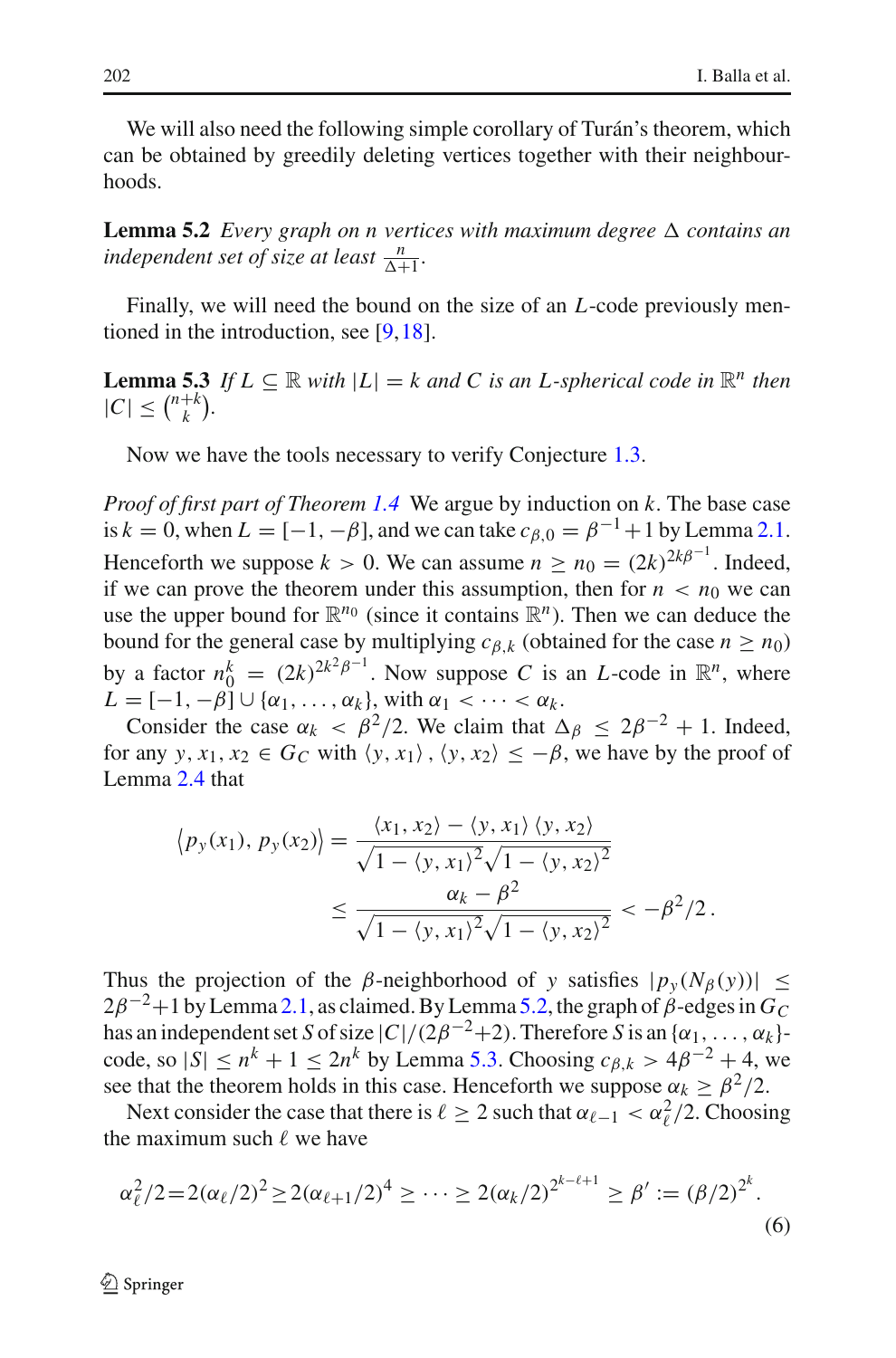Note that by induction the graph of  $\{\beta, \alpha_1, \dots, \alpha_{\ell-1}\}$ -edges in  $G_C$  contains no clique of order  $c_{\beta, \ell-1}n^{\ell-1}$ , so by Lemma [5.2](#page-23-0) its complement has maximum degree at least  $m = |C|/(2c_{\beta,\ell-1}n^{\ell-1})$ . Letting  $y \in G_C$  be a vertex attaining this maximum degree in  $\{\alpha_\ell, \ldots, \alpha_k\}$ -edges, we have by the pigeonhole principle that there exists  $J \subset G_C$  of size at least  $m/k$ , and an index  $\ell \leq s \leq k$ such that  $\langle x, y \rangle = \alpha_s$  for all  $x \in J$ . Now observe that for any  $x_1, x_2 \in G_C$  with  $\langle x_1, x_2 \rangle \in [-1, -\beta] \cup \{ \alpha_1, \ldots, \alpha_{\ell-1} \}$ , we have by Lemma [2.4](#page-7-1) and Remark [2.5](#page-7-2) that

$$
\langle p_y(x_1),\,p_y(x_2)\rangle=\frac{\langle x_1,\,x_2\rangle-\alpha_s^2}{1-\alpha_s^2}\leq \alpha_\ell^2/2-\alpha_\ell^2<-\alpha_\ell^2/2\leq -\beta'.
$$

Furthermore, by Lemma [2.4](#page-7-1) we have that  $p_y(J)$  is an *L*'-code, where  $L' =$  $[-1, -β'] \cup {α'_\ell, ..., α'_k}$ , with  $α'_i = \frac{α_i - α_s^2}{1 - α_s^2}$  for  $i ≥ \ell$ . By the induction hypothesis, we have  $|J| \leq c_{\beta',k-\ell+1} n^{k-\ell+1}$ , so choosing  $c_{\beta,k} > 2k c_{\beta,\ell-1} c_{\beta',k-\ell+1}$ the theorem holds in this case.

Now suppose that there is no  $\ell > 1$  such that  $\alpha_{\ell-1} < \alpha_{\ell}^2/2$ . We must have  $\alpha_1 > 0$ . Let  $t = \lceil 1/\beta' \rceil$ . We apply Lemma [5.1](#page-22-1) to find a monochromatic  $\text{pair } (X, Y) \text{ with } |Y| = t \text{ and } |X| = m \ge (k + 1)^{-(k+1)t} n. \text{ Since } G_C \text{ has }$ no β-clique of size *t* by Lemma [2.1,](#page-5-0) (*X*, *Y* ) must be a monochromatic α*r*pair for some  $1 \le r \le k$ . Let  $X' = p_Y(X)$  be the projection of X onto the orthogonal complement of *Y* . By Lemma [2.4](#page-7-1) and Remark [2.5,](#page-7-2) we have that *X'* is a  $[-1, \beta] \cup {\alpha'_1, \ldots, \alpha'_k}$ -code, where

$$
\alpha_i' = \frac{\alpha_i - \alpha_r}{1 - \alpha_r} + \frac{\alpha_r (1 - \alpha_i)}{(1 + \alpha_r t)(1 - \alpha_r)} \quad \text{for } 1 \le i \le k.
$$

We can assume  $\alpha'_k \geq \beta^2/2$ , since otherwise choosing  $c_{\beta,k} > (k + \beta^2)/2$  $1)^{(k+1)t} (4\beta^{-2} + 4)$  we are done by the first case considered above. Since  $\alpha'_r = (\alpha_r^{-1} + t)^{-1} < \beta'$ , the computation in [\(6\)](#page-23-2) implies that there exists  $\ell > 1$ such that  $\alpha_{\ell-1} < \alpha_{\ell}^2/2$ . Choosing  $c_{\beta,k} > (k+1)^{(k+1)t} 2kc_{\beta,\ell-1}c_{\beta',k-\ell+1}$  we are done by the second case considered above.

## **5.2** An asymptotically tight bound when  $\beta$ ,  $\alpha_1$ , ...,  $\alpha_k$  are fixed

The goal of this section will be to prove the second statement of Theorem [1.4.](#page-3-0) The case  $k = 1$  is given by Theorem [3.1,](#page-16-0) so henceforth we assume that we are given a fixed  $k \geq 2$ .

Our general strategy will be to use projections in order to reduce the number of positive angles and then apply induction. When projecting onto the orthogonal complement of a large clique, Lemma [2.4](#page-7-1) tells us that the new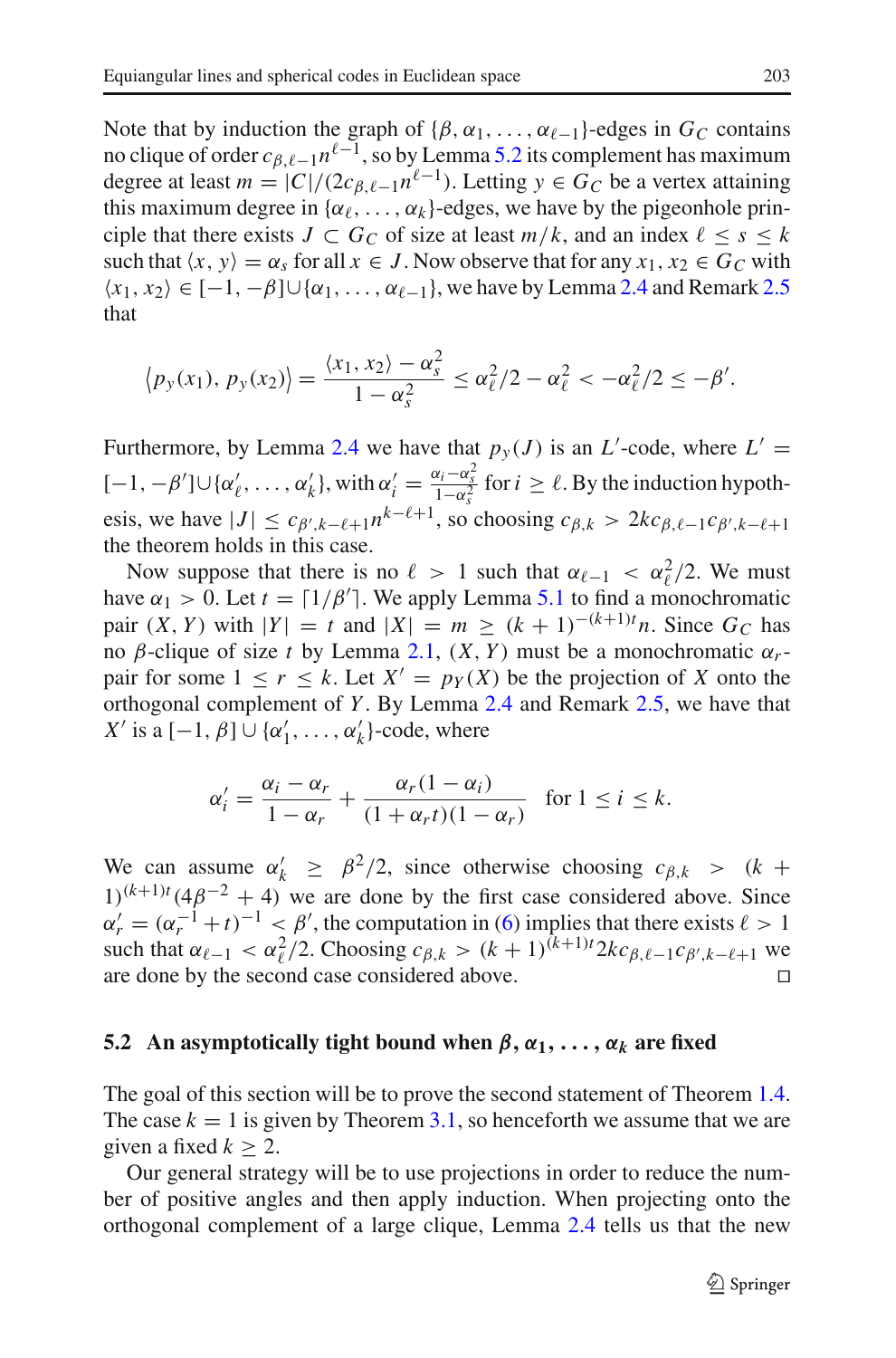<span id="page-25-0"></span>inner product will be some function of the old one plus  $o(1)$ . In view of this, it will be convenient to prove the following, slightly more general version of Theorem [1.4.](#page-3-0)

**Theorem 5.4** *Let*  $\beta \in (0, 1]$ *,*  $\alpha_1, \ldots, \alpha_k \in [0, 1)$  *be fixed with*  $\alpha_1 < \cdots < \alpha_k$ *and let n* ∈ N. *If* C *is a spherical*  $[-1, -β+o(1)] \cup {α<sub>1</sub>+o(1), ..., α<sub>k</sub>+o(1)}$ *code in*  $\mathbb{R}^n$ *, then* 

$$
|C| \le \left(1 + \frac{\alpha_1}{\beta}\right)(k-1)!(2n)^k + o(n^k)
$$

*for n sufficiently large.*

*Remark 5.5* We use  $\gamma + o(1)$  to refer to a specific  $\gamma^* \in \mathbb{R}$  depending on *n* such that  $\gamma^* = \gamma + o(1)$ , not a range of possible values near  $\gamma$ . We will still say  $\gamma$ -edge,  $\Delta_{\gamma}$ , etc. when we are referring to a  $(\gamma + o(1))$ -edge,  $\Delta_{\gamma+o(1)}$ , etc. in the graph  $G_C$ .

The case  $k = 1$  of Theorem [5.4](#page-25-0) follows by inserting  $o(1)$  terms into expressions in the proof of Theorem [3.1,](#page-16-0) and so we henceforth assume that it holds. Moreover, since we will be making use of induction, we also assume that The-orem [5.4](#page-25-0) holds for all  $k' < k$ . Now let  $\beta \in (0, 1]$  and  $\alpha_1, \ldots, \alpha_k \in [0, 1]$ be fixed with  $\alpha_1 < \cdots < \alpha_k$  and let  $n \in \mathbb{N}$ . Let C be a spherical  $[-1, -β + o(1)] ∪ {α<sub>1</sub> + o(1), ..., α<sub>k</sub> + o(1)}$ -code in  $\mathbb{R}^n$ .

The argument will be a generalisation of the one used to prove Theorem [3.1](#page-16-0) and so we will need to generalise some lemmas. Firstly, we will need the following generalisation of Lemma [3.2.](#page-16-1)

<span id="page-25-1"></span>**Lemma 5.6** *Let*  $\alpha \in (0, 1)$  *and*  $\gamma \in [-1, 1)$  *be distinct reals. Let*  $X \cup Y \cup \{z\}$ *be a set of unit vectors in*  $\mathbb{R}^n$  *so that*  $Y \cup \{z\}$  *is an*  $\{\alpha\}$ *-code, that all edges inside X have value at most* α*, that all edges between X and Y have value at least*  $\alpha$  *and that all edges between* X *and* z *all have value at least*  $\gamma$  *if*  $\gamma > \alpha$ *and at most*  $\gamma$  *if*  $\gamma < \alpha$ *. Suppose furthermore that*  $|Y| > 4/(\alpha(\gamma - \alpha)^2)$ *. Then*  $|X| < 1/(\gamma - \alpha)^2$ .

*Proof* Let  $\alpha_X$  denote the average value of the edges inside *X*,  $\alpha_Y$  the average value of the edges between *X* and *Y* and  $\gamma$ <sub>z</sub> the average value of the edges between *X* and *z*. Note that our assumptions imply  $\alpha_Y \geq \alpha \geq \alpha_X$ and  $|\gamma_z - \alpha| \ge |\gamma - \alpha|$ . Let *M* be the Gram matrix of  $X \cup Y \cup \{z\}$  and let  $v = (x, \ldots, x, y, \ldots, y, \zeta)^\mathsf{T}$ , where

$$
x = 1/|X|
$$
,  $y = -\frac{(\alpha_Y - \alpha \gamma_Z)/|Y|}{\alpha - \alpha^2 + (1 - \alpha)/|Y|}$  and  $\zeta = -(\gamma_Z + y|Y|\alpha)$ .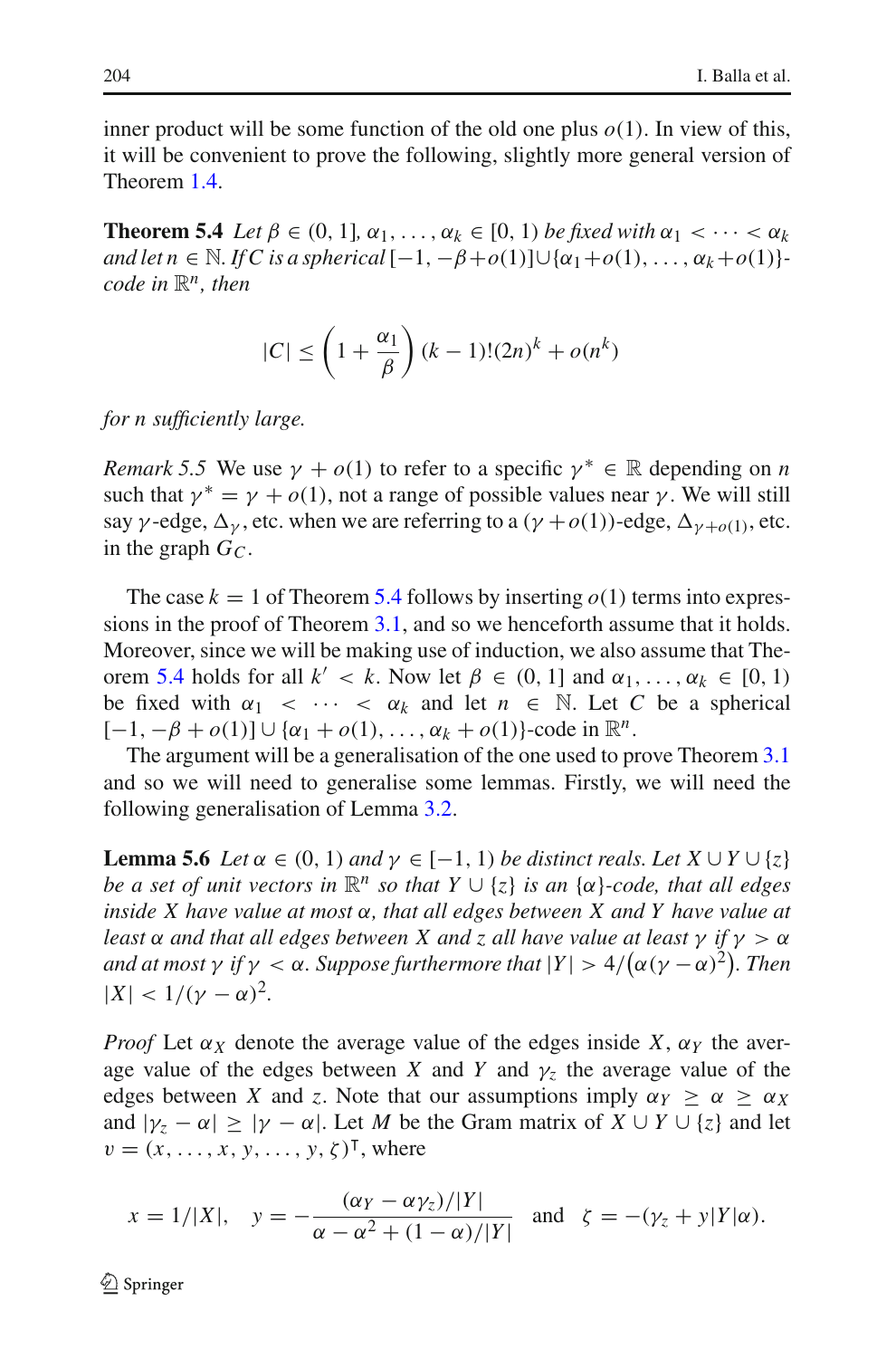Then, similarly to the proof of Lemma [3.2,](#page-16-1)

$$
\langle Mv, v \rangle = \frac{|X| + (|X|^2 - |X|)\alpha_X}{|X|^2} + 2y|Y|\alpha_Y + y^2((|Y|^2 - |Y|)\alpha + |Y|)
$$
  
+ 2\zeta(\gamma\_z + y|Y|\alpha) + \zeta^2  
=  $\frac{1 - \alpha_X}{|X|} + \alpha_X - \gamma_z^2 + 2y|Y|(\alpha_Y - \alpha \gamma_z)$   
+  $y^2|Y|^2(\alpha - \alpha^2 + (1 - \alpha)/|Y|)$   
 $\le \frac{1 - \alpha}{|X|} + \alpha - \gamma_z^2 - \frac{(\alpha_Y - \alpha \gamma_z)^2}{\alpha - \alpha^2 + (1 - \alpha)/|Y|},$ 

where the last inequality uses  $\alpha_X \leq \alpha$ . Note that  $\alpha_Y \geq \alpha \geq \alpha_{Y_Z}$ , so  $(\alpha_Y (\alpha \gamma_z)^2 \geq \alpha^2 (1 - \gamma_z)^2$ . Since  $\langle Mv, v \rangle \geq 0$  and  $(\gamma_z - \alpha)^2 \geq (\gamma - \alpha)^2$ , it is therefore sufficient to prove that

$$
\alpha - \gamma_z^2 - \frac{\alpha^2 (1 - \gamma_z)^2}{\alpha - \alpha^2 + (1 - \alpha) / |Y|} < -(\gamma_z - \alpha)^2.
$$

As one can easily check, this can be rewritten as  $|Y| \ge (1 - \alpha)(1 + \alpha - 2\nu) / \alpha(\nu - \alpha)^2$ , which is true by assumption.  $2\gamma_z/\alpha(\gamma_z-\alpha)^2$ , which is true by assumption.

<span id="page-26-0"></span>We will also need the following generalisation of Lemma [3.4.](#page-17-0)

**Lemma 5.7** *If*  $\alpha_1 = 0$ *, then*  $G_C$  *has the following degree bounds:* 

- (i)  $\Delta_{\alpha_i} \leq \frac{1}{\alpha_i} (k-2)! (2n)^{k-1} + o(n^{k-1})$  for all  $2 \leq i \leq k$ .
- (ii) *If*  $-\beta_1, \ldots, -\beta_N$  *are the values of the*  $\beta$ *-edges incident to some*  $x \in G_C$ , *then*  $N \leq O(n^{k-1})$  *and*

$$
\sum_{i=1}^{N} \beta_i^2 \le (k-1)!(2n)^{k-1} + o(n^{k-1}).
$$

*Proof* Let  $x \in C$  and let  $C' = p_x(N_{\alpha_i}(x))$  be the normalised projection of the  $\alpha_i$ -neighbours of *x* onto span $(x)$ <sup>⊥</sup>. By Lemma [2.4,](#page-7-1) we see that *C'* is a  $[-1, -β' + o(1)] ∪ {α'<sub>1</sub> + o(1), ..., α'<sub>k</sub> + o(1)}$ -spherical code for

$$
\alpha'_{j} = \frac{\alpha_{j} - \alpha_{i}^{2}}{1 - \alpha_{i}^{2}}
$$
 for  $1 \leq j \leq k$ ,  $\beta' = \frac{\beta + \alpha_{i}^{2}}{1 - \alpha_{i}^{2}}$ .

In particular  $\alpha'_1 = \frac{-\alpha_i^2}{1-\alpha_i^2} < 0$ . Now let  $\ell$  be the largest integer such that  $\alpha'_{\ell}$  < 0 and observe that *C'* is, in particular, a [-1,  $\alpha'_{\ell}$  +  $o(1)$ ] ∪ { $\alpha'_{\ell+1}$  +

 $\circled{2}$  Springer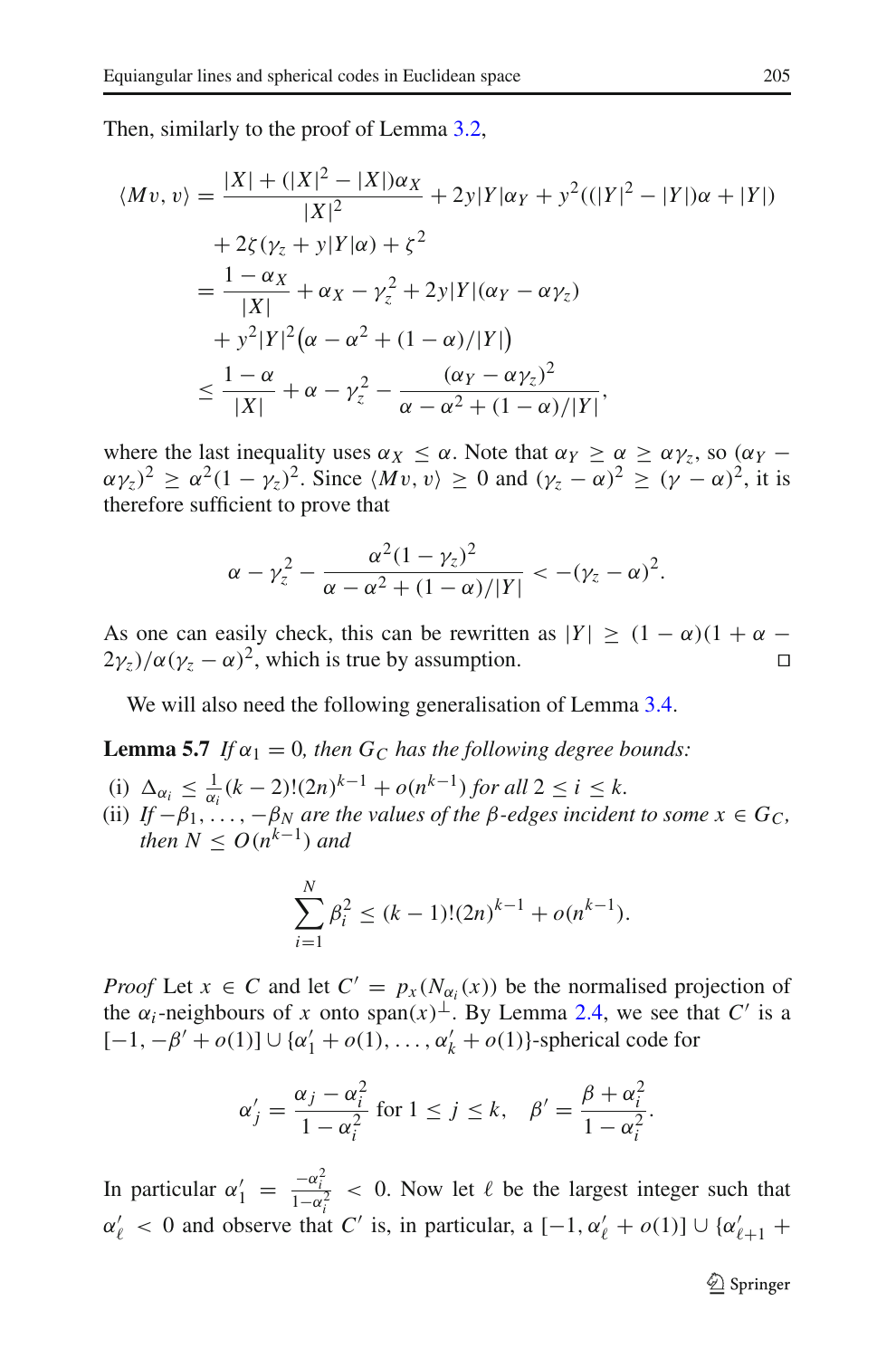$o(1), \ldots, \alpha'_{k} + o(1)$ }-code. If  $\ell \geq 2$  then applying Theorem [5.4](#page-25-0) by induction we obtain  $|C'| \leq O(n^{k-\ell})$ , which trivially implies (*i*). Otherwise  $\alpha_2' \geq 0$  and applying Theorem [5.4](#page-25-0) by induction we obtain

$$
|C'| \le \left(1 + \frac{\alpha_2'}{-\alpha_1'}\right)(k-2)!(2n)^{k-1} + o(n^{k-1}).
$$

To verify (*i*), it suffices to observe that  $1 - \alpha'_2/\alpha'_1 = 1 + (\alpha_2 - \alpha_i^2)/\alpha_i^2 =$  $\alpha_2/\alpha_i^2 \leq 1/\alpha_i$ .

Now we derive the upper bound on  $N = d_{\beta}(x)$ . Let  $M = M_{N_{\beta}(x) \cup \{x\}}$  be the Gram matrix of  $N_\beta(x) \cup \{x\}$  and let  $v = (1, \ldots, 1, \beta N)^\intercal$ . Then using (*i*) we conclude

$$
0 \le v^{\mathsf{T}} M v
$$
  
\n
$$
\le \sum_{1 \le i, j \le N} M_{ij} - (\beta^2 + o(1)) N^2
$$
  
\n
$$
\le N \left( 1 + (\alpha_1 + o(1)) N + \sum_{j=2}^k (\alpha_j + o(1)) \Delta_{\alpha_j} \right) - (\beta^2 + o(1)) N^2
$$
  
\n
$$
\le N \left( 1 + o(1) N + \sum_{j=2}^k (\alpha_j + o(1)) \left( \frac{1}{\alpha_j} (k-2)! (2n)^{k-1} + o(n^{k-1}) \right) \right)
$$
  
\n
$$
- (\beta^2 + o(1)) N^2
$$
  
\n
$$
\le N \left( 1 + (k-1)! (2n)^{k-1} + o(n^{k-1}) \right) - (\beta^2 + o(1)) N^2,
$$

which implies  $N \le \frac{1}{\beta^2} (k-1)! (2n)^{k-1} + o(n^{k-1}) = O(n^{k-1}).$ 

Finally, let  $-\beta_1$ ,  $\ldots$ ,  $-\beta_N$  be the values of the  $\beta$ -edges incident to *x* and let  $w = (\beta_1, ..., \beta_N, \sum_{i=1}^N \beta_i^2)^T$ . Then

$$
0 \leq w^{\mathsf{T}} M w = -\left(\sum_{i=1}^{N} \beta_i^2\right)^2 + \sum_{i=1}^{N} \beta_i^2 + \sum_{1 \leq i, j \leq N i \neq j} \beta_i \beta_j M_{ij}
$$
  

$$
\leq -\left(\sum_{i=1}^{N} \beta_i^2\right)^2 + \sum_{i=1}^{N} \beta_i^2 + \sum_{r=2}^{k} \alpha_r \left(\sum_{i, j M_{i,j} = \alpha_r + o(1)} \beta_i \beta_j\right)
$$
  
+  $o(1) \sum_{1 \leq i, j \leq N} \beta_i \beta_j.$ 

 $\mathcal{L}$  Springer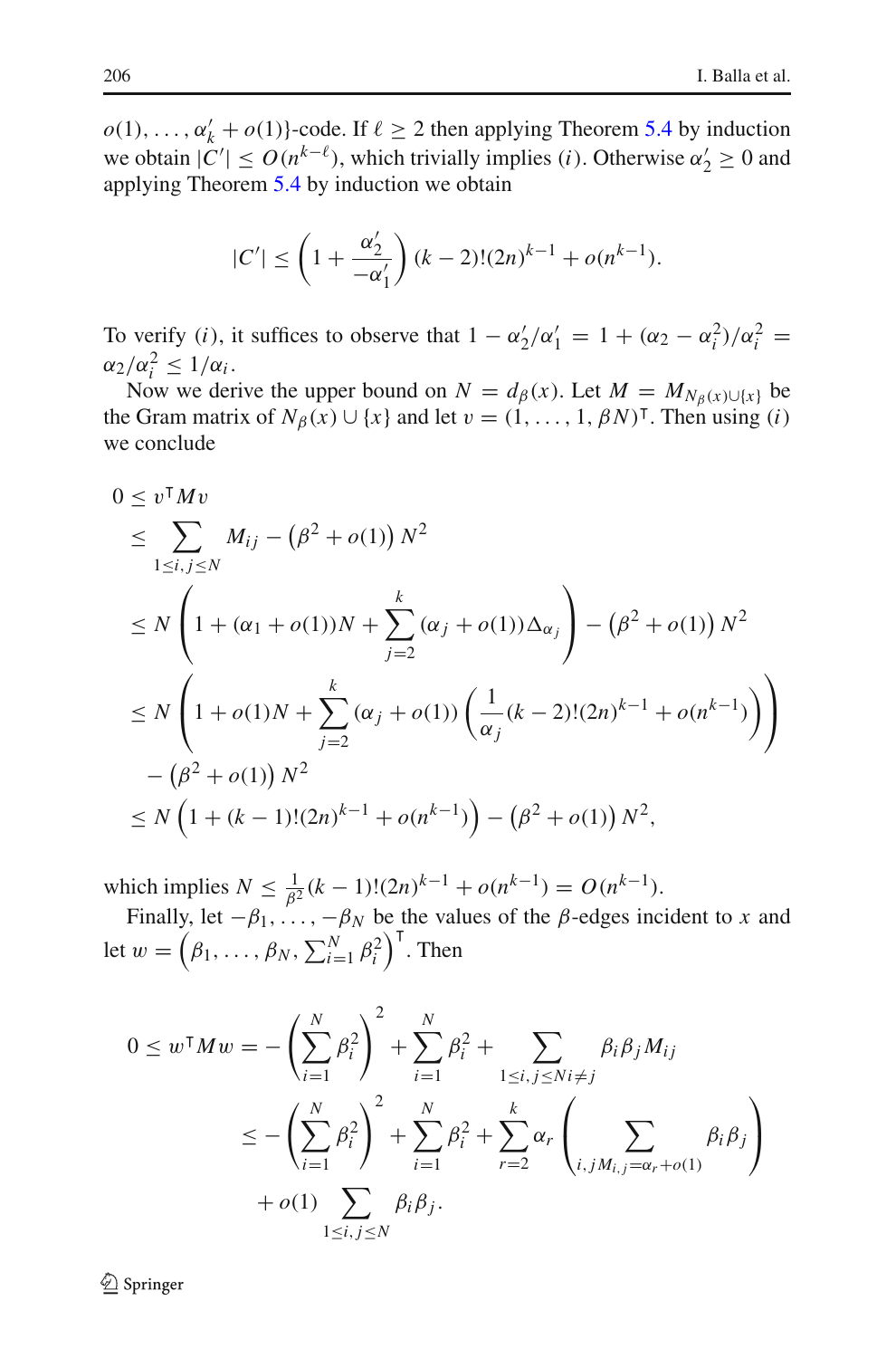Applying Cauchy–Schwarz, we obtain

$$
\sum_{1 \le i, j \le N} \beta_i \beta_j = \left(\sum_{i=1}^N \beta_i\right)^2 \le N \sum_{i=1}^N \beta_i^2 \le O(n^{k-1}) \sum_{i=1}^N \beta_i^2.
$$

Furthermore, for  $2 \le r \le k$  we have

$$
0 \leq \frac{1}{2} \sum_{i,j, A_{i,j} = \alpha_r + o(1)} (\beta_i - \beta_j)^2 \leq \Delta_{\alpha_r} \sum_{i=1}^N \beta_i^2 - \sum_{i,j, A_{i,j} = \alpha_r + o(1)} \beta_i \beta_j,
$$

and thus we obtain

$$
\alpha_r \sum_{i,jA_{i,j}=\alpha_r+o(1)} \beta_i \beta_j \le \left( (k-2)!(2n)^{k-1} + o(n^{k-1}) \right) \sum_{i=1}^N \beta_i^2.
$$

Combining these inequalities and dividing by  $\sum_{i=1}^{N} \beta_i^2$  yields the desired (*ii*):

$$
\sum_{i=1}^{N} \beta_i^2 \le (k-1)!(2n)^{k-1} + o(n^{k-1}).
$$

<span id="page-28-0"></span>Finally, we will need a new lemma to deal with what happens if the clique we find via Ramsey's theorem is an  $\alpha_i$ -clique for  $i \geq 2$ .

**Lemma 5.8** *Let*  $2 \le i \le k$  *and suppose*  $X \cup Y$  *is a*  $[-1, -\beta] \cup {\alpha_1, \ldots, \alpha_k}$ *spherical code with*  $|Y| \to \infty$  *as n*  $\to \infty$ *, such that all edges incident to any y* ∈ *Y* are  $α<sub>i</sub>$ -edges. Then  $|X|$  ≤  $O(n^{k-1})$ .

*Proof* Let  $X' = p_Y(X)$  be the normalised projection of X onto span( $Y$ )<sup>⊥</sup>. By Lemma [2.4,](#page-7-1) we have that *X'* is a  $[-1, -\beta' + o(1)] \cup {\{\alpha'_1 + o(1), \dots, \alpha'_k + o(1)\}}$ code for

$$
\alpha'_j = \frac{\alpha_j - \alpha_i}{1 - \alpha_i} \text{ for } 1 \le j \le k, \quad \beta' = \frac{\beta + \alpha_i}{1 - \alpha_i}.
$$

Observe that  $\alpha'_{i-1} = (\alpha_{i-1} - \alpha_i)/(1 - \alpha_i) < 0$ , so that *X'* is, in particular, a [−1, α *<sup>i</sup>*−<sup>1</sup> <sup>+</sup>*o*(1)]∪{α *<sup>i</sup>* +*o*(1), . . . , α *<sup>k</sup>* +*o*(1)}-code and hence we may apply Theorem [5.4](#page-25-0) by induction to conclude  $|X'| \le O(n^{k-i+1}) \le O(n^{k-1})$ .  $\Box$ 

We now have all of the necessary lemmas to finish the proof of Theorem [5.4.](#page-25-0)

 $\Box$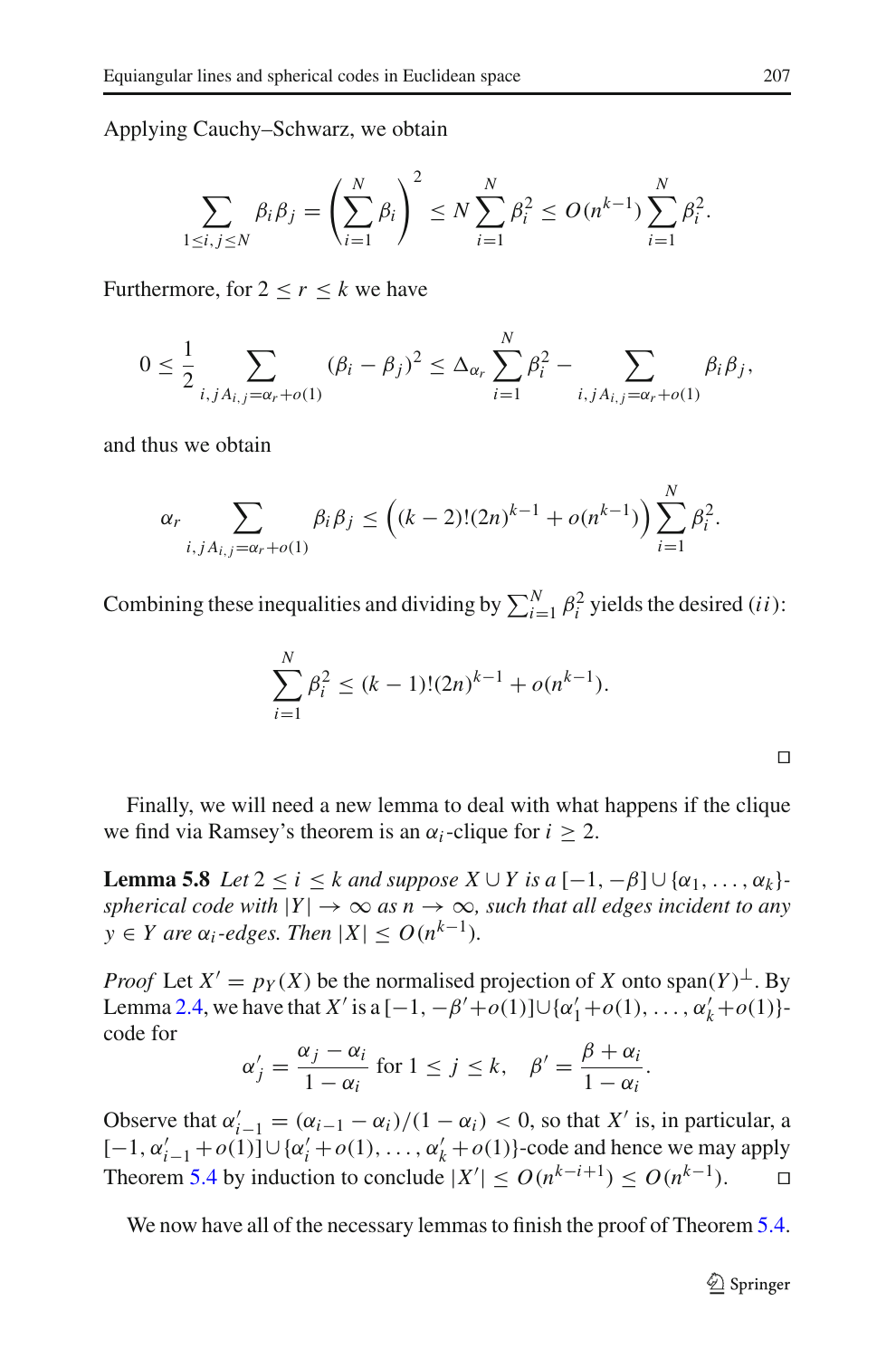*Proof of Theorem* [5.4](#page-25-0) Suppose first that  $\alpha_1 = 0$ . Let  $Q = M_C - (\alpha_1 + o(1))J$ ; by the subadditivity of the rank we have  $rk(Q) \leq rk(M_C) + rk(J) \leq n+1$ . Now fix some  $x \in C$ , and let  $N = d_{\beta}(x)$  and  $\beta_1, \ldots, \beta_N$  be the values of the  $\beta$ -edges incident to *x*. Using parts (i) and (ii) of Lemma [5.7,](#page-26-0) it follows that if  $i$  is the row corresponding to  $x$  in  $Q$  then

$$
\sum_{j \neq i} Q_{i,j}^2 \leq \sum_{j=1}^N (-\beta_j - (\alpha_1 + o(1)))^2 + \sum_{r=2}^k (\alpha_r - \alpha_1 + o(1))^2 \Delta_{\alpha_r}
$$
  

$$
\leq (1 + o(1)) \left( (k-1)!(2n)^{k-1} + o(n^{k-1}) \right)
$$
  

$$
+ \sum_{r=2}^k (k-2)!(2n)^{k-1} + o(n^{k-1})
$$
  

$$
\leq 2(k-1)!(2n)^{k-1} + o(n^{k-1}).
$$

Noting that *Q* has  $1 - (\alpha_1 + o(1)) = 1 - o(1)$  on the diagonal, we obtain

$$
\text{tr}(Q^2) = \sum_{i=1}^{|C|} Q_{i,i}^2 + \sum_{i=1}^{|C|} \sum_{j \neq i} Q_{i,j}^2 \leq |C| \left( 1 + 2(k-1)!(2n)^{k-1} + o(n^{k-1}) \right).
$$

Thus applying Lemma [2.9](#page-9-1) to *Q* yields

$$
|C|^2 (1 - o(1))^2 = \text{tr}(Q)^2 \le \text{tr}(Q^2) \text{rk}(Q)
$$
  
 
$$
\le |C| \left(1 + 2(k-1)!(2n)^{k-1} + o(n^{k-1})\right) (n+1).
$$

Dividing by  $|C|(1-o(1))^2$ , we obtain the required  $|C| \le (k-1)!(2n)^k + o(n^k)$ .

We will now prove the theorem for  $\alpha_1 > 0$ . Let  $t = \log \log n$ , let  $\epsilon \to 0$ sufficiently slowly as  $n \to \infty$  and suppose for sake of contradiction that  $|C| > (1 + \alpha_1/\beta)(k - 1)!(2n)^k + \epsilon n^k$ . Let  $m = \lfloor |C|/(k + 1)^{(k+1)t} - 1 \rfloor$  so that  $|C| > (k+1)^{(k+1)t}m$ .

Regarding a  $\gamma$ -edge of *C* as an edge coloured with the colour  $\gamma$ , we deduce by Lemma [5.1](#page-22-1) that there are some subsets *X* and *Y* of *C* so that  $|X| = m$ ,  $|Y| = t$  and  $(X, Y)$  is a monochromatic  $\gamma$ -pair for some  $\gamma \in \{\beta, \alpha_1, \dots, \alpha_k\}.$ Since  $t > \frac{1}{\beta} + 1$  for *n* sufficiently large, *Y* cannot be a  $\beta$ -clique by Lemma [2.1](#page-5-0) and hence  $(X, Y)$  cannot be a monochromatic  $\beta$ -pair. Hence it must be a monochromatic  $\alpha_i$ -pair. If  $2 \le i \le k$ , then by Lemma [5.8](#page-28-0) we conclude  $\Omega(n^k/(k+1)^{(k+1)t}) \leq m \leq O(n^{k-1})$ , a contradiction for *n* large enough by our choice of *t*. Hence,  $(X, Y)$  must be a monochromatic  $\alpha_1$ -pair and hence *C* contains an  $\alpha_1$ -clique *Y* of size *t*.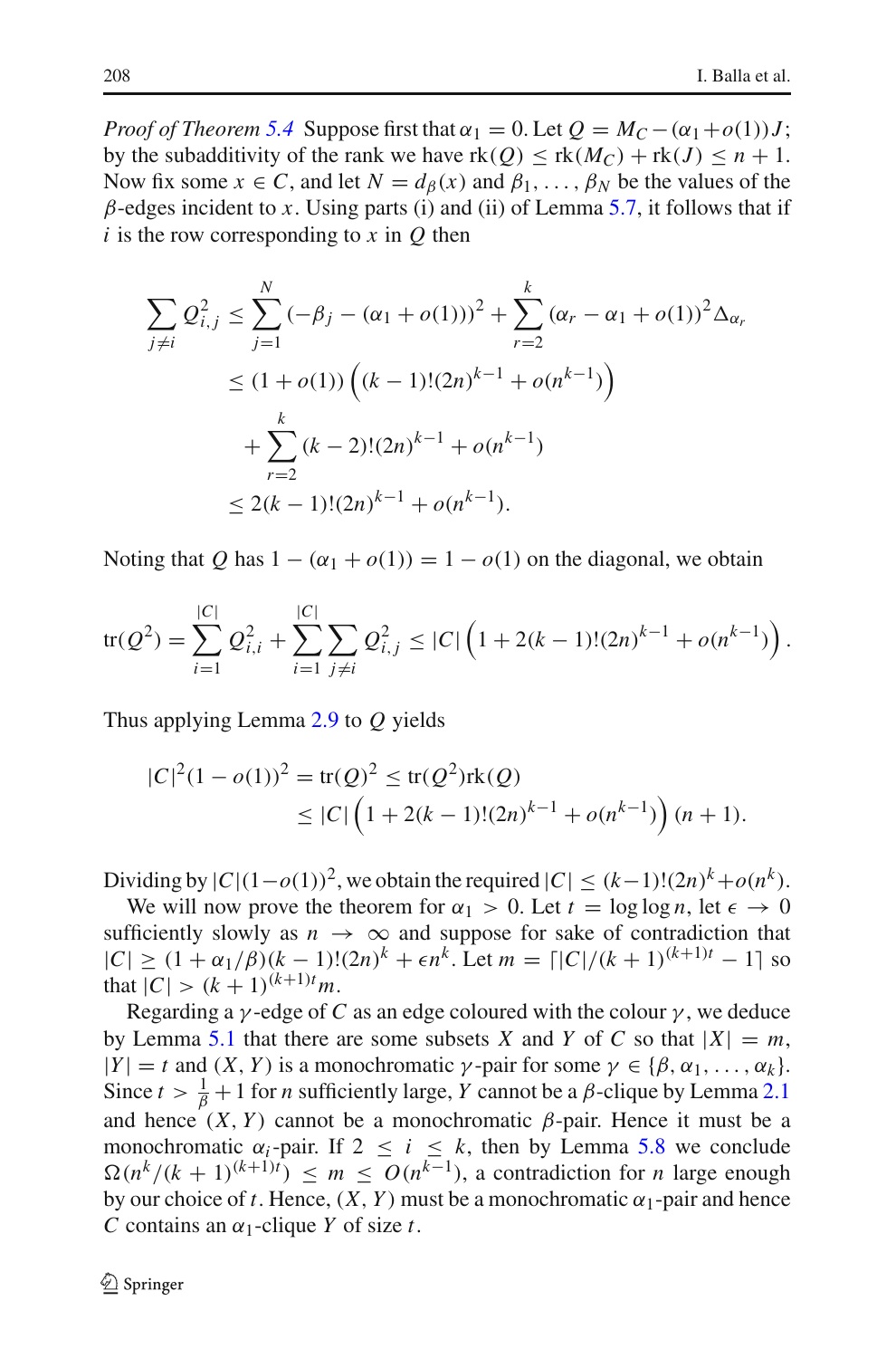For each  $T \subseteq Y$ , let  $S_T$  be the set of vertices  $x \in G_C \backslash Y$  so that  $N_\beta(x) \cap Y = Y$ *Y* \*T*. Now fix *T*  $\subseteq$  *Y* and let *t*<sub>1</sub>, ..., *t*<sub>|*T*|</sub> be some ordering of the elements of *T*. For each pattern of the form  $p \in [k]^{|T|}$ , let  $S_T(p)$  consist of all  $x \in S_T$  for which  $\langle x, t_i \rangle = \alpha_{p_i} + o(1)$  for all *i*.

Define  $t^* = 4/(\alpha_1(\beta + \alpha_1)^2) + o(1)$  and suppose first that  $t^* \leq |T| < t$ . We claim that  $S_T(p)$  does not contain an  $\alpha_1$ -clique of size larger than  $1/\beta^2 + o(1)$ for any  $p \in [k]^{|T|}$ . To that end, fix some  $z \in Y \setminus T$  and let *X* be an  $\alpha_1$ clique in  $S_T(p)$ . Note that, for any  $x \in X$ ,  $\langle x, z \rangle < -\beta + o(1)$  and  $|T| \ge$  $t^* > 4/((\alpha + o(1))(\beta + \alpha + o(1))^2)$ , so that we may apply Lemma [5.6](#page-25-1) to  $X \cup T \cup \{z\}$  to conclude that  $|X| < 1/(\beta + \alpha)^2 + o(1) < 1/\beta^2 + o(1)$ .

Now let  $m' = \lfloor |S_T(p)|/(k+1)^{(k+1)t} - 1 \rfloor$  so that  $|S_T(p)| > (k+1)^{(k+1)t} m'.$ Then by Lemma [5.1,](#page-22-1)  $S_T(p)$  contains an  $(X', Y')$  monochromatic pair with  $|X'| = m'$  and  $|Y'| = t$ . Since  $t > 1/\beta^2 + o(1)$  for *n* large enough, *Y'* cannot be a monochromatic  $\alpha_1$ -clique or  $\beta$ -clique, and thus  $(X', Y')$  is a monochromatic  $\alpha_i$ -pair for some  $2 \le i \le k$ . Thus by Lemma [5.8,](#page-28-0) we conclude that  $m' \le$  $O(n^{k-1})$ . Since this holds for all *p*, we obtain

$$
|S_T| = \sum_{p \in [k]^{|T|}} |S_T(p)| \le k^{|T|} (k+1)^{(k+1)t} O\left(n^{k-1}\right)
$$
  

$$
\le (k+1)^{(k+2)t} O\left(n^{k-1}\right).
$$

Now suppose that  $T = Y$  and let  $p \in [k]^t \setminus \{(1, \ldots, 1)\}$ . We claim that *Sy*(*p*) does not contain an  $\alpha_1$ -clique of size larger than  $1/(\alpha_2 - \alpha_1)^2 + o(1)$ . To that end, fix an index *j* such that  $p_i \geq 2$  and let *X* be an  $\alpha_1$ -clique in  $S_Y(p)$ . Note that, for any  $x \in X$ ,  $\langle t_j, x \rangle = \alpha_{p_j} + o(1) \ge \alpha_2 + o(1)$ . Furthermore, for sufficiently large *n*, we have  $t > 4/(\alpha_1(\alpha_2 - \alpha_1)^2) + o(1)$ . Therefore, we may apply Lemma [5.6,](#page-25-1) with  $\alpha = \alpha_1 + o(1)$  and  $\gamma = \alpha_2 + o(1)$ , to  $X \cup T' \cup \{z\}$ , where  $z = t_i$  and  $T' = Y \setminus \{t_i\}$ , to conclude that  $|X| < 1/(\alpha_2 - \alpha_1)^2 + o(1)$ .

As above, let  $m' = \frac{\lfloor |S_Y(p)|}{(k+1)^{(k+1)t}} - 1$  and observe that by Lemma [5.1,](#page-22-1)  $S_Y(p)$  contains an  $(X', Y')$  monochromatic pair with  $|X'| = m$ and  $|Y| = t$ . Since *t* is large enough, it cannot be a  $\beta$  or  $\alpha_1$ -pair, so it must be a monochromatic  $\alpha_i$  for some  $2 \le i \le k$ , and hence by Lemma [5.8,](#page-28-0) we conclude that  $m' \leq O(n^{k-1})$ . Thus we obtain

$$
\sum_{p \in [k]^l \setminus \{(1,\ldots,1)\}} |S_Y(p)|
$$
\n
$$
\leq k^{|T|} (k+1)^{(k+1)t} O\left(n^{k-1}\right) \leq (k+1)^{(k+2)t} O\left(n^{k-1}\right).
$$

Finally, let  $p = (1, \ldots, 1)$ . and define  $X' = p_Y(S_Y(1, \ldots, 1))$  to be the normalised projection of  $S_Y(1,\ldots,1)$  onto span $(Y)^{\perp}$ . By Lemma [2.4](#page-7-1) we have that *X'* is a  $[-1, -\beta' + o(1)] \cup {\{\alpha'_1 + o(1), \dots, \alpha'_k + o(1)\}}$ -spherical code for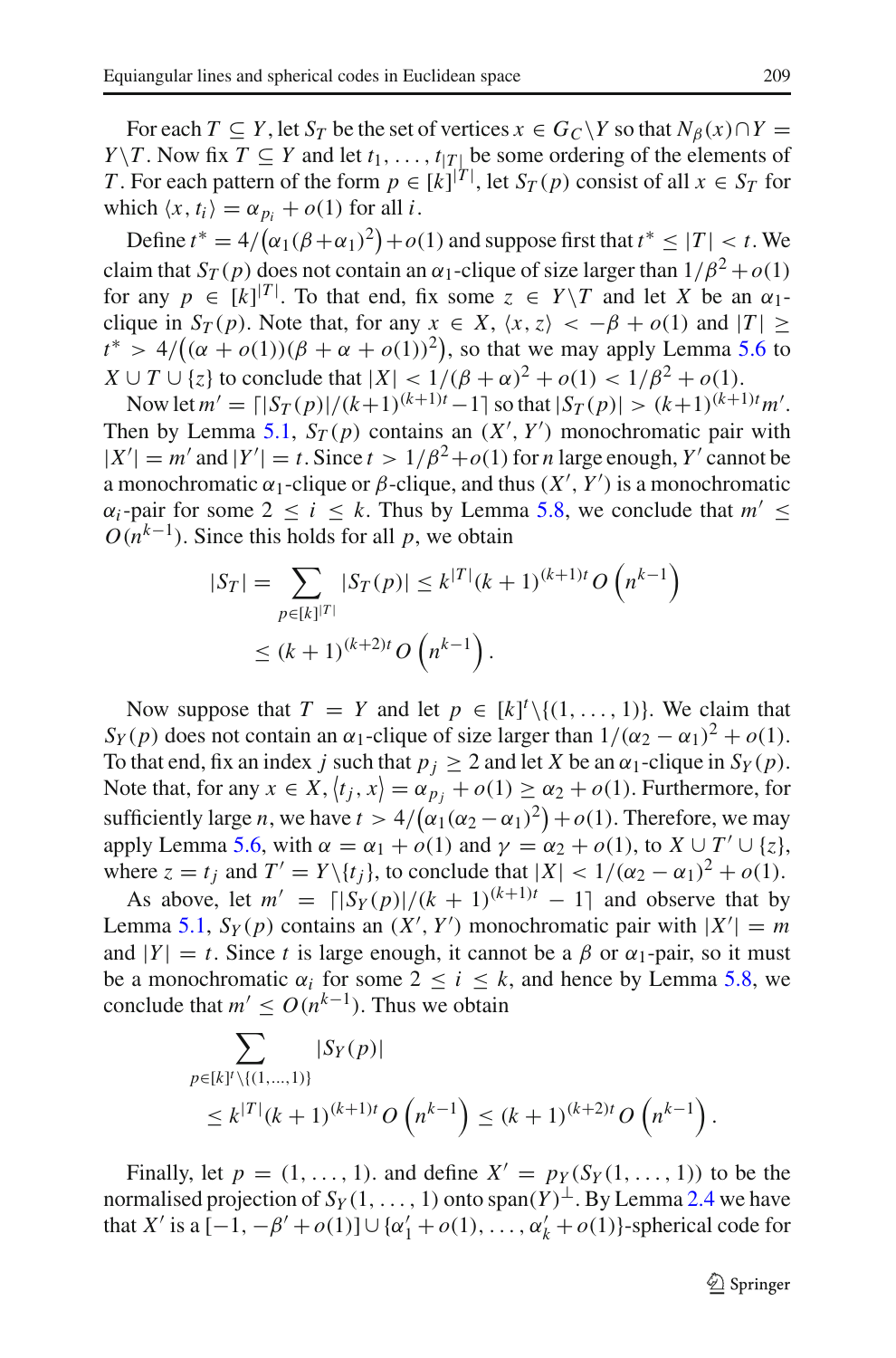$$
\alpha'_j = \frac{\alpha_j - \alpha_1}{1 - \alpha_1} \text{ for } 1 \le j \le k, \quad \beta' = \frac{\beta + \alpha_1}{1 - \alpha_1}.
$$

Since  $\alpha'_1 = 0$ , we can apply the previous case of Theorem [5.4](#page-25-0) to obtain  $|X'|$  ≤ ( $k - 1$ )!(2*n*)<sup> $k$ </sup> + *o*( $n<sup>k</sup>$ ). It follows that

$$
|S_Y| = |S_Y(1, ..., 1)| + \sum_{p \in [k]^l \setminus \{(1, ..., 1)\}} |S_Y(p)|
$$
  
\n
$$
\le (k - 1)!(2n)^k + o(n^k) + (k + 1)^{(k+2)t} O(n^{k-1})
$$
  
\n
$$
= (k - 1)!(2n)^k + o(n^k).
$$

Noting that  $(k + 1)^{(k+2)t} = o(n)$ , we therefore obtain

$$
\left| \bigcup_{T \subseteq Y, |T| \ge t^*} S_T \right| = |S_Y| + \left| \bigcup_{T \subseteq Y, |T| \ge t^*} S_T \right|
$$
  
\n
$$
\le (k-1)!(2n)^k + o(n^k) + 2^t (k+1)^{(k+2)t} O(n^{k-1})
$$
  
\n
$$
= (k-1)!(2n)^k + o(n^k).
$$

Thus if we define  $G' = G_C \setminus (\bigcup_{T \subseteq Y, |T| \ge t^*} S_T)$  then  $|G'| \ge (\alpha_1/\beta)(k -$ 1)! $(2n)^k + (\epsilon - o(1))n^k$ . Hence we can iterate the above procedure  $\ell = \alpha_1/\beta +$ 1 times to obtain disjoint  $\alpha_1$ -cliques  $Y_1, \ldots, Y_\ell$  and a disjoint graph *G'* of size at least  $(\epsilon - o(1))n^2$ . By having  $\epsilon \to 0$  slowly enough, we can apply Lemma [5.1](#page-22-1) one more time to  $G'$  to obtain a monochromatic  $\alpha_1$ -pair, which gives an additional  $\alpha_1$ -clique  $Y_{\ell+1} \subseteq G'$  of size *t*. Note that by construction, the number of  $\beta$ -edges between  $Y_i$  and  $Y_j$  is at least  $t(t - t^*) = t^2(1 - o(1))$ for distinct *i* and *j*. But then we can apply Lemma [3.5](#page-18-0) to obtain  $\ell + 1 \le \alpha_1/\beta + 1 + o(1)$ , a contradiction for *n* large enough.  $\alpha_1/\beta + 1 + o(1)$ , a contradiction for *n* large enough.

#### **6 Concluding remarks**

In this paper, we showed that the maximum cardinality of an equiangular set of lines with common angle arccos  $\alpha$  is at most  $2n - 2$  for fixed  $\alpha \in (0, 1)$ and large *n*. Moreover, we proved that this bound is only attained for  $\alpha = \frac{1}{3}$ and that we have an upper bound of 1.93*n* otherwise. In view of the result of Neumann [\[19,](#page-33-6) p. 498], it is not too surprising that  $\limsup_{n\to\infty} N_\alpha(n)/n$  should be biggest when  $1/\alpha$  is an odd integer. What is surprising, however, is that a maximum occurs at all and moreover that it happens when  $\alpha$  is large. Indeed, the constructions of  $\Omega(n^2)$  equiangular lines have  $\alpha \to 0$ , and so one might a priori expect that  $\limsup_{n\to\infty} N_\alpha(n)/n$  should increase as  $\alpha$  decreases.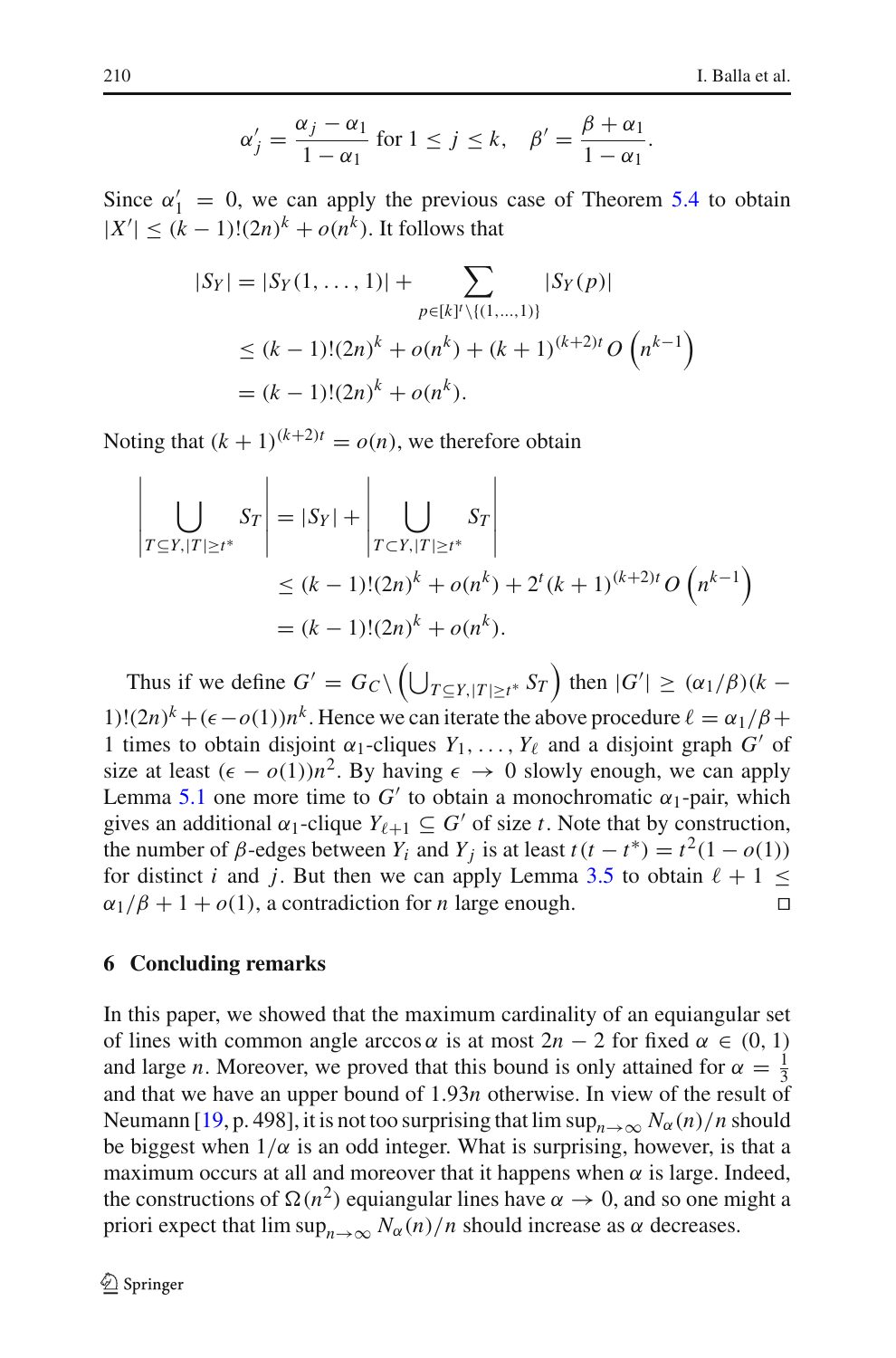If  $\alpha = 1/(2r - 1)$  for some positive integer *r*, an analogous construction as for  $\alpha = \frac{1}{3}$  yields an equiangular set of  $r\lfloor (n-1)/(r-1) \rfloor$  lines with angle arccos (1/(2*r* − 1)). Indeed, consider a matrix with  $t = \lfloor (n - 1)/(r - 1) \rfloor$ blocks on the diagonal, each of size r, with 1 on the diagonal and  $-\alpha$  off the diagonal; all other entries are  $\alpha$ . One can show that this is the Gram matrix for a set of *rt* unit vectors in  $\mathbb{R}^n$ . For *n* large enough and  $r = 2$  [\[20](#page-33-2)] and  $r = 3$ [\[23](#page-33-11)], it is known that this construction is optimal. This motivates the following conjecture, which was also raised by Bukh [\[5\]](#page-33-12).

**Conjecture 6.1** *Let*  $r > 2$  *be a positive integer. Then, for sufficiently large n.* 

$$
N_{\frac{1}{2r-1}}(n) = \frac{r(n-1)}{r-1} + O(1).
$$

If  $\alpha$  is not of the above form, the situation is less clear but it is conceivable that  $N_{\alpha}(n) = (1 + o(1))n$ .

We believe that the tools developed here should be useful to determine the asymptotics of  $N_\alpha(n)$  for every fixed  $\alpha$ . If  $\alpha$  is allowed to depend on *n*, then our methods work provided that  $\alpha > \Theta(\log^{-1} n)$ . The only place where this assumption is really necessary is our use of Ramsey's theorem in order to obtain a large positive clique. However, it is conceivable that a large positive clique exists even when  $\alpha < \Theta(\log^{-1} n)$ , in which case our methods would continue to be effective.

We have also proved an upper bound of  $O(n^k)$  for a set of lines attaining  $k$  prescribed angles. If the angles can tend to 0 together with  $n$ , however, this bound no longer applies and the general bound of  $O(n^{2k})$  by Delsarte et al. [\[8\]](#page-33-15) remains best possible. There are by now plentiful examples showing that for  $k = 1$  their bound gives the correct order of magnitude, but no such constructions are known for other values of *k*. So it would be interesting to determine whether the bound of Delsarte, Goethals and Seidel is tight for  $k \geq 2$ .

**Acknowledgements** We would like to thank Boris Bukh and the referee for useful comments.

#### **References**

- <span id="page-32-3"></span>1. Alon, N.: Perturbed identity matrices have high rank: proof and applications. Combin. Probab. Comput. **18**, 3–15 (2009)
- <span id="page-32-1"></span>2. Barg, A., Yu, W.-H.: New bounds for equiangular lines. Contemp. Math. **625**, 111–121 (2014)
- <span id="page-32-2"></span>3. Bellman, R.: Introduction to Matrix Analysis, 2nd edn. Society for Industrial and Applied Mathematics, Philadelphia (1997)
- <span id="page-32-0"></span>4. Blumenthal, L.M.: Theory and Applications of Distance Geometry. Clarendon Press, Oxford (1953)